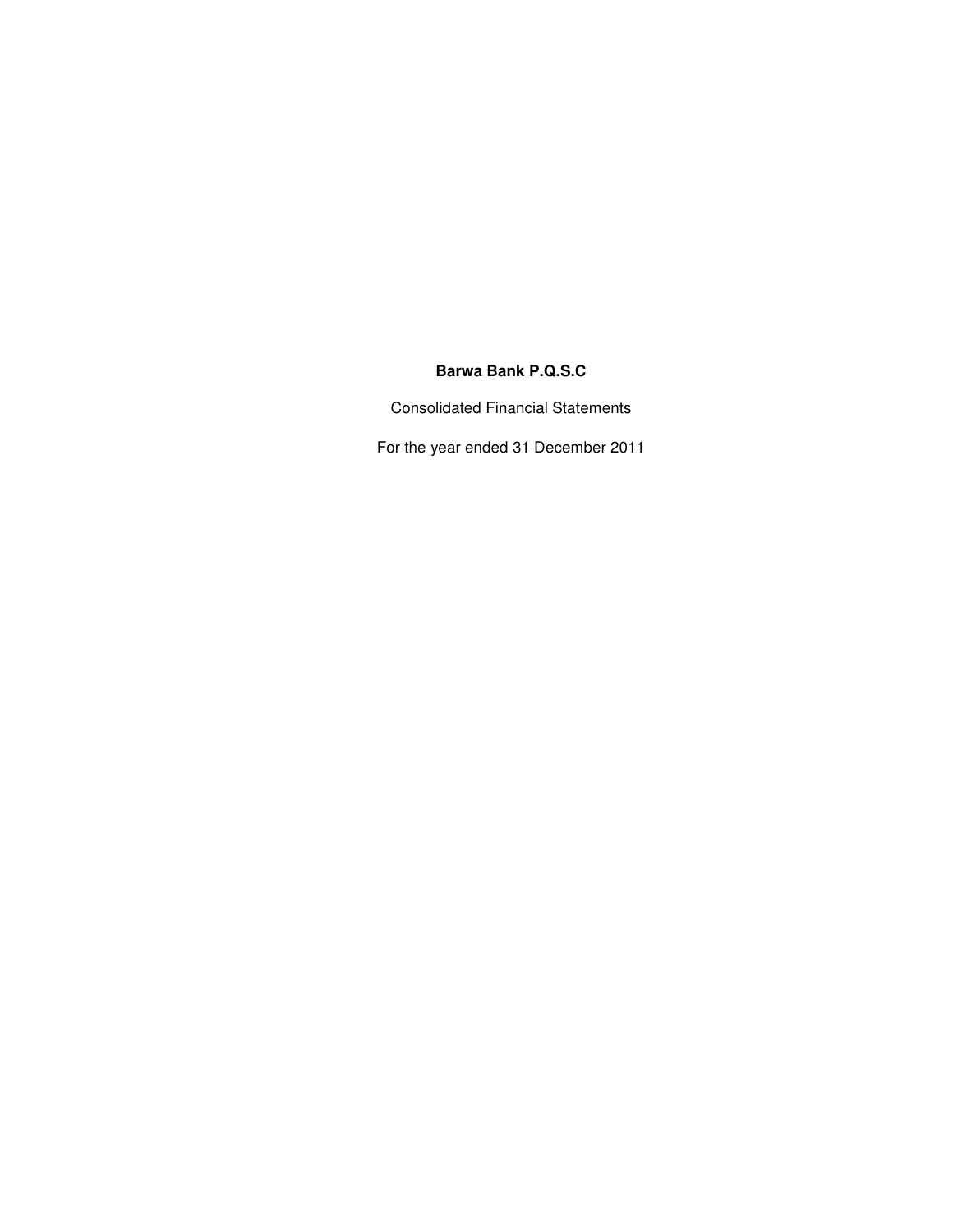### **Barwa Bank P.Q.S.C**

### **Consolidated financial statements for the year ended 31 December 2011**

# **Contents Page** Independent auditors' report 3 Consolidated statement of financial position 4 Consolidated income statement 5 Consolidated statement of cash flows 6 Consolidated statement of changes in equity 7-8 Notes to the consolidated financial statements 9-66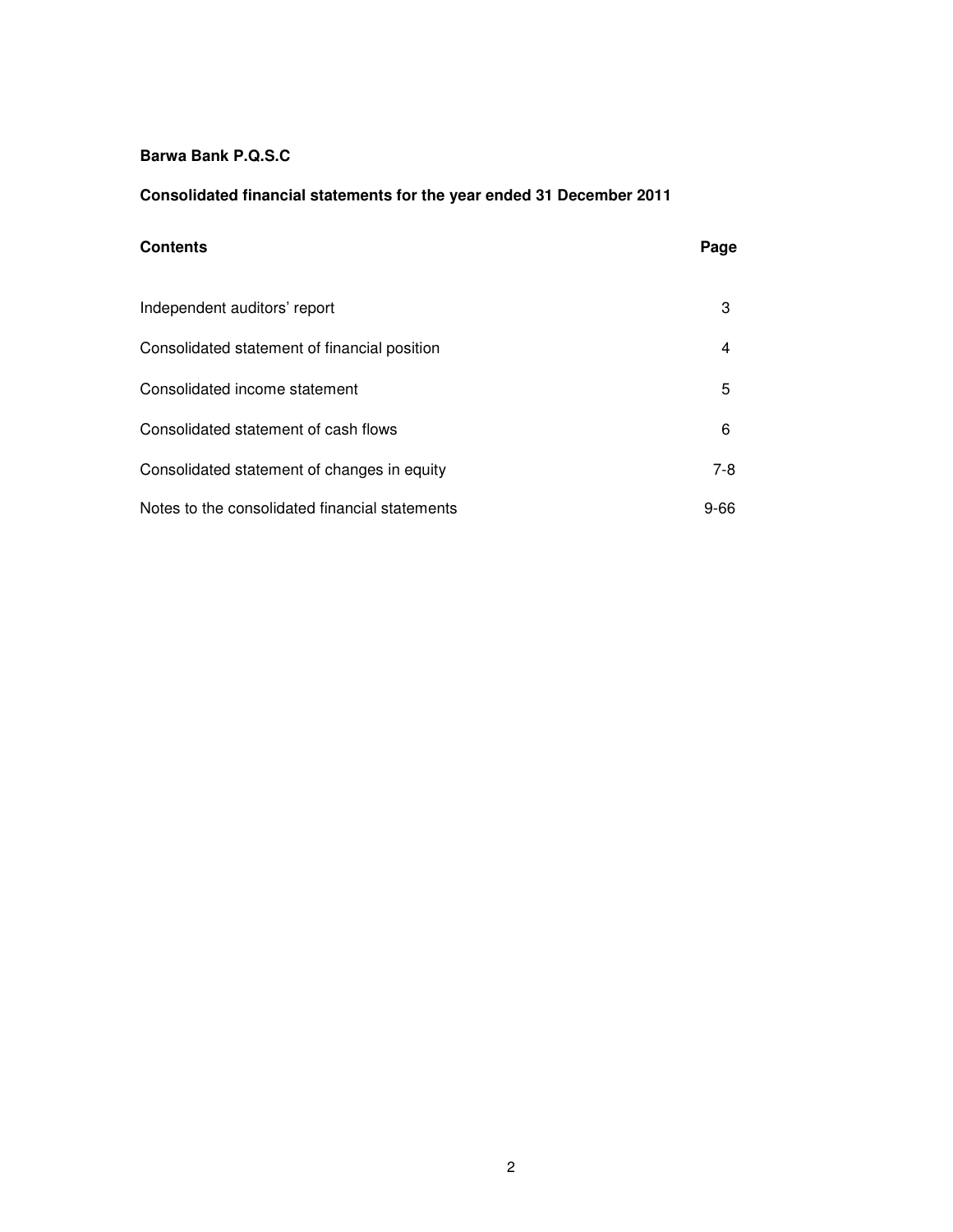### **INDEPENDENT AUDITORS' REPORT TO THE SHAREHOLDERS OF BARWA BANK**

### **Report on the consolidated financial statements**

We have audited the accompanying consolidated financial statements of Barwa Bank (the "Bank") and its subsidiaries (together referred to as the "Group"), which comprise the consolidated statement of financial position as at 31 December 2011, the consolidated statements of income, changes in equity and cash flows for the year then ended and a summary of significant accounting policies and other explanatory notes.

#### *Respective responsibilities of the Board of Directors and Auditors*

These consolidated financial statements and the Group's undertaking to operate in accordance with Islamic Shari'a rules and principles are the responsibility of the Board of Directors of the Bank. Our responsibility is to express an opinion on these consolidated financial statements based on our audit.

### *Basis of opinion*

We conducted our audit in accordance with the Auditing Standards for Islamic Financial Institutions issued by the Accounting and Auditing Organisation for Islamic Financial Institutions. Those Standards require that we plan and perform the audit to obtain reasonable assurance about whether the consolidated financial statements are free of material misstatement. An audit includes examining, on a test basis, evidence supporting the amounts and disclosures in the consolidated financial statements. An audit also includes assessing the accounting principles used and significant estimates made by management, as well as evaluating the overall consolidated financial statement presentation. We believe that our audit provides a reasonable basis for our opinion.

### *Opinion*

In our opinion, the consolidated financial statements give a true and fair view of the consolidated financial position of the Group as at 31 December 2011, and the results of its operations, changes in equity and its cash flows for the year then ended in accordance with the Financial Accounting Standards issued by the Accounting and Auditing Organization for Islamic Financial Institutions, the Shari'a rules and principles as determined by the Shari'a Supervisory Board of the Bank and the applicable provisions of Qatar Central Bank regulations.

### **Other regulatory matters**

We have obtained all the information and explanation which we considered necessary for the purpose of our audit. The Group has maintained proper accounting records and the consolidated financial statements are in agreement therewith. We are not aware of any violations of the provision of Qatar Central Bank Law No. 33 of 2006, Qatar Commercial Companies Law No. 5 of 2002 or the terms of Articles of Association, and the amendments thereto, having occurred during the year which might have had a material effect on the business of the Bank or its consolidated financial position as at 31 December 2011.

Doha KPMG

19 April 2012 Gopal Balasubramaniam State of Qatar Qatar Auditor's Registry No. 251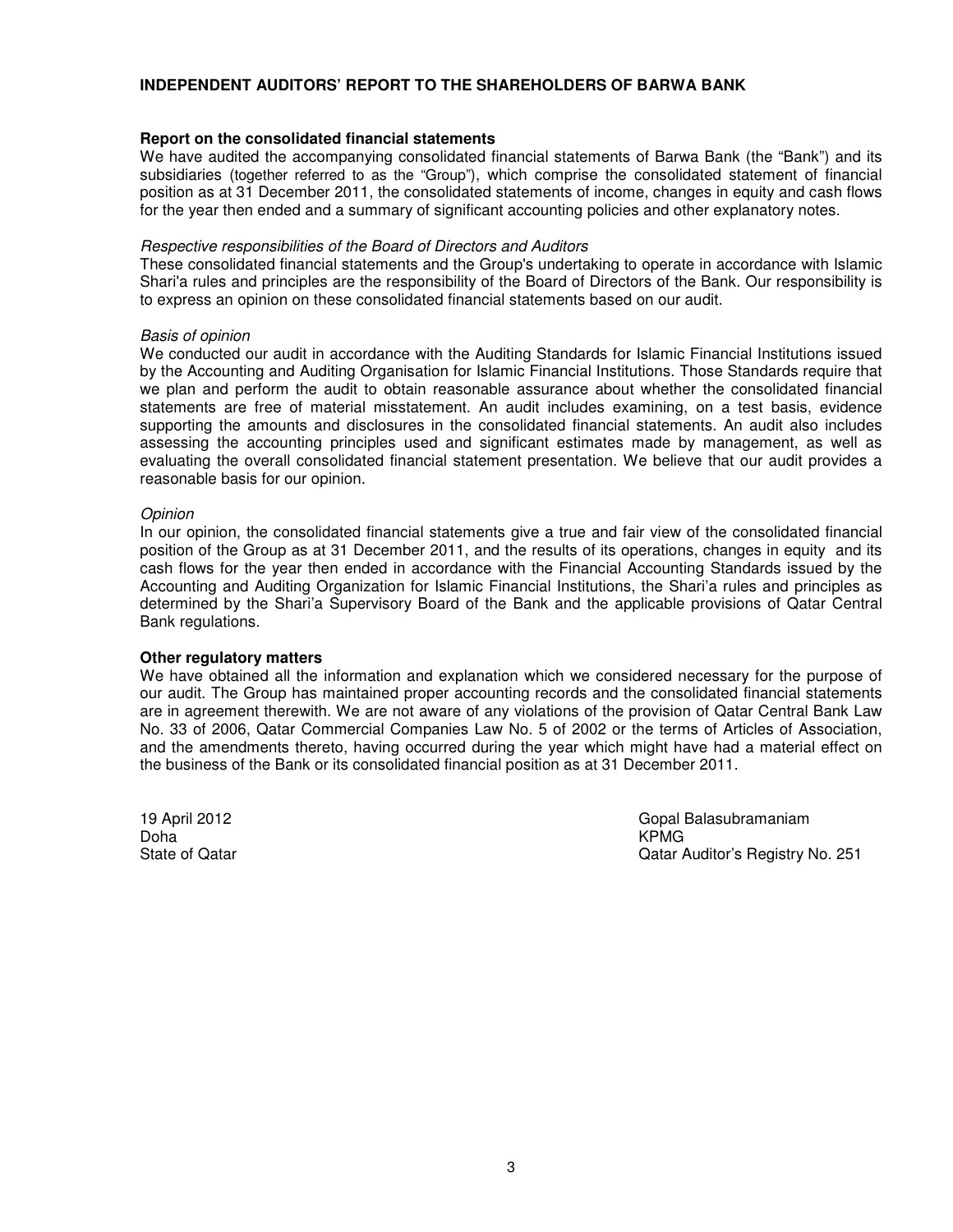### **BARWA BANK P.Q.S.C CONSOLIDATED STATEMENT OF FINANCIAL POSITION AS AT 31 DECEMBER QR' 000s**

| AV AT VI DEVENDENT                                     |             |            | an voos    |
|--------------------------------------------------------|-------------|------------|------------|
|                                                        | <b>Note</b> | 2011       | 2010       |
| <b>ASSETS</b>                                          |             |            | (Restated) |
| Cash and balances with Qatar Central Bank              | 7           | 1,159,350  | 855,980    |
| Balances and placements with banks and other financial |             |            |            |
| institutions                                           | 8           | 1,878,943  | 1,556,738  |
| Receivables and balances from financing activities     | 9           | 9,218,139  | 2,028,271  |
| Investment securities                                  | 10          | 4,841,872  | 2,270,225  |
| Investment in associates                               | 11          | 167,387    | 92,094     |
| Other assets                                           | 12          | 862,617    | 151,324    |
| Investment properties                                  | 13          | 48.252     | 49,535     |
| <b>Fixed assets</b>                                    | 14          | 126,970    | 66,502     |
| Intangible assets                                      | 15          | 810,566    | 787,622    |
| <b>Total assets</b>                                    |             | 19,114,096 | 7,858,291  |

### **LIABILITIES, UNRESTRICTED INVESTMENT ACCOUNTS AND EQUITY**

| Liabilities |  |
|-------------|--|
|-------------|--|

 $\overline{\phantom{0}}$ 

| Placements from financial institutions                         | 16         | 4,230,196 | 1,720,769 |
|----------------------------------------------------------------|------------|-----------|-----------|
| Customer current accounts                                      | 17         | 1,326,238 | 138,530   |
| Other liabilities                                              | 18         | 701,200   | 123,565   |
| <b>Total liabilities</b>                                       |            | 6,257,634 | 1,982,864 |
| Unrestricted investment accounts                               | 19         | 8,013,189 | 3,025,669 |
| <b>Equity</b>                                                  |            |           |           |
| Share capital                                                  | 20.1       | 1,908,691 | 1,908,691 |
| Subscriptions for rights issue                                 | 20.1       | 1,746,094 |           |
| Legal reserve                                                  | 20.2       | 986,417   | 934,912   |
| Treasury shares                                                | 20.3       | (38, 349) | (38, 349) |
| Risk reserve                                                   | 20.4       | 125,657   | 27,722    |
| Other reserve                                                  | 20.5       | 94,042    |           |
| Investment fair value reserve                                  | 10         | 19,573    | 16,494    |
| Foreign currency translation reserve                           |            | 764       | 754       |
| Retained earnings                                              |            | 181       |           |
| Total equity attributable to Owners of the Bank                |            | 4,843,070 | 2,850,224 |
| Minority interest                                              |            | 203       | (466)     |
| <b>Total equity</b>                                            |            | 4,843,273 | 2,849,758 |
| Total liabilities, unrestricted investment accounts and equity | 19,114,096 | 7,858,291 |           |

These consolidated financial statements were approved by the Board of Directors on 19 April 2012 and were signed on its behalf by:

| Mohammed Bin Hamad Bin Jassim Al Thani | Steven Troop                   |
|----------------------------------------|--------------------------------|
| Chairman                               | <b>Chief Executive Officer</b> |

The accompanying notes 1 to 36 form an integral part of these consolidated financial statements.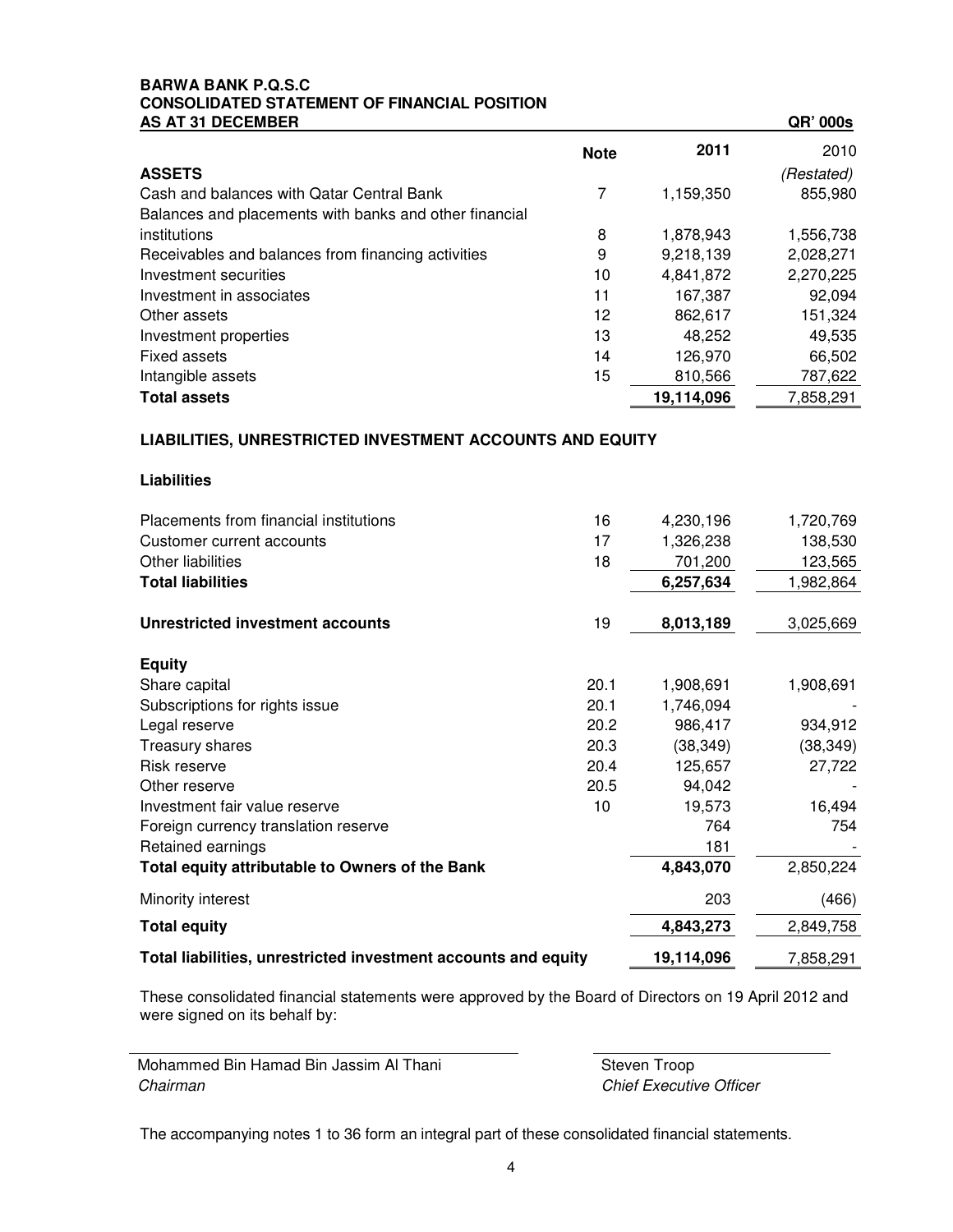### **BARWA BANK P.Q.S.C CONSOLIDATED INCOME STATEMENT FOR THE YEAR ENDED 31 DECEMBER QR' 000s**

|                                                                                 | <b>Note</b> | 2011              | 2010             |
|---------------------------------------------------------------------------------|-------------|-------------------|------------------|
| Income from financing activities, net                                           | 21          | 309,785           | 108,920          |
| Income from investing activities, net                                           | 22          | 237,810           | 94,794           |
| Total income from financing and investing activities, net                       |             | 547,595           | 203,714          |
| Commission and fee income                                                       |             | 112,506           | 154,241          |
| Commission and fee expenses                                                     |             | (1, 330)          | (2,250)          |
| Commission and fee income, net                                                  | 23          | 111,176           | 151,991          |
| Other income                                                                    |             | 6,945             | 3,742            |
| Total income, net                                                               |             | 665,716           | 359,447          |
| Net recoveries of receivables and balances from financing<br>activities         | 9           | 29,221            | 3,024            |
| Impairment loss on investments carried at fair value through<br>equity          | 10          | (14, 264)         | (12,010)         |
| Loss on share swap                                                              |             |                   | (11, 420)        |
| Impairment loss on other assets                                                 |             |                   | (16, 261)        |
| Impairment loss on investment properties                                        | 13          | (1,283)           |                  |
| Impairment loss on intangible assets                                            | 15          | (403)             | (6,066)          |
| General and administrative expenses                                             | 24          | (331, 839)        | (245, 685)       |
| Depreciation and amortisation                                                   | 14,15       | (36, 925)         | (11, 105)        |
| <b>Total expenses</b><br>Profit before unrestricted investment account holders' |             | (355, 493)        | (299, 523)       |
| share of profit and share of results from associates                            |             | 310,223           | 59,924           |
| Provision for unrestricted investment account holders'                          | 19          |                   |                  |
| share of profit<br>Share of results from associates                             | 11          | (118, 636)        | (77, 465)        |
| Profit for the year                                                             |             | 52,755<br>244,342 | 42,434<br>24,893 |
|                                                                                 |             |                   |                  |
| Profit attributable to:                                                         |             |                   |                  |
| Owners of the Bank                                                              |             | 243,663           | 27,727           |
| Minority interest                                                               |             | 679               | (2,834)          |
| Profit for the year                                                             |             | 244,342           | 24,893           |
| Basic and diluted earnings per share (QR)                                       | 32          | 1.30              | 0.15             |

The accompanying notes 1 to 36 form an integral part of these consolidated financial statements.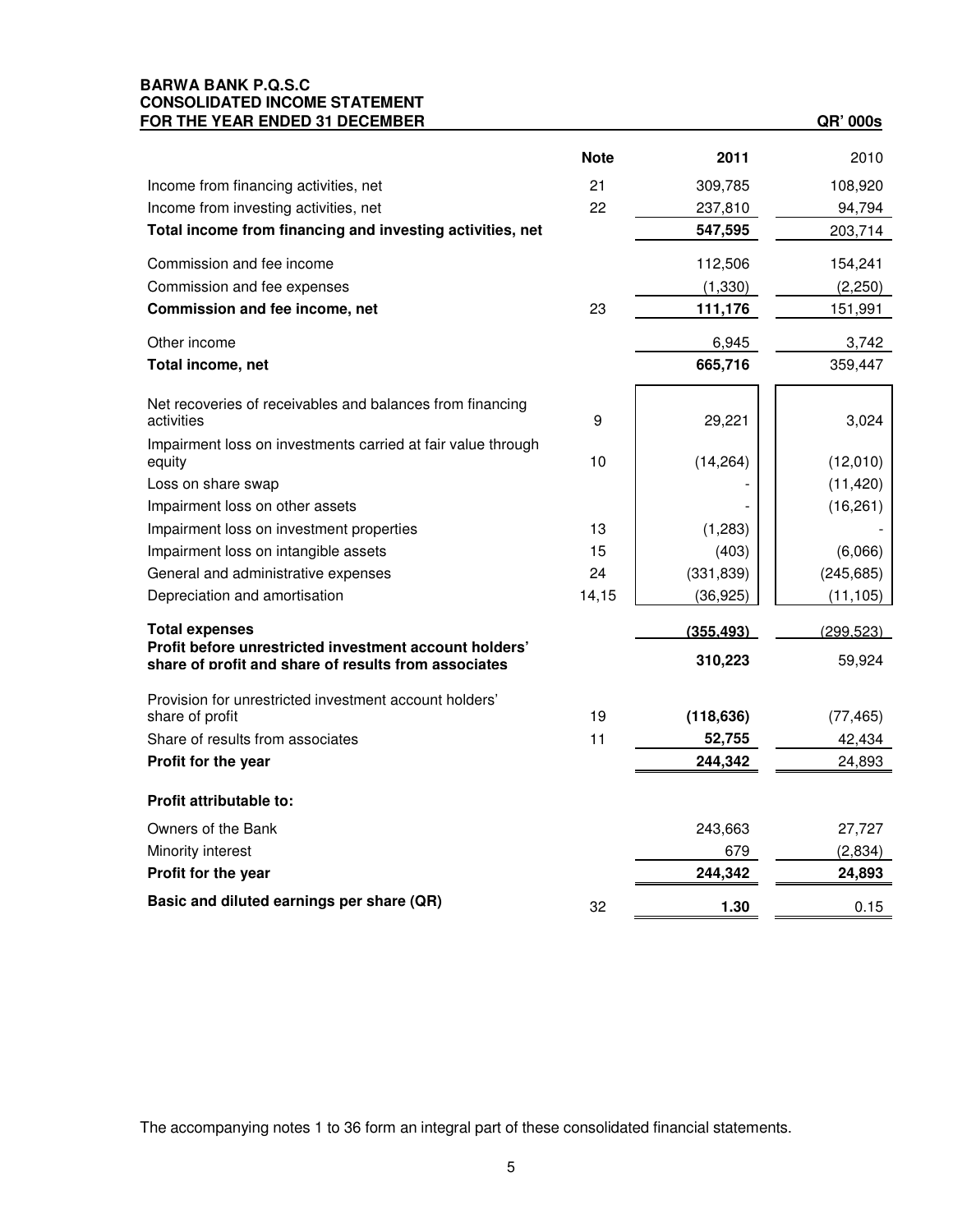### **BARWA BANK P.Q.S.C CONSOLIDATED STATEMENT OF CASH FLOWS FOR THE YEAR ENDED 31 DECEMBER QR' 000s**

|                                                              | <b>Note</b> | 2011          | 2010        |
|--------------------------------------------------------------|-------------|---------------|-------------|
| <b>OPERATING ACTIVITIES</b>                                  |             |               |             |
| Profit for the year                                          |             | 244,342       | 24,893      |
| Adjustments for:                                             |             |               |             |
| Net gain on sale of investments                              | 22          | (23, 281)     | (30, 762)   |
| Loss on share swap                                           |             |               | 11,420      |
| Dividend income                                              | 22          | (16, 482)     | (494)       |
| Share of results from associates                             | 11          | (52, 755)     | (42, 434)   |
| Impairment of receivables and balances from financing        | 9           | 49,241        |             |
| activities                                                   |             |               |             |
| Impairment of investment property                            | 13          | 1,283         |             |
| Impairment of investment securities                          | 10          | 14,264        | 12,010      |
| Depreciation and amortization                                | 14,15       | 36,925        | 11,105      |
| Impairment of software                                       | 15          | 403           | 6,066       |
| End of service benefits provision                            | 18.1        | 7,872         | 6,988       |
|                                                              |             | 261,812       | (1,208)     |
| Change in receivables and balances from financing activities |             | (7, 239, 109) | (251, 487)  |
| Change in other assets                                       |             | (711, 293)    | (13,209)    |
| Change in placements with financial institutions             |             | (456, 346)    |             |
| Change in placements from financial institutions             |             | 2,509,427     | 805,555     |
| Change in customer current accounts                          |             | 1,187,708     | 131,466     |
| Change in unrestricted investment accounts                   |             | 4,987,520     | 1,936,941   |
| Change in other liabilities                                  |             | 488,431       | 52,542      |
| Change in reserve account with Qatar Central Bank            |             | (256, 255)    | (75, 306)   |
|                                                              |             | 771,895       | 2,585,294   |
| Dividend income received                                     | 22          | 16,482        | 2,394       |
| End of service benefits paid                                 | 18.1        | (3, 404)      | (2,704)     |
| Net cash from operating activities                           |             | 784,973       | 2,584,984   |
| <b>INVESTING ACTIVITIES</b>                                  |             |               |             |
| Acquisition of investment securities                         |             | (2,586,481)   | (1,804,117) |
| Addition of fixed and intangible assets                      | 14,15       | (22, 460)     | (9,241)     |
| Acquisition of investment property                           |             |               | (35, 380)   |
| Acquisition of business                                      | 6           | (9, 152)      |             |
| Cash acquired on acquisition of subsidiary                   |             |               | 567,869     |
| Net cash used in investing activities                        |             | (2,618,093)   | (1,280,869) |
| <b>FINANCING ACTIVITIES</b>                                  |             |               |             |
| Proceeds from subscriptions of rights issue                  | 20.1        | 1,746,094     |             |
| Net cash from financing activities                           |             | 1,746,094     |             |
|                                                              |             |               |             |
| Net increase in cash and cash equivalents                    |             | (87,026)      | 1,304,115   |
| Cash and cash equivalents at the beginning of the year       |             | 2,286,193     | 982,078     |
| Cash and cash equivalents at the end of the year             | 31          | 2,199,167     | 2,286,193   |

The accompanying notes 1 to 36 form an integral part of these consolidated financial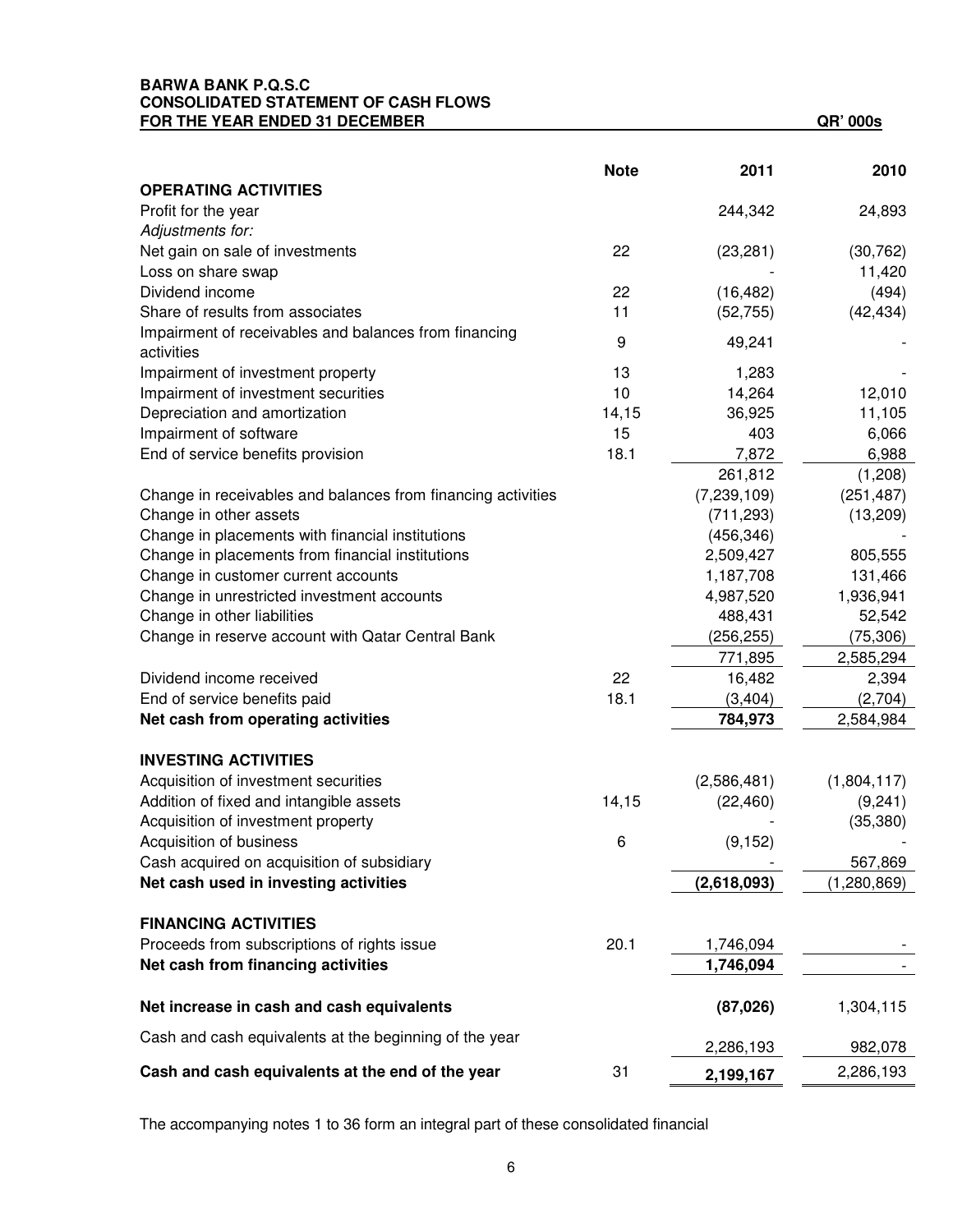### **BARWA BANK P.Q.S.C CONSOLIDATED STATEMENT OF CHANGES IN EQUITY FOR THE YEAR ENDED 31 DECEMBER QR' 000s**

|                                                 |              | Subscrip-           |         |                 |             |         | Investm-          | Foreign                  |           |                         |                 |                     |
|-------------------------------------------------|--------------|---------------------|---------|-----------------|-------------|---------|-------------------|--------------------------|-----------|-------------------------|-----------------|---------------------|
|                                                 | <b>Share</b> | tions for<br>rights | Legal   | <b>Treasury</b> | <b>Risk</b> | Other   | ent fair<br>value | currency<br>translation  | Retained  | <b>Total</b><br>owners' | <b>Minority</b> |                     |
|                                                 | capital      | issue               | reserve | shares          | reserve     | reserve | reserve           | reserve                  | earnings  | equity                  | interest        | <b>Total equity</b> |
|                                                 |              |                     |         |                 |             |         |                   |                          |           |                         |                 |                     |
| Balance at 1 January 2011                       | 1,908,691    |                     | 934,912 | (38, 349)       | 27,722      |         | 18,756            | 754                      |           | 2,852,486               | (466)           | 2,852,020           |
| Fair value reserve reversal due to change in    |              |                     |         |                 |             |         |                   |                          |           |                         |                 |                     |
| accounting policy for debt-type instruments     |              |                     |         |                 |             |         | (2, 262)          |                          |           | (2, 262)                |                 | (2, 262)            |
| Balance at 1 January 2011 - restated            | 1,908,691    |                     | 934,912 | (38, 349)       | 27,722      |         | 16,494            | 754                      |           | 2,850,224               | (466)           | 2,849,758           |
| Net change in fair value of investments         |              |                     |         |                 |             |         |                   |                          |           |                         |                 |                     |
| classified as fair value through equity         |              |                     |         |                 |             | $\sim$  | (11, 874)         |                          |           | (11, 874)               |                 | (11, 874)           |
| Change in fair value of investments classified  |              |                     |         |                 |             |         |                   |                          |           |                         |                 |                     |
| as fair value through equity reclassified to    |              |                     |         |                 |             |         |                   |                          |           |                         |                 |                     |
| consolidated income statement on impairment     |              |                     |         |                 |             |         | 14,264            |                          |           | 14,264                  |                 | 14,264              |
| Reclassification between reserves               |              |                     |         |                 |             |         | 171               | (171)                    |           |                         |                 |                     |
| Share of associate's fair value reserve changes |              |                     |         |                 |             |         | 518               |                          |           | 518                     |                 | 518                 |
| Foreign currency translation reserve            |              |                     |         |                 |             |         |                   |                          |           |                         |                 |                     |
| reclassified to consolidated income statement   |              |                     |         |                 |             |         |                   | 181                      |           | 181                     |                 | 181                 |
| Total income and expense for the year           |              |                     |         |                 |             |         | 3,079             | 10                       |           | 3,089                   |                 | 3,089               |
| recognised directly in equity                   |              |                     |         |                 |             |         |                   |                          |           |                         |                 |                     |
| Net profit for the year                         |              |                     |         |                 |             |         |                   | $\blacksquare$           | 243,663   | 243,663                 | 679             | 244,342             |
| Total income and expense for the year           |              |                     |         |                 |             |         | 3,079             | 10                       | 243,663   | 246,752                 | 679             | 247,431             |
| Subscriptions for rights issue                  |              | 1,746,094           |         |                 |             |         |                   |                          |           | 1,746,094               |                 | 1,746,094           |
| Transfer to legal reserve                       |              |                     | 51,505  |                 |             |         |                   | $\overline{\phantom{a}}$ | (51, 505) |                         |                 |                     |
| Transfer to risk reserve                        |              |                     |         |                 | 97,935      |         |                   | $\overline{\phantom{a}}$ | (97, 935) |                         |                 |                     |
| Transfer to other reserve                       |              |                     |         |                 |             | 94,042  |                   |                          | (94, 042) |                         |                 |                     |
| Change of ownership interest in a subsidiary    |              |                     |         |                 |             |         |                   |                          |           |                         |                 |                     |
| resulted in loss of control                     |              |                     |         |                 |             |         |                   |                          |           |                         | (10)            | (10)                |
| Balance at 31 December 2011                     | 1,908,691    | 1,746,094           | 986,417 | (38, 349)       | 125,657     | 94,042  | 19,573            | 764                      | 181       | 4,843,070               | 203             | 4,843,273           |

The accompanying notes 1 to 36 form an integral part of these consolidated financial statements.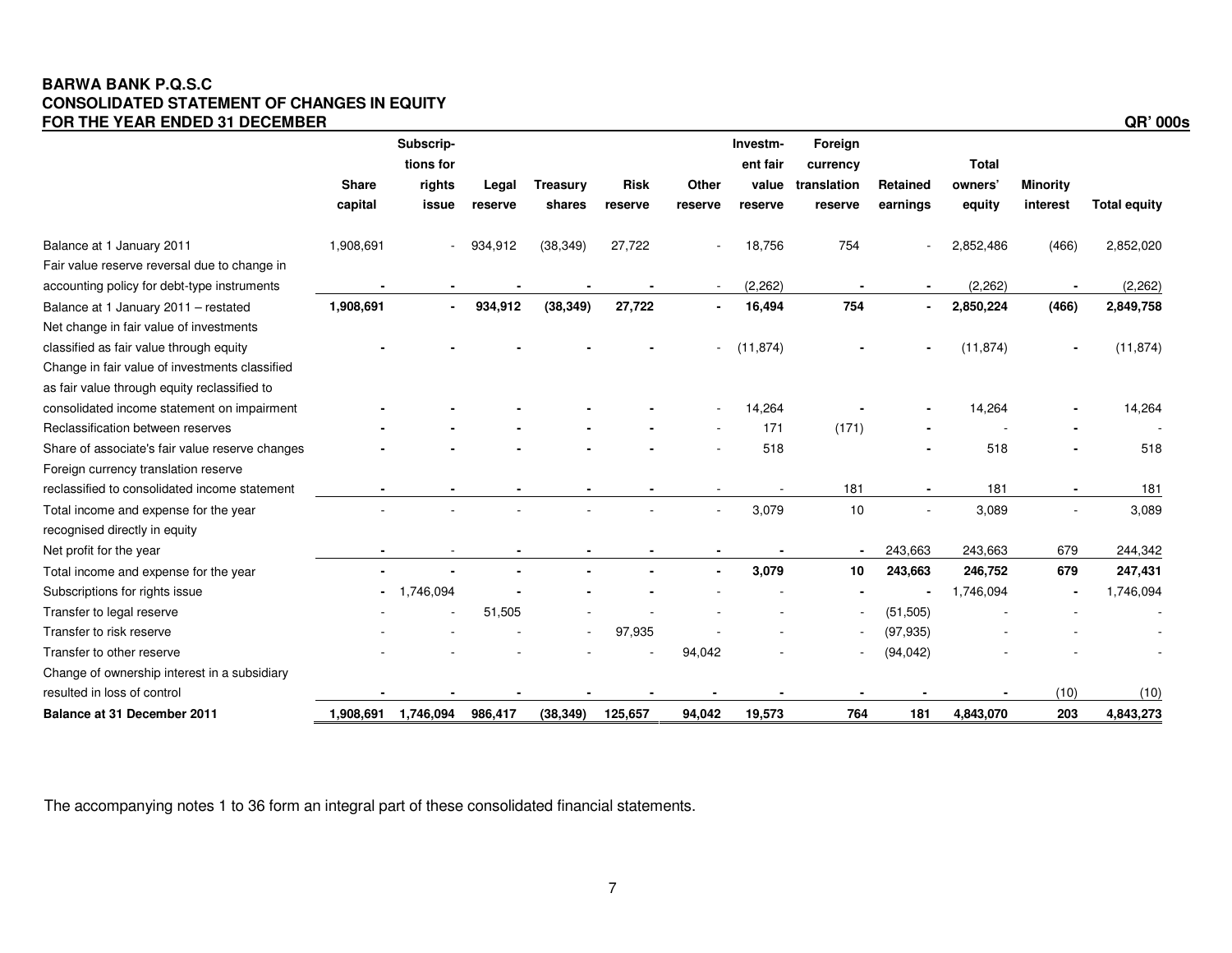### **BARWA BANK P.Q.S.C CONSOLIDATED STATEMENT OF CHANGES IN EQUITY FOR THE YEAR ENDED 31 DECEMBER QR' 000s**

|                                                     |           | Subscrip-<br>tions for |           |           |         |         | Investme<br>nt fair | Foreign<br>currency |                |                        |          | (Restated)   |
|-----------------------------------------------------|-----------|------------------------|-----------|-----------|---------|---------|---------------------|---------------------|----------------|------------------------|----------|--------------|
|                                                     | Share     | rights                 | Legal     | Treasury  | Risk    | Other   | value               | translation         |                | Retained Total owners' | Minority |              |
|                                                     | capital   | issue                  | reserve   | shares    | reserve | reserve | reserve             | reserve             | earnings       | equity                 | interest | Total equity |
| Balance at 1 January 2010                           | 759,200   |                        | 176,564   |           | 2,768   |         | (359)               |                     |                | 938,173                | 111      | 938,284      |
| Net change in fair value of investments classified  |           |                        |           |           |         |         |                     |                     |                |                        |          |              |
| as fair value through equity                        |           |                        |           |           |         |         | 6,320               |                     |                | 6,320                  |          | 6,320        |
| Change in fair value of investments classified as   |           |                        |           |           |         |         |                     |                     |                |                        |          |              |
| fair value through equity reclassified to           |           |                        |           |           |         |         |                     |                     |                |                        |          |              |
| consolidated income statement on impairment         |           |                        |           |           |         |         | 12,010              |                     |                | 12,010                 |          | 12,010       |
| Change in fair value of investments classified as   |           |                        |           |           |         |         |                     |                     |                |                        |          |              |
| fair value through equity reclassified to           |           |                        |           |           |         |         |                     |                     |                |                        |          |              |
| consolidated income statement on disposal of an     |           |                        |           |           |         |         |                     |                     |                |                        |          |              |
| associate                                           |           |                        |           |           |         |         | 456                 |                     |                | 456                    |          | 456          |
| Share of associate's fair value reserve changes     |           |                        |           |           |         |         | 329                 |                     |                | 329                    |          | 329          |
| Foreign currency translation differences for        |           |                        |           |           |         |         |                     |                     |                |                        |          |              |
| foreign operations                                  |           |                        |           |           |         |         |                     | 842                 |                | 842                    |          | 842          |
| Foreign currency translation reserve reclassified   |           |                        |           |           |         |         |                     |                     |                |                        |          |              |
| to consolidated income statement on disposal of     |           |                        |           |           |         |         |                     |                     |                |                        |          |              |
| an associate                                        |           |                        |           |           |         |         |                     | (88)                |                | (88)                   |          | (88)         |
| Total income and expense for the year recognised    |           |                        |           |           |         |         |                     |                     |                |                        |          |              |
| directly in equity                                  |           |                        |           |           |         |         | 19,115              | 754                 |                | 19,869                 |          | 19,869       |
| Net profit for the year                             |           |                        |           |           |         |         |                     | $\blacksquare$      | 27,727         | 27,727                 | (2,834)  | 24,893       |
| Total income and expense for the year               |           |                        |           |           |         |         | 19,115              | 754                 | 27,727         | 47,596                 | (2,834)  | 44,762       |
| Transfer to legal reserve                           |           |                        | 2,773     |           |         |         |                     |                     | (2,773)        |                        |          |              |
| Transfer to risk reserve                            |           |                        |           |           | 24,954  |         |                     |                     | (24, 954)      |                        |          |              |
| Minority interest transferred through business      |           |                        |           |           |         |         |                     |                     |                |                        |          |              |
| combination                                         |           |                        |           |           |         |         |                     |                     |                |                        | 2,257    | 2,257        |
| Treasury shares held by subsidiaries                |           |                        | (26, 079) | (38, 349) |         |         |                     |                     |                | (64, 428)              |          | (64, 428)    |
| Issue of shares on business combination             | 1,149,491 |                        | 781,654   |           |         |         |                     |                     |                | 1,931,145              |          | 1,931,145    |
| Effect of change in accounting policy (note no. 2e) |           |                        |           |           |         |         | (2, 262)            |                     | $\blacksquare$ | (2, 262)               |          | (2, 262)     |
| Balance at 31 December 2010 - restated              | 1,908,691 |                        | 934,912   | (38, 349) | 27,722  | $\sim$  | 16,494              | 754                 | $\blacksquare$ | 2,850,224              | (466)    | 2,849,758    |

The accompanying notes 1 to 36 form an integral part of these consolidated financial statements.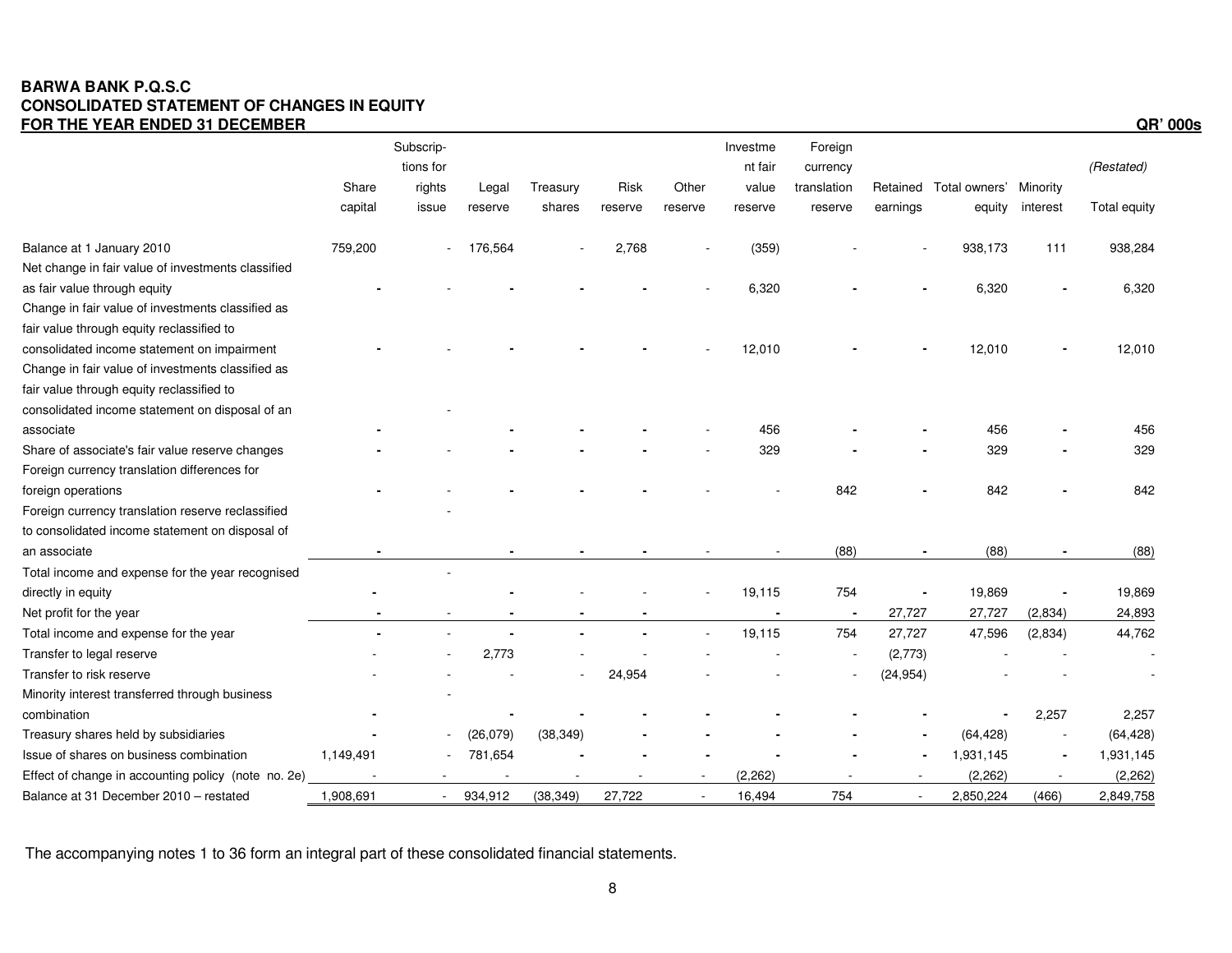### **1. LEGAL STATUS AND PRINCIPAL ACTIVITIES**

Barwa Bank (the "Bank") was incorporated with Qatari Shareholding in the State of Qatar under Commercial Registration No. 38012 dated 28 January 2008 (the "date of incorporation"). The Bank commenced its activities on 1 February 2009 under Qatar Central Bank ("QCB") License No. RM/19/2008 and the share capital was introduced on 1 July 2009. The Bank operates through its head office situated on Grand Hamad Street, Doha and its 5 branches in Doha, State of Qatar.

The Bank and its subsidiaries (together referred to as the "Group") are primarily engaged in investing, financing and advisory activities in accordance with Islamic Shari'a principles as determined by the Shari'a Committee of the Bank and provisions of its Memorandum and Articles of Association. Investment activities are carried out for proprietary purpose and on behalf of customers.

The Bank is 37.34% owned by Barwa Real Estate Company Q.S.C., a Qatari listed company, 12.13% by Qatar Holding, the strategic and direct investment arm of the Qatar Investment Authority, the sovereign wealth fund of the State of Qatar. The remaining shares are owned by several individuals and corporates.

### **2. BASIS OF PREPARATION**

### **a. Statement of compliance**

The consolidated financial statements are prepared in accordance with Financial Accounting Standards ("FAS") issued by the Accounting and Auditing Organisation for Islamic Financial Institutions ("AAOIFI") and the applicable provisions of the QCB regulations. In line with the requirements of AAOIFI, for matters that are not covered by FAS, the Group uses guidance from the relevant International Financial Reporting Standards ("IFRS").

### **b. Basis of measurement**

The consolidated financial statements have been prepared under the historical cost convention, except for investments classified as fair value through the income statement and investments classified as fair value through equity, which are both measured at fair value.

### **c. Functional and presentation currency**

The consolidated financial statements are presented in Qatari Riyals, which is the Bank's functional currency. Financial information is presented in Qatari Riyals and rounded to the nearest thousand except when otherwise indicated.

### **d. Use of estimates and judgements**

The preparation of the consolidated financial statements requires management to make judgments, estimates and assumptions that affect the application of accounting policies and the reported amounts of assets, liabilities, income and expenses. Actual results may differ from these estimates. Estimates and underlying assumptions are reviewed on an ongoing basis. Revisions to accounting estimates are recognised in the period in which the estimate is revised and in any future periods affected.

In particular, information about significant areas of estimation uncertainty and critical judgments in applying accounting policies that have the most significant effect on the amounts recognised in the consolidated financial statements are described in note 34.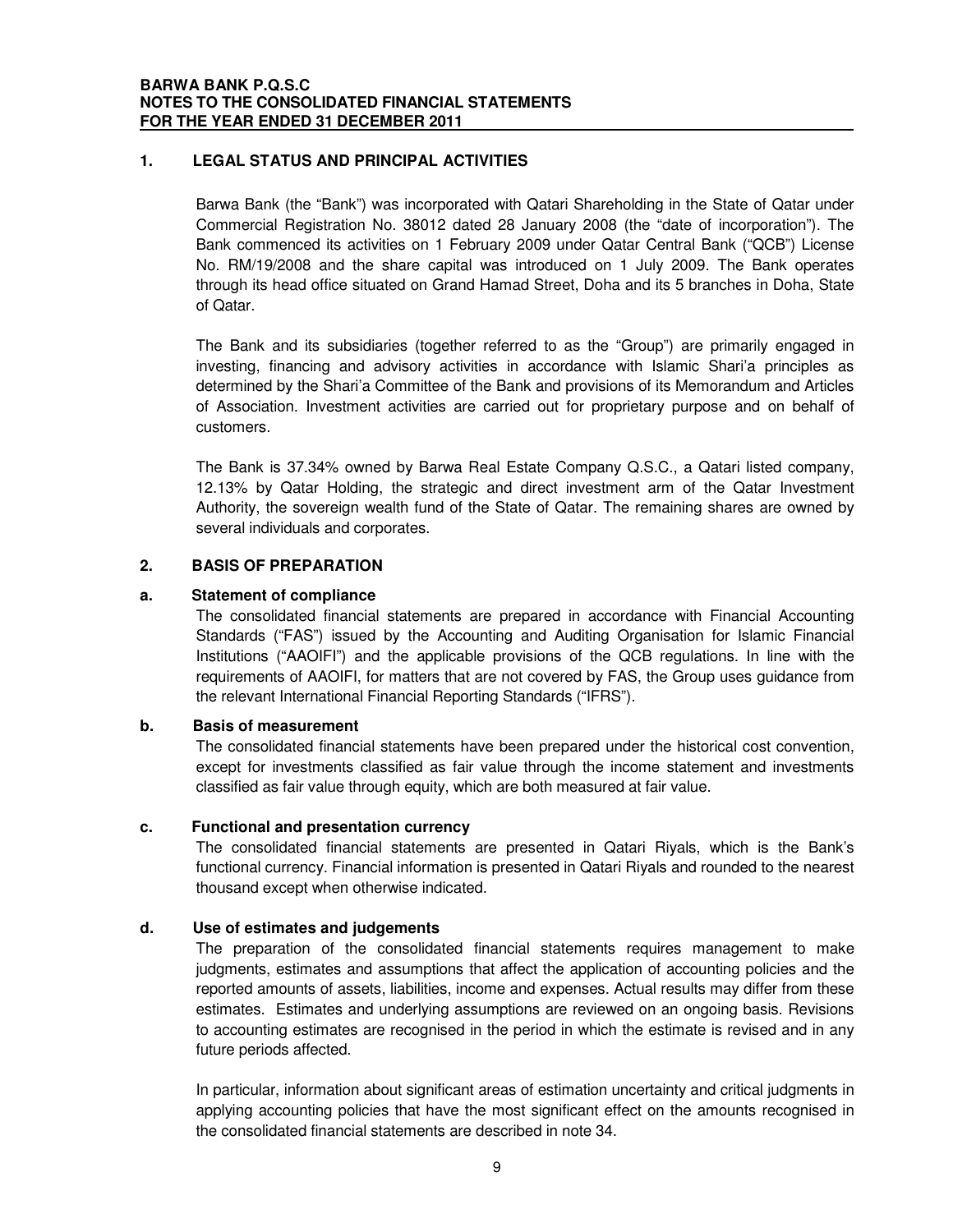### **BARWA BANK P.Q.S.C NOTES TO THE CONSOLIDATED FINANCIAL STATEMENTS FOR THE YEAR ENDED 31 DECEMBER 2011**

### **2. BASIS OF PREPARATION (CONTINUED)**

#### **e. Standards, amendments and interpretations issued**

### **Standards, amendments and interpretations issued and effective on or after 1 January 2011**

### **Statement of Financial Accounting No. 1: '***Conceptual Framework for Financial Reporting by Islamic Financial Institutions'*

The amended conceptual framework provides the basis for the Financial Accounting Standards issued by AAOIFI. The amended framework introduces the concept of substance and form compared to the concept of form over substance. The statement states that it is necessary that information, transactions and other events are accounted for and presented in accordance with its substance and economic reality as well as the legal form. The adoption of this statement did not have any impact on the accounting policies, financial position or performance of the Group.

### **Financial Accounting Standard 25: '***Investment in sukuk, shares and similar instruments'*

FAS 25 replaces FAS 17 'Investments' and enhances the scope of the standard by introducing investments in debt-type and equity-type investments rather than limiting the scope to investment in equity and Sukuk under the old standard. It states that financial investments could be classified as either debt-type instruments or equity-type instruments (excluding certain investments outside the scope of the standard). Investments in equity-type instruments could be classified either as investment at fair value through income statement or through equity.

As defined in FAS 25, investment securities are recategorised from the date of initial recognition. This has no impact on the consolidated income statement and earnings per share of the prior year presented. Further, there have been no restatements as at 1 January 2010 as there were no quoted debt securities classified as fair value through equity as at that date.

The Group has applied the standard retrospectively in accordance with the transitional provisions and its impact on the consolidated financial statements are as follows:

|                                                        | QR' 000s |       |  |
|--------------------------------------------------------|----------|-------|--|
|                                                        | 2011     | 2010  |  |
| The investment securities balance decreased by         | 7.278    | 2.262 |  |
| The investment fair value reserve balance decreased by | 7.278    | 2.262 |  |

### *IAS 24: 'Related Party Disclosures' (revised)*

The revised standard clarifies and simplifies the definition of a related party and reduces the requirement for government related entities to disclose details of all transactions with the government and other government-related entities. The adoption of the revised standard did not have any significant impact on the related party disclosure of the Group.

#### **Improvements to IFRS issued in 2010**

This contained numerous amendments to IFRS that the IASB considers non-urgent but necessary. Improvements to IFRS comprise amendments that result in accounting changes to presentation, recognition or measurement purposes, as well as terminology or editorial amendments related to a variety of individual IFRS standards. The amendments are effective for annual periods beginning on or after 1 January 2011 with earlier adoption permitted. No changes to accounting policies were made by the Group as a result of these amendments.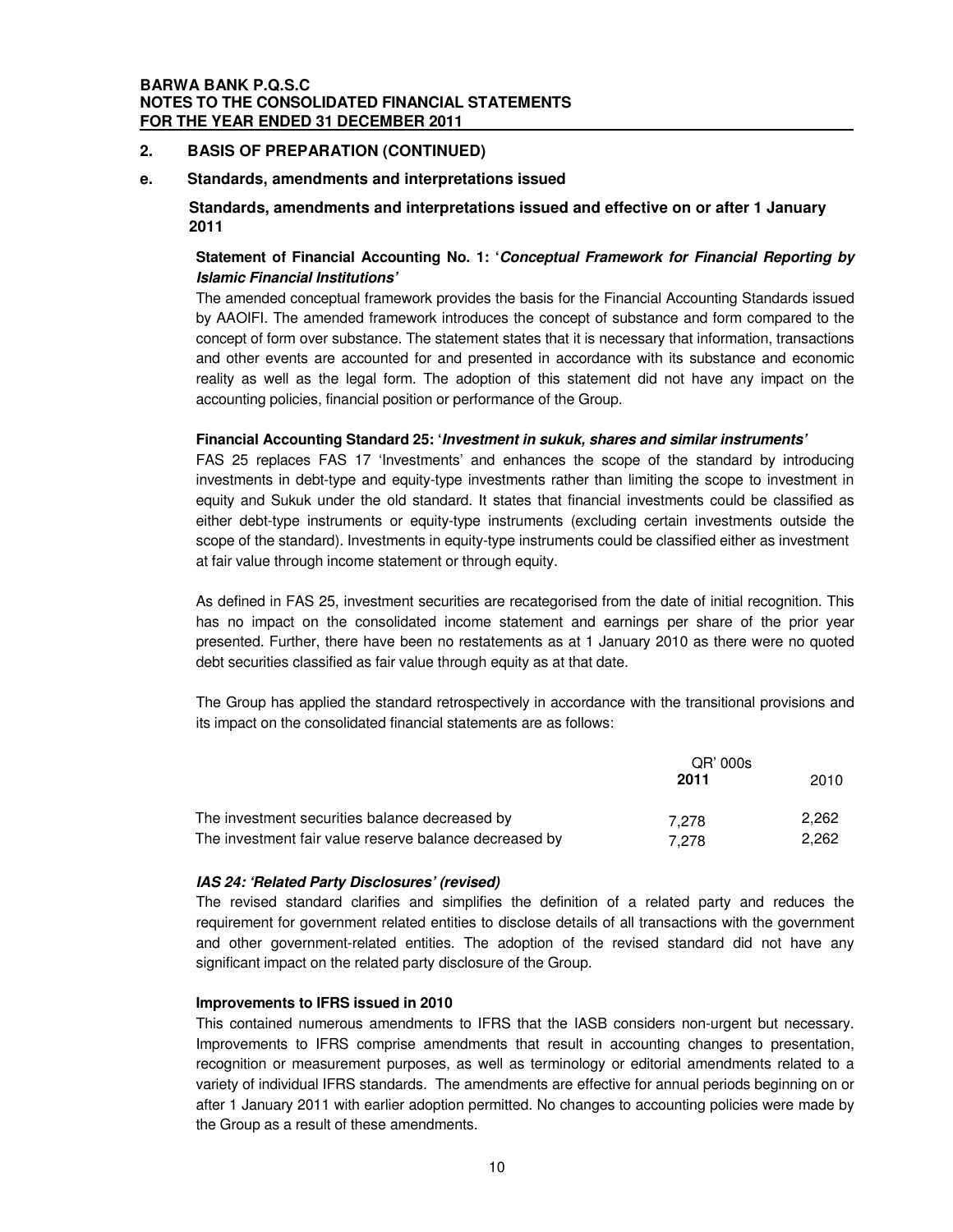### **2. BASIS OF PREPARATION (CONTINUED)**

### **e. Standards, amendments and interpretations issued (continued)**

### **Standards, amendments and interpretations issued but not yet effective**

A number of new standards, amendments to standards and interpretations have been issued that are not yet effective for the year ended 31 December 2011, and have not been applied in preparing these consolidated financial statements:

- IFRS 10, Consolidated Financial Statements.
- IFRS 11, Joint Arrangements.
- IFRS 12, Disclosure of Interest in Other Entities.
- IFRS 13, Fair Value Measurement.

The above standards are effective for annual periods beginning on or after 1 January 2013. The Group is currently assessing the expected impact of these standards on the consolidated financial statements in future periods.

### **3. SIGNIFICANT ACCOUNTING POLICIES**

The following significant accounting policies, which comply with FAS as issued by AAOIFI have been applied consistently for all periods presented except for the changes in accounting policies as detailed in note 2(e) to these consolidated financial statements. The Group uses guidance from the relevant International Financial Reporting Standard ("IFRS") for matters that are not covered by FAS.

### **a. Basis of consolidation**

### *Subsidiaries*

Subsidiaries are entities controlled by the Group. Control exists when the Group has the power, directly or indirectly, to govern the financial and operating policies of an entity so as to obtain benefits from its activities. Subsidiaries are consolidated from the date control is acquired and de-consolidated from the date control ceases.

Acquisition costs incurred on business combinations are expensed.

### *Special purpose entities*

Special purposes entities ("SPEs") are entities that are created to accomplish a narrow and welldefined objective. SPEs are consolidated, if based on evaluation of the substance of relationship with the Group and the SPEs' risks and rewards, the Group concludes that it control the SPEs.

### *Business combinations*

Business combinations are accounted for using the acquisition method as at the acquisition date, which is the date on which control is acquired.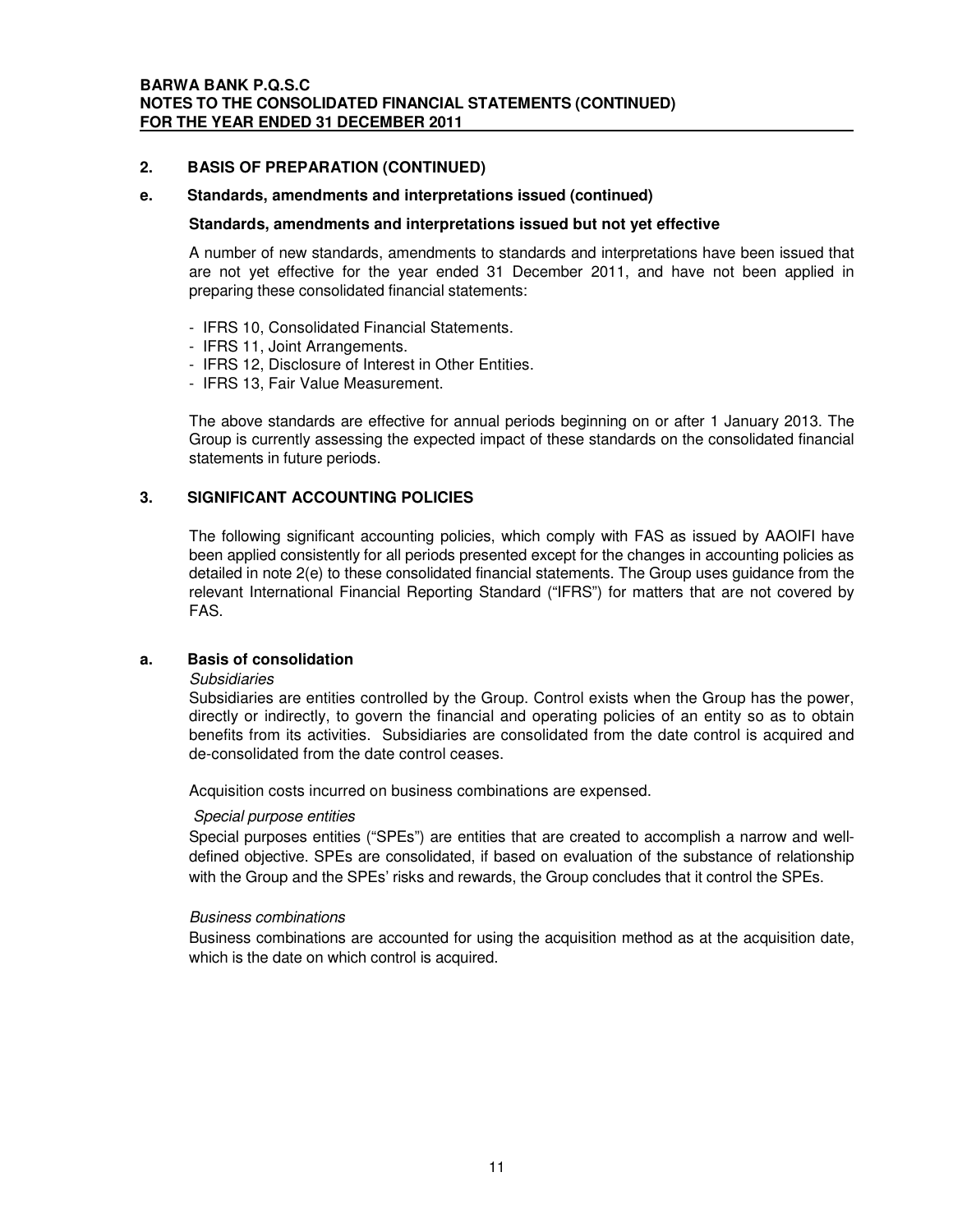### **a. Basis of consolidation (continued)**

Goodwill is measured at the acquisition date as the total of:

- a) the fair value of the consideration transferred; plus
- b) the recognised amount of any minority interest in the acquiree;
- c) plus if the business combination is achieved in stages, the fair value of the existing equity interest in the acquiree; less
- d) fair value of the net recognised amount of the identifiable assets acquired and liabilities assumed.

When the excess is negative, a bargain purchase gain is recognised immediately in the consolidated income statement.

### *Transactions eliminated on consolidation*

Intra-group balances, and any unrealized income and expenses arising from intra-group transactions, are eliminated in preparing the consolidated financial statements. Unrealized losses are eliminated in the same way as unrealized gains, but only to the extent that there is no evidence of impairment.

The consolidated financial statements of the Group include the financial statements of the Bank and its subsidiaries and special purpose entities as listed below:

|                                              | <b>Country of</b><br>Incorporation | Date of<br><b>Acquisition</b> | Percentage<br>ownership |
|----------------------------------------------|------------------------------------|-------------------------------|-------------------------|
| The First Investor P.Q.S.C. ("TFI") (i)      | Qatar                              | 13 December 2009              | 100%                    |
| First Finance Company P.Q.S.C. ("FFC") (ii)  | Qatar                              | 12 July 2010                  | 100%                    |
| First Leasing Company P.Q.S.C. ("FLC") (iii) | Qatar                              | 13 July 2010                  | 100%                    |
| Bait Al Mashura Financial Consultancy        |                                    |                               |                         |
| Company (iv)                                 | Qatar                              | 13 July 2010                  | 70%                     |
| Al Sabat Investment (SPE)                    | Qatar                              | 30 August 2010                | 100%                    |
| Assass Investment (SPE)                      | Qatar                              | 31 August 2010                | 100%                    |
| Cedra Investment (SPE)                       | Qatar                              | 30 August 2010                | 100%                    |
| Hassana Investment (SPE)                     | Qatar                              | 31 August 2010                | 100%                    |

- (i) TFI was incorporated on 19 January 1999, pursuant to the provision of Qatar Commercial Companies Law No 5 of 2002 and is registered with the QCB under License No. RM/DT/2/2000. TFI provides a full range of investment banking products and services that comply with Shari'a principles.
- (ii) FFC was incorporated as a Private Qatari Shareholding Company on 30 November 1999 under Commercial Registration No. 22228, and on 13 July 2006 was converted into a public shareholding company. After the acquisition by the Bank, FFC was converted into a private shareholding company. FFC is engaged in Shari'a compliant financing and investing activities in accordance with its Articles of Association and QCB regulations.
- (iii) FLC was incorporated as a Private Qatari Shareholding Company in the State of Qatar under Commercial Registration No. 38915 dated 21 April 2008. FLC is primarily engaged in the Islamic leasing business.
- (iv) Bait Al Mashura was incorporated under the Laws of Qatar as Closed Private Shareholding Company and it provide Shari'a consultancy services to financial institutions.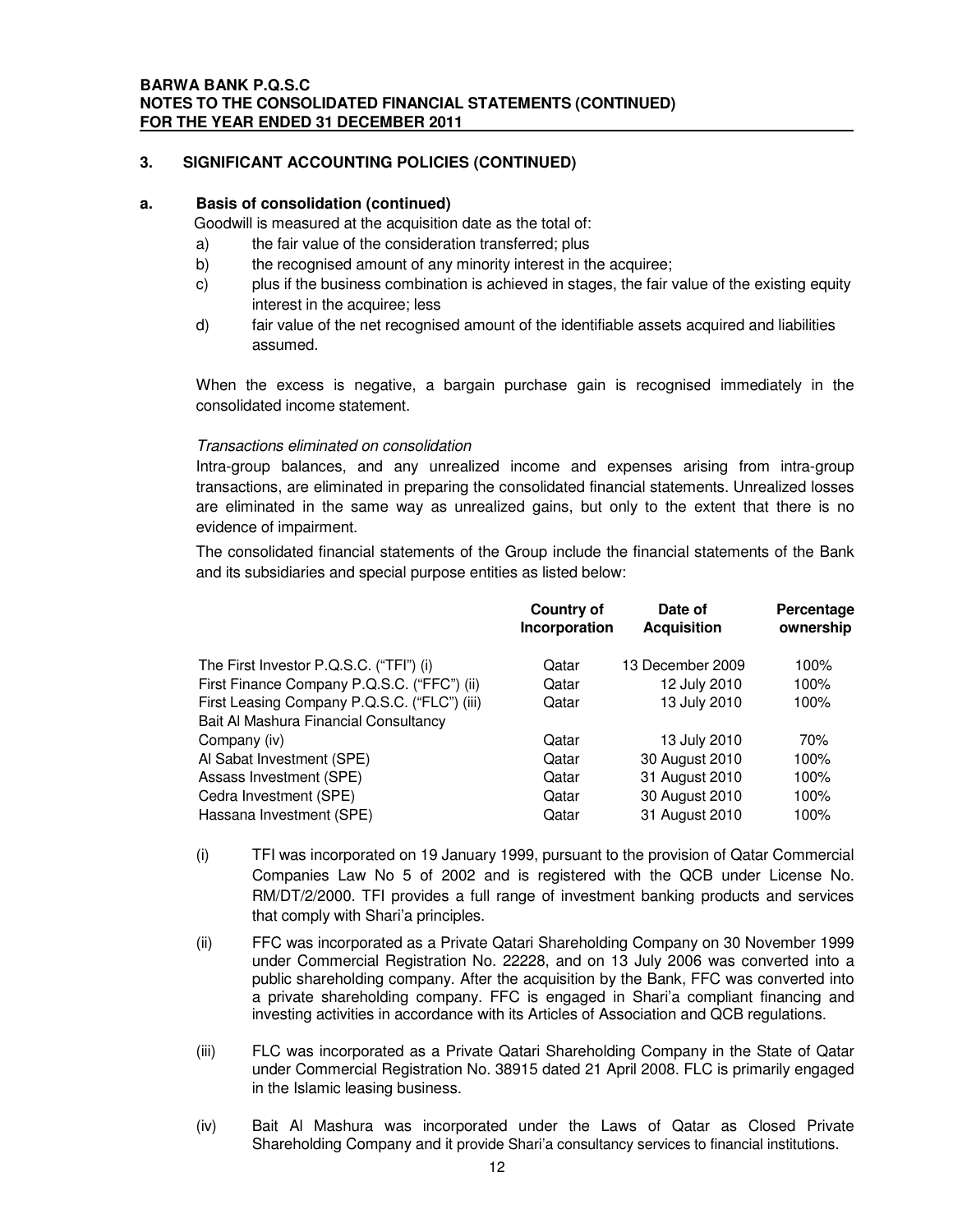### **a. Basis of consolidation (continued)**

### *Minority interests*

Minority interest is recognised initially at their share of the identifiable assets, liabilities and contingent liabilities recognised in purchase accounting, excluding goodwill. Minority interest is presented within equity separately from owners'equity. Minority interest in the results of the Group is disclosed separately in the consolidated income statement as an allocation of the consolidated income for the year. Similarly, in the consolidated statement of changes in equity minority interest is disclosed separately.

### **b. Cash and cash equivalents**

Cash and cash equivalents for the purpose of the consolidated statement of cash flows include cash, unrestricted balances held with the QCB and highly liquid financial assets with original maturities of less than three months that are subject to insignificant risk of changes in fair value, and are used by the Group in the management of its short-term commitments. Cash and cash equivalents are carried at amortised cost.

### **c. Balances and placements with banks and financial institutions**

These represent placements in the form of wakala and murabaha contracts. Placements are usually short term in nature and are stated at their amortised cost.

### **d. Receivables and balances from financing activities**

Receivables and balances from financing activities represent Shari'a compliant retail and commercial financing with fixed or determinable payments. These include financing through Murabaha, Ijarah, Musawama and other modes of Islamic financing. Receivables and balances from financing activities are stated at amortised cost less impairment allowances, if any.

### **e. Investment securities**

Investment securities comprise investments in debt-type and equity-type financial instruments. Investment securities exclude investments in subsidiaries and associate companies.

Debt-type instruments are securities with fixed or determinable payments of profits and capital to the holder of the instrument. Debt type instruments carried at amortised cost are managed on a contractual yield basis, and these are neither classified as held for trading nor as fair value through income statement on initial recognition.

Investments in equity-type instruments do not exhibit features of debt-type instruments and include instruments that evidence a residual interest in the assets of an entity after deducting all its liabilities. Investments in equity type instruments carried at fair value through income statement include investments held for trading purposes and investments designated as fair value through income statement. Held for trading investments are acquired or originated principally for the purpose of generating a profit from short term fluctuations in the market price. Investments measured at fair value through income statement include investments for which performance is evaluated on a fair value basis. Equity-type investments which are not designated as fair value through income statement upon initial recognition or held for trading investments are classified as investments at fair value through equity.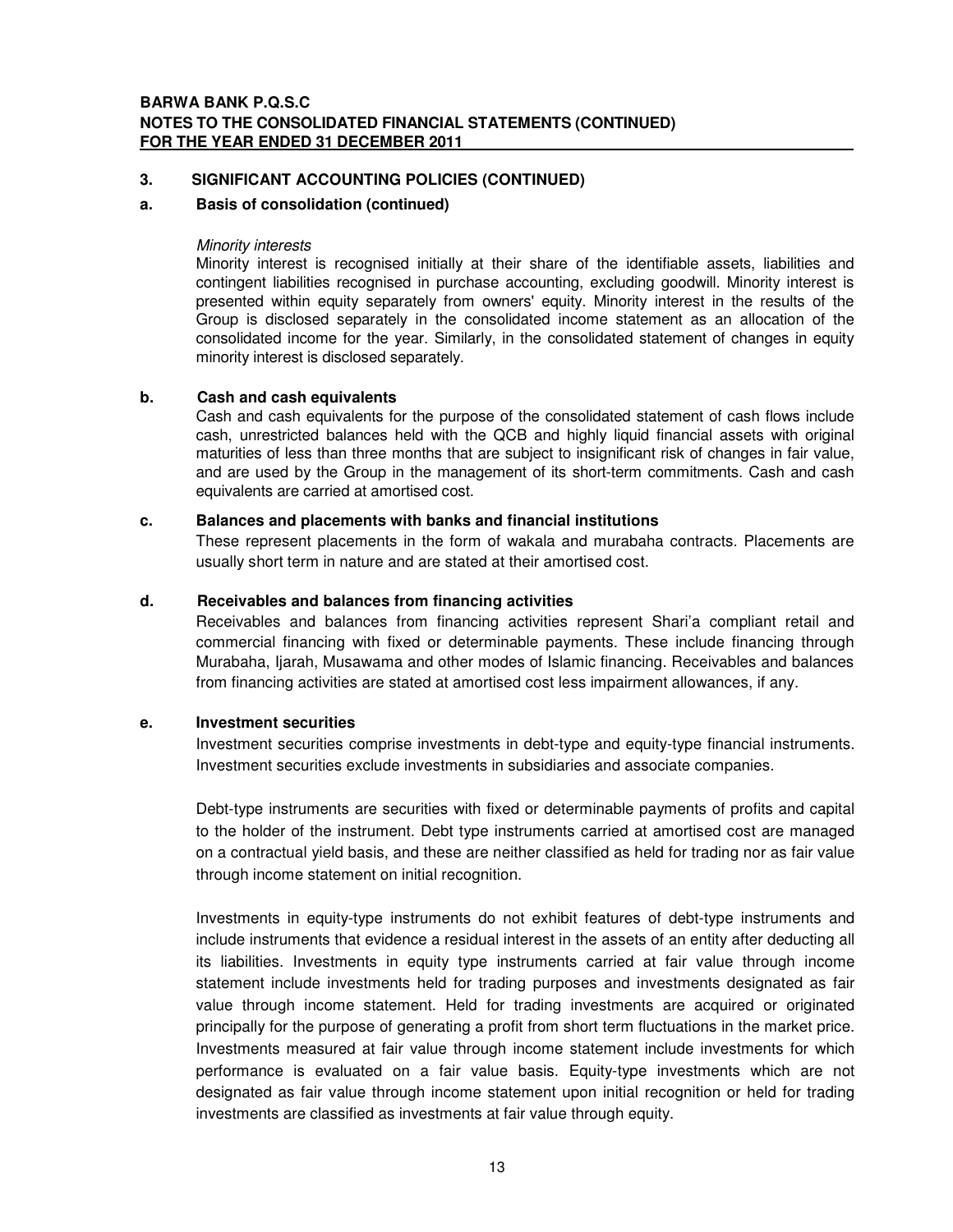### **BARWA BANK P.Q.S.C NOTES TO THE CONSOLIDATED FINANCIAL STATEMENTS (CONTINUED) FOR THE YEAR ENDED 31 DECEMBER 2011**

### **3. SIGNIFICANT ACCOUNTING POLICIES (CONTINUED)**

### **f. Financial assets and liabilities**

*i. Recognition*

The Group initially recognizes all financial assets and liabilities (including regular way contracts) on the trade date at which the Group becomes a party to the contractual provisions of the instrument.

### *ii. De-recognition*

The Group derecognizes a financial asset when the contractual rights to the cash flows from the asset expire, or it transfers the rights to receive the contractual cash flows on the financial asset in a transaction in which substantially all the risks and rewards of ownership of the financial asset are transferred. The Group also derecognises an asset when it is deemed to be uncollectible. The Group derecognizes a financial liability when its contractual obligations are discharged, cancelled or expired.

### *iii. Measurement*

Financial assets are initially measured at fair value and subsequently remeasured, depending on classification at either fair value or amortised cost, or in certain cases carried at cost including transaction costs, except for financial assets measured at fair value through income statement.

The fair value of the financial assets represent the quoted bid price at the reporting date and in case of non-availability of quoted prices for certain financial assets, fair value is determined using suitable pricing models. Investments classified as fair value through equity that do not have a quoted market price or other appropriate methods from which to derive reliable fair values, are stated at cost less impairment allowances, if any.

Investments at fair value through income statement are remeasured at their fair value at the end of each reporting period and the resultant remeasurement gain or loss is recognised in consolidated income statement in the period in which it arises. Subsequent to initial recognition, investments classified at amortised cost are remeasured at amortised cost using the effective profit method less any impairment allowance, if any. All gains or losses arising from the amoritisation process and those arising on de-recognition or impairment of the investments, are recognised in the consolidated income statement.

Investments at fair value through equity are remeasured at their fair values at the end of each reporting period and the resultant gain or loss, arising from a change in the fair value of investments are recognised in the consolidated statement of changes in equity and presented in a separate fair value reserve within equity. When the investments classified as fair value through equity are sold, impaired, collected or otherwise disposed off, the cumulative gain or loss previously recognised in the consolidated statement of changes in equity is transferred to the consolidated income statement.

Investments which do not have a quoted market price or other appropriate methods from which to derive a reliable measure of fair value on a continuous basis, are stated at cost less impairment allowance (if any).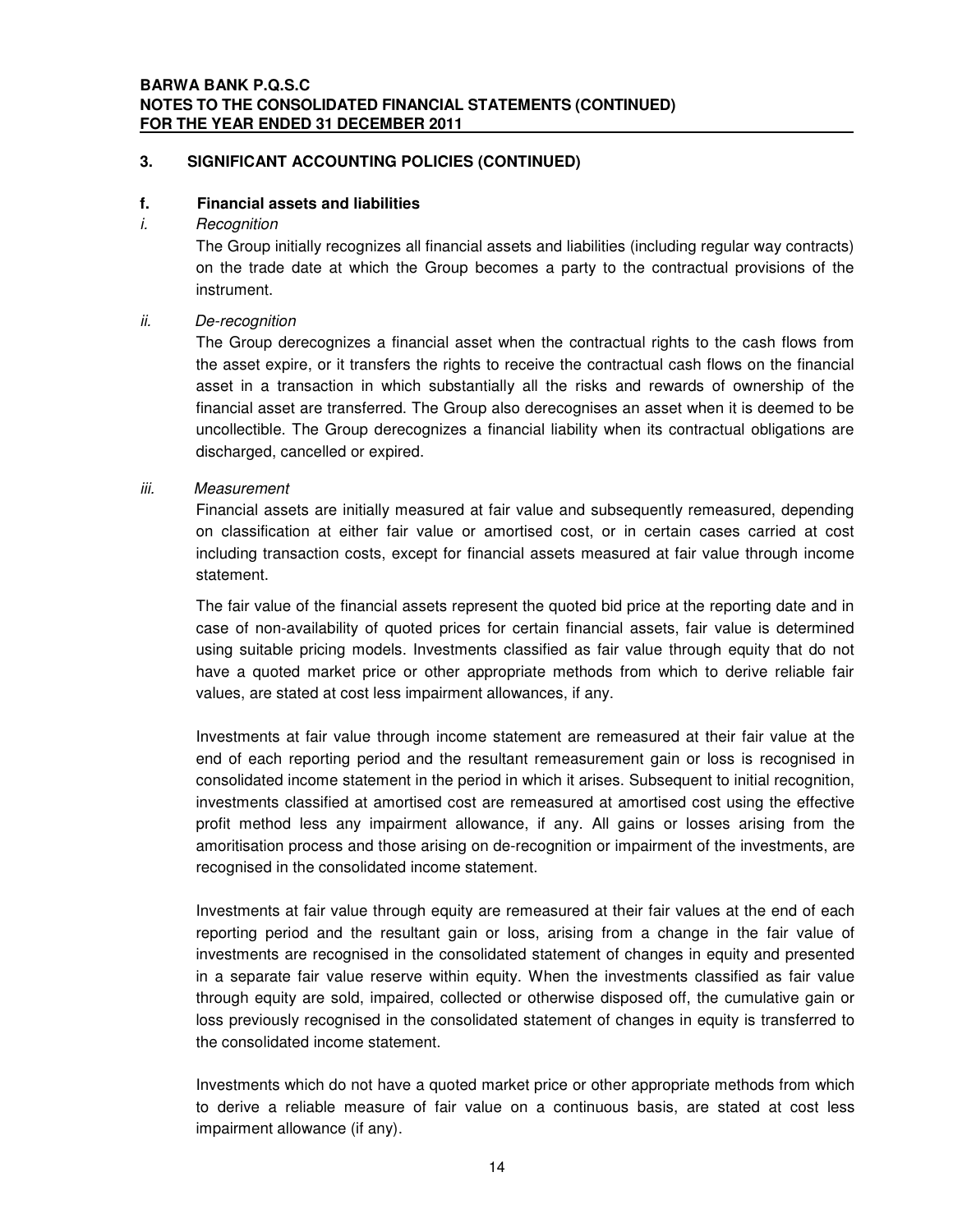### **f. Financial assets and liabilities (continued)**

The amortised cost of a financial asset or liability is the amount at which the financial asset or liability is measured at initial recognition, minus capital repayments, plus or minus the cumulative amortisation using the effective profit method for any difference between the initial amount recognised and the maturity amount, minus any reduction for impairment.

### *iv. Offsetting*

Financial assets and liabilities are offset and the net amount presented in the consolidated statement of financial position when, and only when, the Group has a legal right to offset the amounts and intends either to settle on a net basis or to realise the asset and settle the liability simultaneously.

*v. Identification and measurement of impairment*

### *Assets carried at amortised cost*

The Group assesses at each reporting date whether there is objective evidence that a financial asset or group of financial assets is impaired. A financial asset or a group of financial assets is impaired and impairment losses are incurred only if there is objective evidence of impairment as a result of one or more events that occurred after the initial recognition of the asset (a 'loss event') and that loss event (or events) has an impact on the estimated future cash flows of the financial asset or group of financial assets that can be reliably estimated.

Objective evidence that financial assets are impaired can include default or delinquency by a borrower, restructuring of a financing arrangement by the Group on terms that the Group would not otherwise consider, indications that a borrower or issuer will enter bankruptcy, the disappearance of an active market for a security, or other observable data relating to a group of assets such as adverse changes in payment status of borrowers or issuers in the group, or economic conditions that correlate with defaults in the group.

Impairment is the difference between the carrying amount and the present value of the estimated future cash flows discounted at the original effective profit rate.

Significant financial assets are assessed for impairment on an individual basis. All significant financial assets found not to be impaired are assessed collectively for any impairment that has been incurred but not yet identified. All financial assets that are not individually significant are collectively assessed for impairment by grouping assets together on the basis that they share similar credit risk characteristics.

### *Investments carried at fair value through equity*

Impairment losses on investments classified as fair value through equity are recognised by transferring the cumulative loss that has been recognised directly in equity to the consolidated income statement. The cumulative loss that is removed from equity and recognised in the consolidated income statement is the difference between the acquisition cost, net of any principal repayment and amortisation, and the current fair value, less any impairment loss previously recognised in the consolidated income statement. Impairment is the difference between cost and fair value, less any impairment loss previously recognized in the consolidated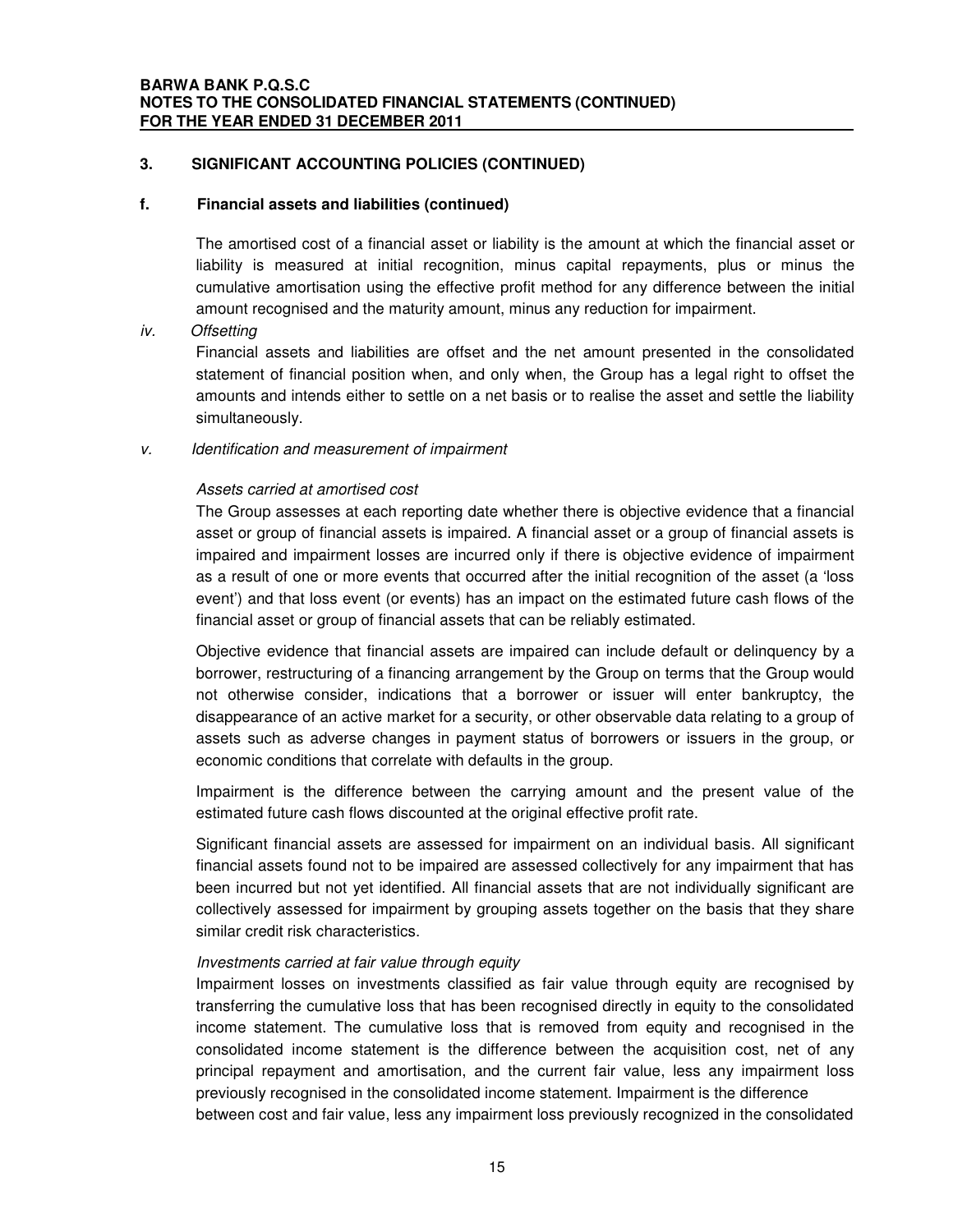### **f. Financial assets and liabilities (continued)**

### *v. Identification and measurement of impairment (continued)*

income statement. Where investments classified as fair value through equity are carried at cost, impairment is the difference between the carrying value and the present value of future cash flows discounted at the current market rate of return for a similar financial asset.

### *Reversal of impairment losses*

An impairment loss is reversed if the reversal can be related objectively to an event occurring after the impairment loss was recognised. For financial assets measured at amortised cost, the reversal is recognised in the consolidated income statement. For investments classified as fair value through equity, the reversal is recognised directly in equity.

### *vi. Fair value*

Fair value is the amount for which an asset could be exchanged, or a liability settled, between knowledgeable, willing parties in an arm's length transaction on the measurement date.

### **g. Investment in associates**

An associate is an entity over which the Group exerts significant influence, but not control, over the financial and operating policies. Significant influence is presumed to exist when the Group holds between 20 to 50 percent of the voting power of the investee entity. Such investments are accounted for under the equity method of accounting. Where an investee is acquired and held exclusively for resale, it is accounted for as a non-current asset held for resale.

Under the equity method, the investment is initially recognised at cost and adjusted thereafter for the post-acquisition change in the Group's share of the associate's equity. Goodwill relating to an investee is included in the carrying amount of the investment and is not amortised. The Group recognises in consolidated income statement its share of the total recognised profit or loss of the associate from the date that significant influence effectively commenced until the date that it effectively ceases. Distributions received from the associate reduce the carrying amount of the investment. Adjustments to the carrying amount may also be necessary for changes in the Group's share in the associate arising from changes in the associate's reserves. The Group's share of those changes are recognised directly in the equity. Unrealised gains on transactions with associates are eliminated to the extent of the Group's share in the associate. Unrealised losses are also eliminated unless the transaction provides evidence of impairment in the asset transferred.

An assessment for impairment of investments in associates is performed when there is an indication that the asset has been impaired, or that impairment losses recognised in prior years no longer exist.

All amounts recognised in other comprehensive income in relation to a disposed associates are accounted for on the same basis as would be required if the associates had directly disposed of the related assets or liabilities. Therefore, the Group reclassifies the share of reserves from associates to consolidated income statement as a reclassification adjustment, when the Group lossess significant influence over the associate.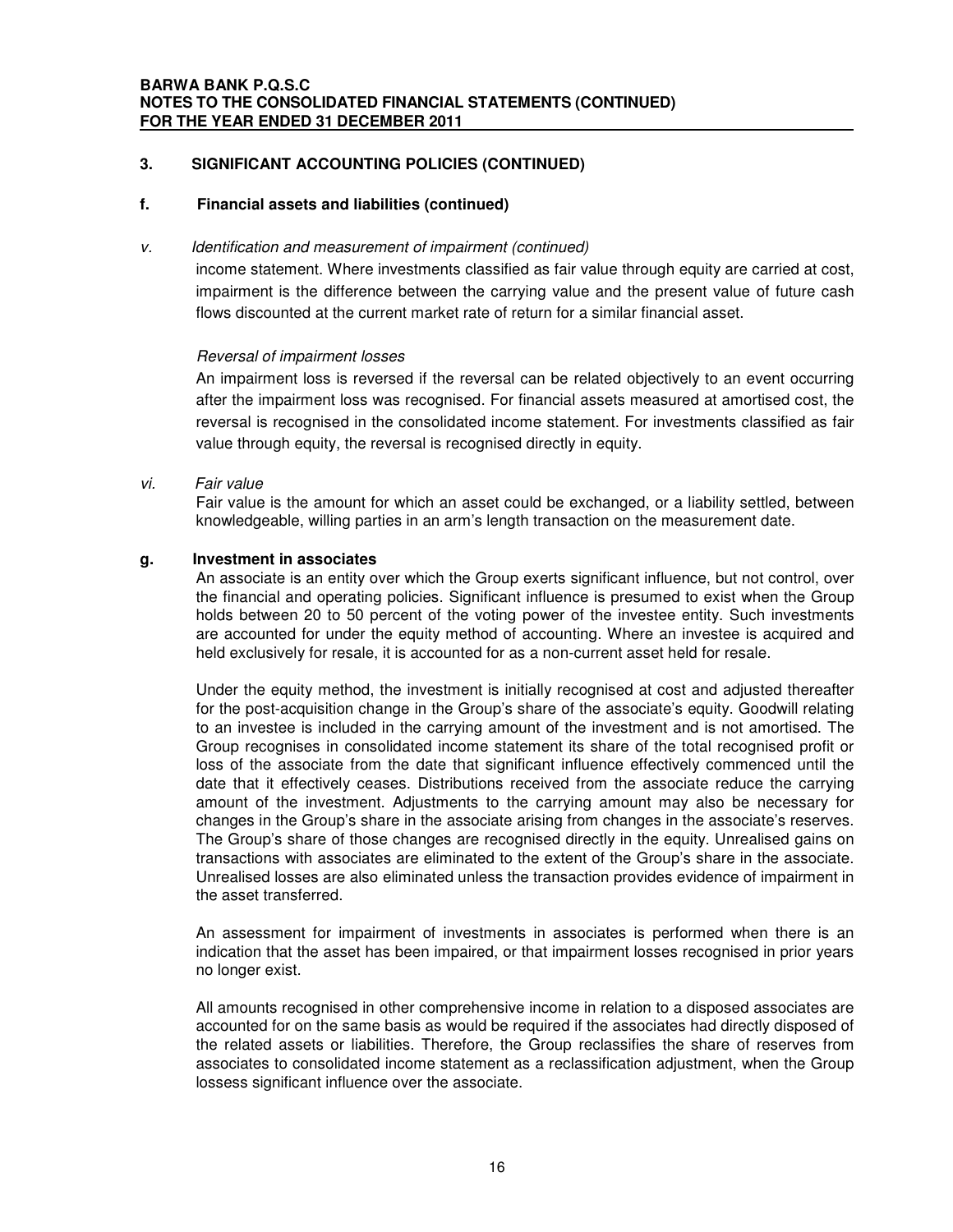### **h. Investment properties**

Investment properties are held either to earn rental income or for capital appreciation or for both, but not for sale in the ordinary course of business, use in the production or supply of goods or services or for administrative purposes. Investment properties are measured at cost including transaction costs less impairment loss, if any.

### **i. Fixed assets**

Items of fixed assets are stated at cost less accumulated depreciation and accumulated impairment losses, if any. Cost includes expenditures directly attributable to the acquisition of the asset and any other costs directly attributable to bringing the asset to a working condition for its intended use.

Depreciation is charged to the consolidated income statement on a straight line basis over the estimated useful lives of items of fixed assets. The estimated useful lives are as follows:

| • Buildings              | 20 years  |
|--------------------------|-----------|
| • Office equipment       | 3-5 years |
| • Furniture and fixtures | 3-5 years |
| • Motor vehicles         | 5-7 years |
| • Computer equipment     | 3-5 years |

The depreciation methods and useful lives as well as residual values are reassessed annually. The carrying values of fixed assets are reviewed for impairment on an annual basis for events or changes in circumstances which indicate that the carrying value may not be recoverable. If any such indication exists and where the carrying values exceed the estimated recoverable amount, the assets are written down to their recoverable amount. Land is not depreciated.

An item of fixed asset is derecognised upon disposal or when no future economic benefits are expected from its use or disposal. Any gain or loss arising on derecognition of the asset is included in the consolidated income statement in the year the asset is derecognised.

The cost of replacing a component of an item of fixed asset is recognised in the carrying amount of the item if it is probable that the future economic benefits embodied within the component will flow to the Group and its cost can be measured reliably. The carrying amount of the replaced component is derecognised. The cost of day to day servicing of fixed asset is recognised in the consolidated income statement as the expense is incurred.

### **j. Intangible assets**

### *Goodwill*

Goodwill arises on the acquisition of subsidiaries and associates. Goodwill is the excess of the fair value of consideration transferred and the recognised amount of any minority interests in the acquiree over the net recognised fair value of the identifiable assets acquired and liabilities assumed. When the excess is negative, a gain is recognised immediately in the consolidated income statement. Subsequent to acquisition, goodwill is measured at cost less accumulated impairment losses. An impairment test for goodwill is carried out regularly.

In respect of associates, goodwill is included in the carrying amount of the associate, and an impairment loss on such an investment is not allocated to any asset, including goodwill, that forms part of the carrying amount of the associate.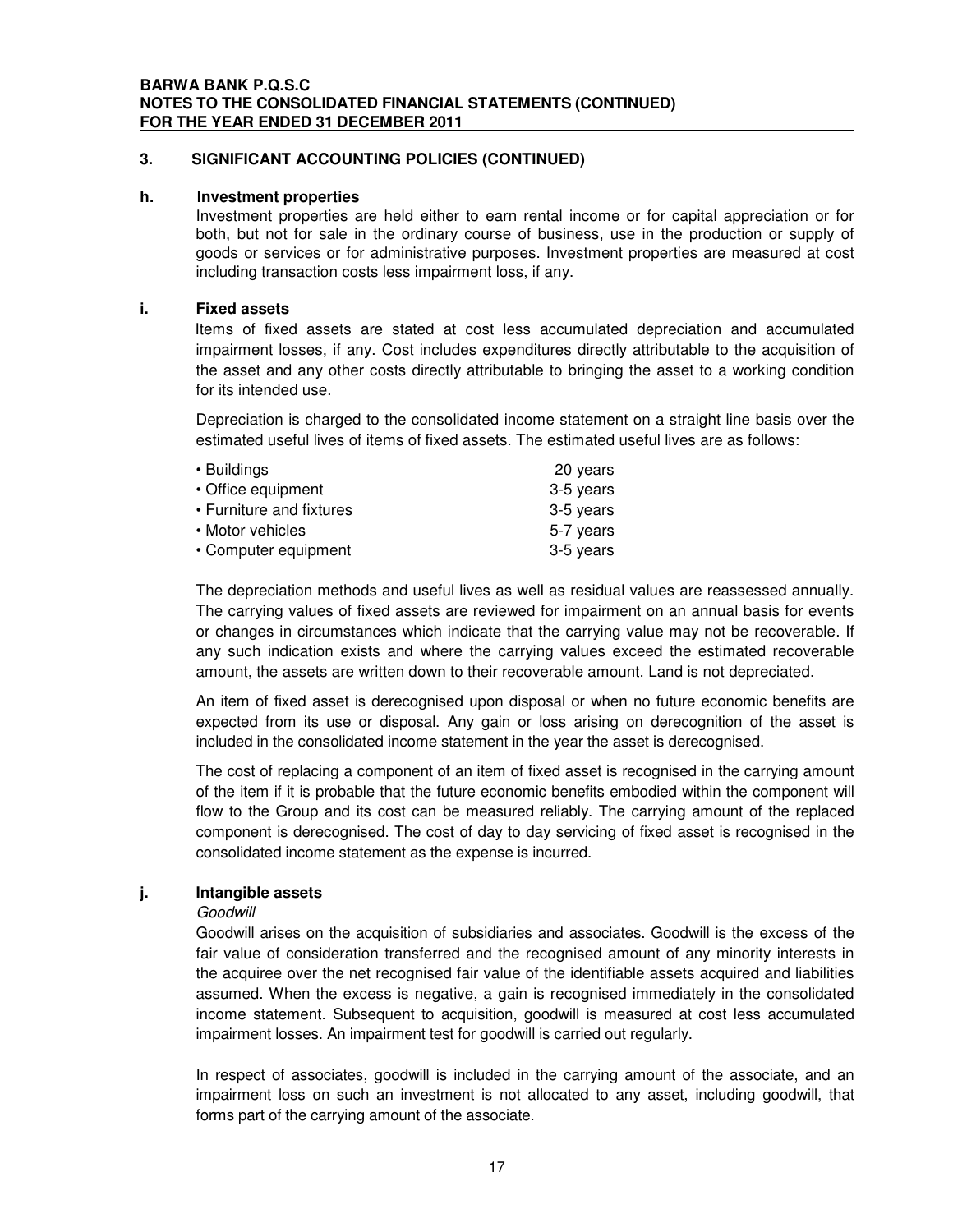### **BARWA BANK P.Q.S.C NOTES TO THE CONSOLIDATED FINANCIAL STATEMENTS (CONTINUED) FOR THE YEAR ENDED 31 DECEMBER 2011**

### **3. SIGNIFICANT ACCOUNTING POLICIES (CONTINUED)**

### **j. Intangible assets (continued)**

### *Customer contracts*

Customer contract have a finite usefull life and are carried at cost less accumulated amortisation and accumulated impairment lossess, if any. Amortisation is calculated using the straight line method to allocate the cost of customer contracts over their usefull life.

### *Software*

Software acquired by the Group is stated at cost less accumulated amortisation and accumulated impairment losses, and is amoritised over a period of 3 years.

### **k. Impairment of non-financial assets**

The carrying amounts of the Group's non-financial assets are reviewed at each reporting date to determine whether there is any indication of impairment. If any such indication exists, then the asset's recoverable amount is estimated.

The recoverable amount of an asset or cash-generating unit is the greater of its value in use and its fair value less costs to sell. In assessing value in use, the estimated future cash flows are discounted to their present value using a discount rate that reflects current market assessments of the time value of money and the risks specific to the asset. For the purpose of impairment testing, assets are grouped together into the smallest identifiable group of assets that generates cash inflows from continuing use that are largely independent of the cash inflows of other assets or groups of assets (the "cash-generating unit").

An impairment loss is recognised if the carrying amount of an asset or its cash-generating unit exceeds its estimated recoverable amount. Impairment losses are recognised in the consolidated income statement.

Impairment losses recognised in respect of cash-generating units are allocated first to reduce the carrying amount of any goodwill allocated to the units and then to reduce the carrying amount of the other assets in the unit (group of units) on a pro rata basis.

An impairment loss is reversed if there has been a change in the estimates used to determine the recoverable amount. An impairment loss is reversed only to the extent that the asset's carrying amount does not exceed the carrying amount that would have been determined, net of depreciation or amortisation, if no impairment loss had been recognised.

### **l. Customer current accounts**

Balances in current accounts are recognised when received by the Group. The transactions are measured as the amount received by the Group at the time of contracting. Customer current accounts are measured at amortised cost.

### **m. Unrestricted investment accounts**

Unrestricted investment accounts, including customer savings accounts, are funds held by the Bank, which it can invest at its own discretion. The unrestricted investment account holder authorises the Bank to invest the account holders' funds in a manner that the Bank deems appropriate without laying down any restrictions as to where, how and for what purpose the funds should be invested. All unrestricted investment accounts are carried at cost plus accrued profits and related reserves less amounts settled.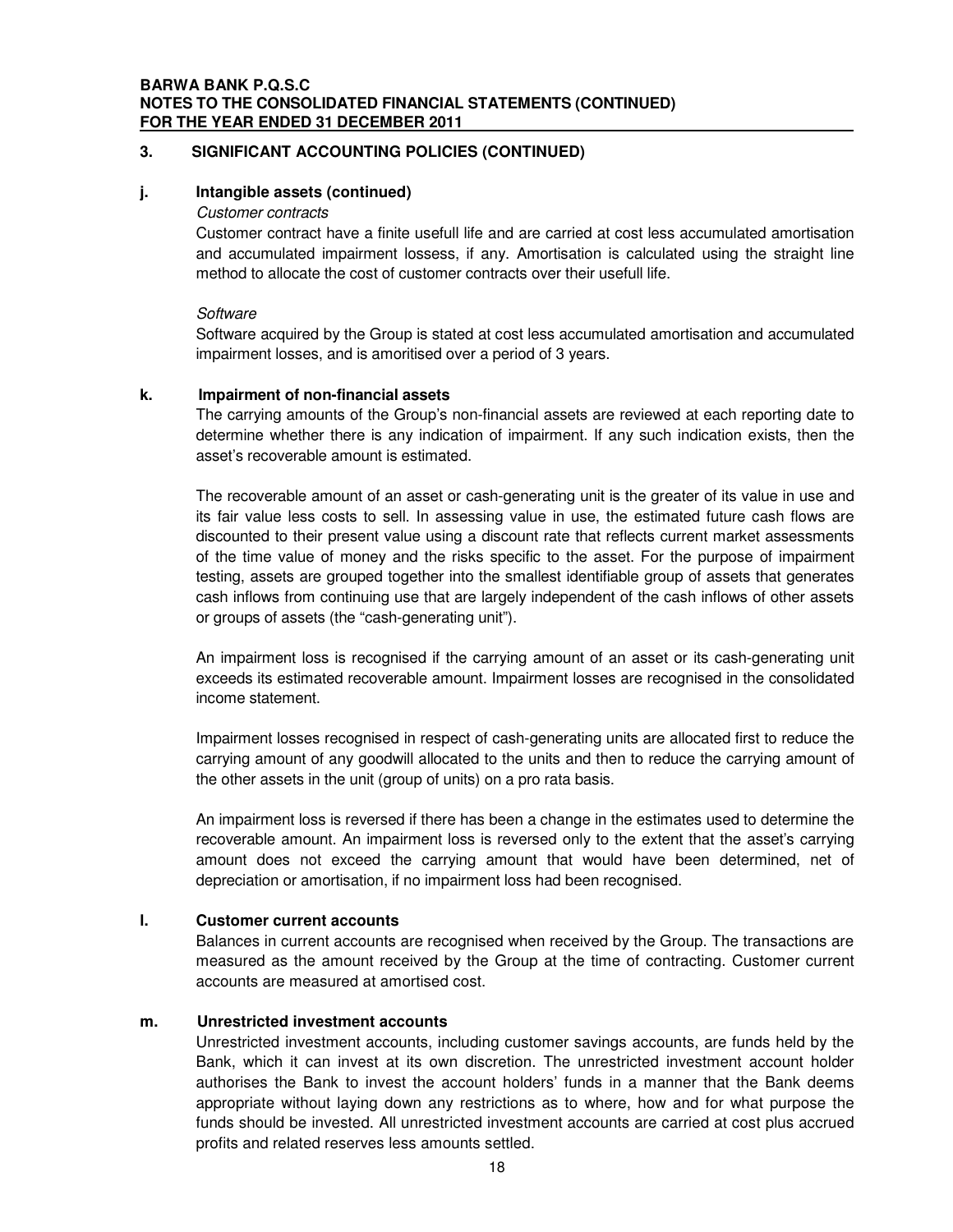### **BARWA BANK P.Q.S.C NOTES TO THE CONSOLIDATED FINANCIAL STATEMENTS (CONTINUED) FOR THE YEAR ENDED 31 DECEMBER 2011**

### **3. SIGNIFICANT ACCOUNTING POLICIES (CONTINUED)**

### **n. Provisions**

Provisions are recognised when the Group has an obligation (legal or constructive) arising from a past event, and the costs to settle the obligation are both probable and able to be reliably measured.

### **o. Dividends**

Dividends to shareholders are recognised as a liability in the period in which they are declared.

### **p. Foreign currency transactions**

Transactions in foreign currencies are recorded at the exchange rates prevailing at the date of the transaction. Monetary assets and liabilities denominated in foreign currencies are retranslated at the rate of exchange prevailing at the reporting date. All differences are taken to the consolidated income statement. Non-monetary assets and liabilities denominated in foreign currencies are translated into Qatar Riyals at the foreign exchange rates prevailing at the date of the transaction.

### **q. Revenue recognition**

*Income from financing transactions* is recognised on a time apportioned basis over the period of the contract. Income on non-performing financing accounts is suspended until realization in accordance with QCB's instructions.

*Income from investment banking services* (presented in commission and fee income), including placement, advisory, marketing and performance fees, is recognised as per contractual terms when the service is provided and income is earned. This is usually when the Group has performed all significant acts in relation to a transaction and it is highly probable that the economic benefits from the transaction will flow to the Group. Significant acts in relation to a transaction are determined based on the terms agreed in the contracts for each transaction. The assessment of whether economic benefits from a transaction will flow to the Group is based on the extent of binding firm commitments received from other parties.

*Fees and commission income* that are integral to the effective profit rate on a financial asset carried at amortised cost are included in the measurement of the effective profit rate of the financial asset. Other fees and commission income, including account servicing fees, sales commission, management, arrangement and syndication fees, are recognised as the related services are performed.

*Income from placements* is recognized on a time apportioned basis as to yield a constant periodic rate of return based on the balance outstanding.

*Dividend income* is recognised when the right to receive the dividend is established.

### **r. Unrestricted investment account holders' share of profit**

Net profit for the year is distributed among unrestricted account holders and owners in accordance with QCB's instructions, which are summarised as follows:

The net profit is arrived at after taking into account all income and expenses at the end of the financial year, and is distributed between unrestricted investment account holders and owners. The share of profit of the unrestricted account holders is calculated on the basis of their daily deposit balances over the year, after reducing the Bank's agreed and declared Mudaraba fee.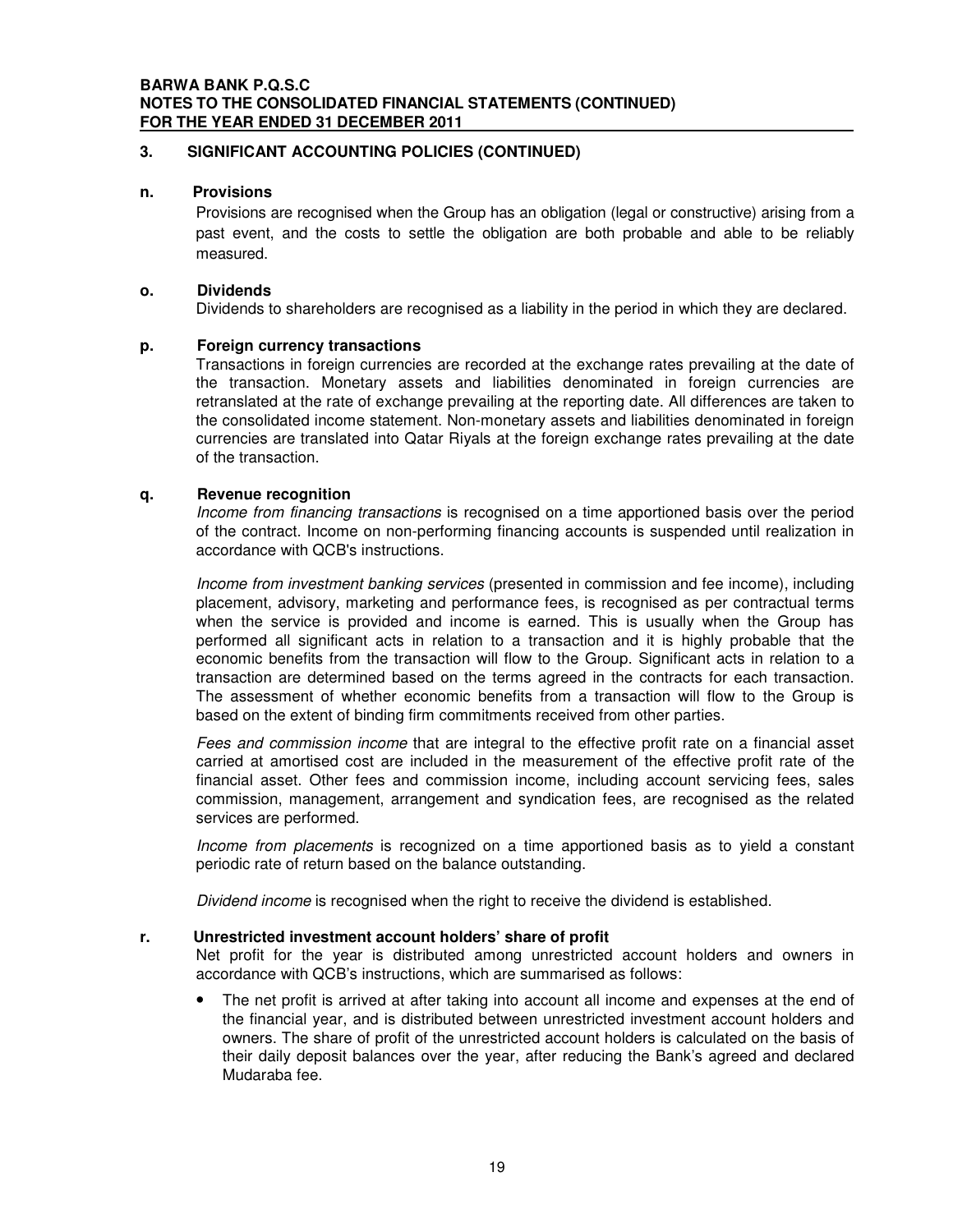### **r. Unrestricted investment account holders' share of profit (continued)**

- In case of any expense or loss, which arises due to non-compliance with QCB's regulations and instructions, then such expenses or loss shall not be borne by the unrestricted investment account holders. Such matter is subject to QCB's decision.
- In case the Bank reports net losses, then QCB in compliance of Islamic Shari's rules will decide the losses treatment.
- As the unrestricted investment accounts and the Bank's funds are pooled for the investment purposes, no priority has been given to either party in the appropriation of profit.
- The Bank's share as a Mudarib for managing unrestricted investment accounts is accrued based on the terms and conditions of the related Mudaraba agreements.

### **s. Employee benefits**

### *Short term benefits*

Short-term employee benefit obligations are measured on an undiscounted basis and are expensed as the related service is provided. A provision is recognised for the amount expected to be paid in the short-term if the Group has a present legal or constructive obligation to pay this amount as a result of past service provided by the employee and the obligation can be estimated reliably.

### *Post employment benefits*

a) Defined contribution scheme

The Group makes contributions to the Retirement and Pension Authority as a percentage of the employees' salaries in accordance with the requirements of Qatar Labour law pertaining to retirement and pensions, wherever required. The Group's share of contributions to these schemes, which are defined contribution scheme is charged to the consolidated income statement.

### a) Defined benefit scheme

The Group provides for employees end of service benefits determined in accordance with the requirements of Qatar Labour law pertaining to retirement and pensions, wherever required. These unfunded charges are made by the Group on the basis of employees' salaries and the number of years of service at the statement of financial position date.

### **t. Zakah**

As per the Articles of Association of the Bank, it is the responsibility of the owners to pay Zakah. Zakah per share is calculated in accordance with AAOIFI's Accounting Standard No. 9 and the Shari'a Supervisory Board Resolutions.

### **u. Operating ijarah**

Operating ijarah is an operating lease that does not include a promise that the legal title in the leased asset will pass to the lessee at the end of the lease. Operating leases where the risks and rewards of ownership are effectively retained by the lessor are classified as operating ijarah. Installments due are recognised in the consolidated income statement.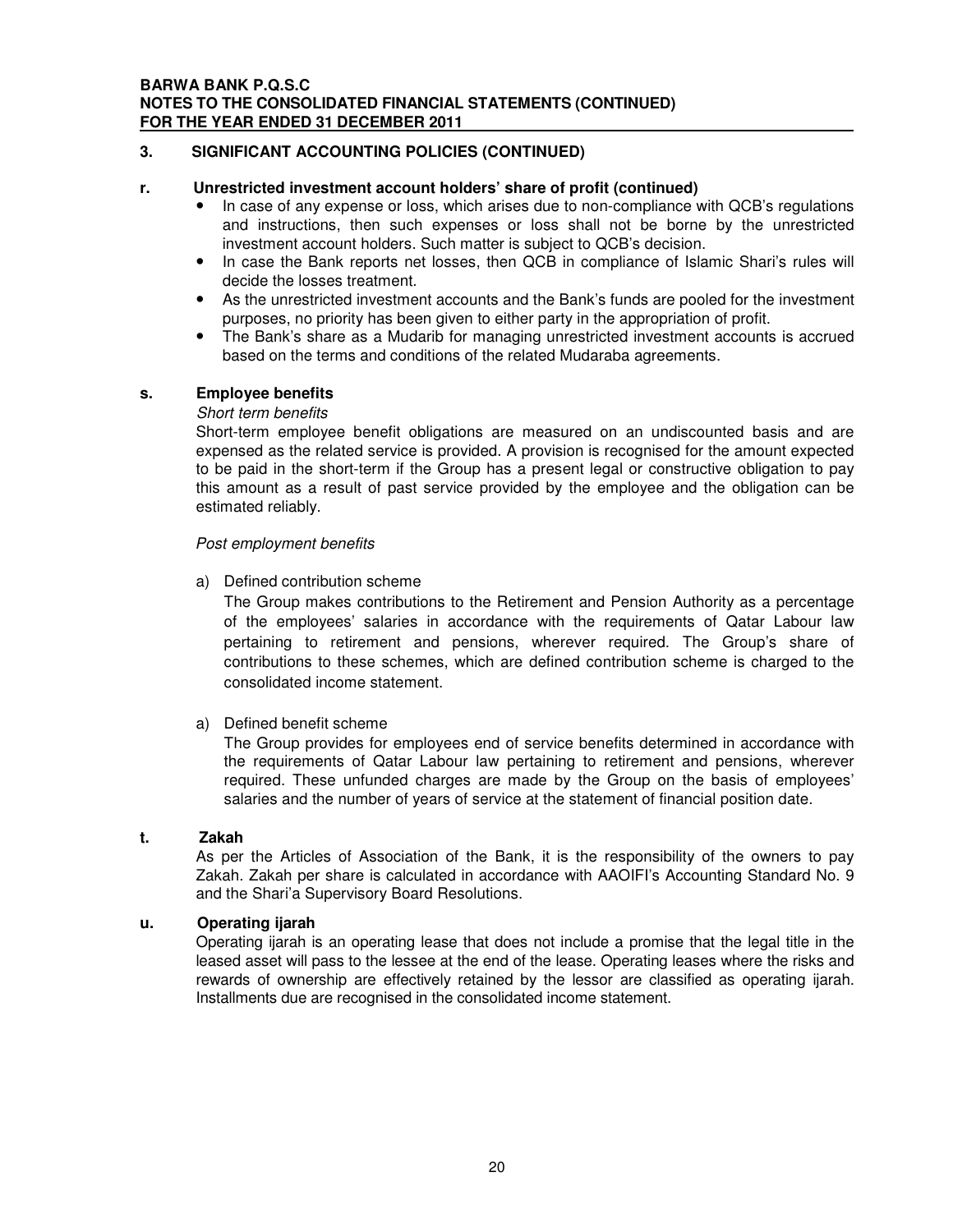### **v. Segment reporting**

An operating segment is a component of the Group that engages in business activities from which it may earn revenues and incur expenses, including revenues and expenses that relate to transactions with Group's other components. An operating segment's results are reviewed regularly by the Management to make decisions about resources to be allocated to the segment and assess its performance, and for which discrete financial information is available (see note 33).

Segment results that are reported to the Board of Directors include items directly attributable to a segment as well as those that can be allocated on a reasonable basis. Unallocated items comprise, mainly the Group's other assets, related general and administrative expenses

### **w. Taxation**

The Group is currently exempt from income tax. However, the Bank and certain subsidiaries of the Group that meet the Tax Law criteria are required to file income tax returns with the Public Revenues and Taxes department. The Bank and certain of its subsidiaries have filed their income tax returns for the year ended 31 December 2010 pursuant to Circular No. 4/2011 issued by Ministry of Economic and Finance and the related assessment order is awaited.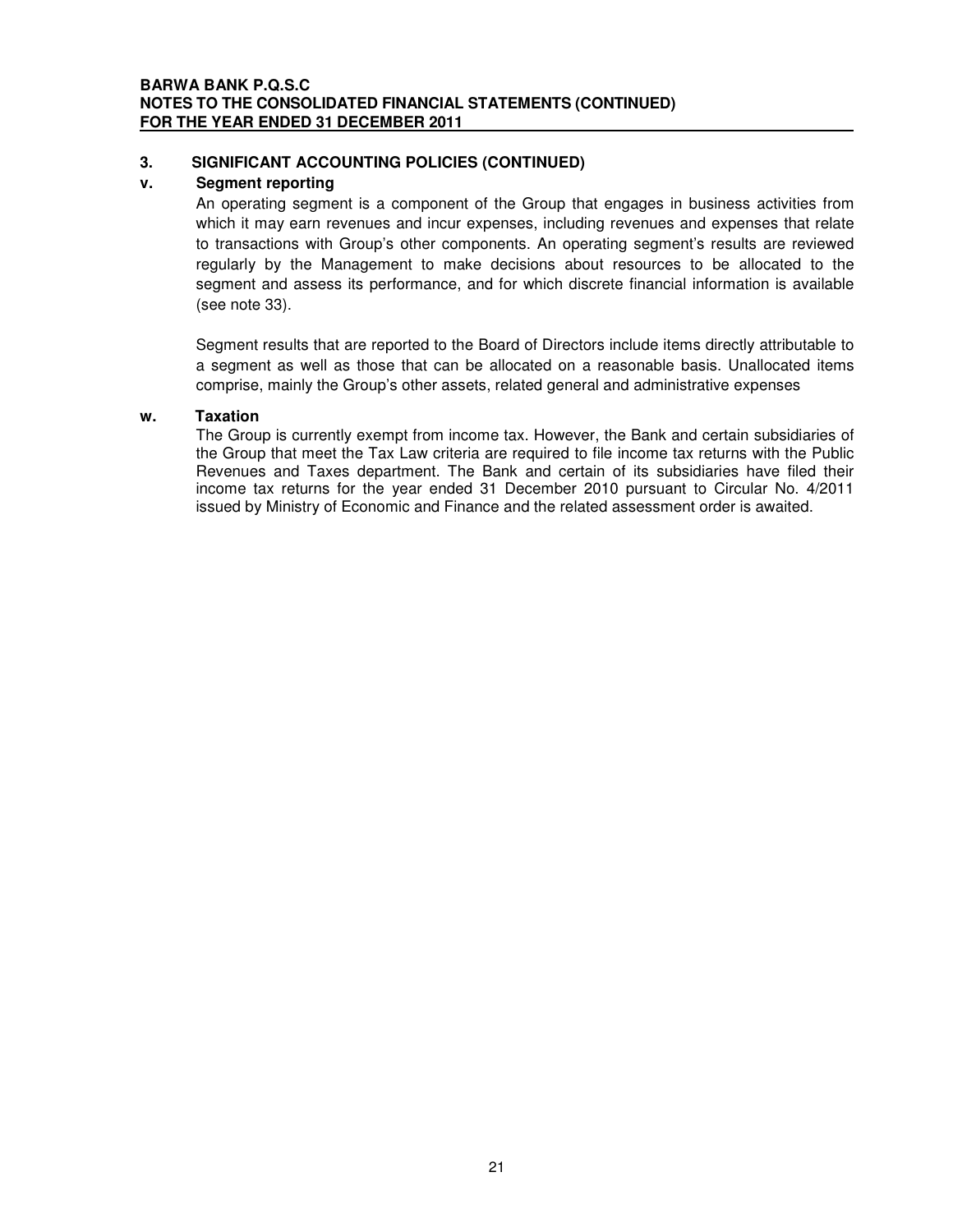### **BARWA BANK P.Q.S.C NOTES TO THE CONSOLIDATED FINANCIAL STATEMENTS (CONTINUED) FOR THE YEAR ENDED 31 DECEMBER 2011**

### **4. RISK MANAGMENT**

### **Risk Management Framework**

Risk is inherent in the Group's activities but it is managed through a process of ongoing identification, measurement and monitoring, subject to risk limits and other controls. This process of risk management is critical to the Group's continuing profitability and each individual within the Group is accountable for the risk exposures related to their activities. The Group is exposed to following risks:

- Credit risk;
- Liquidity risk;
- Market risk; and
- Operational risk

The independent risk control process does not include business risks such as changes in the environment, technology and industry. They are monitored through the Group's strategic planning process.

### **Risk Management Structure**

The Board of Directors is ultimately responsible for identifying and controlling risks, however, there are separate independent bodies responsible for managing and monitoring risks.

### **Risk Committee**

The Risk Committee has the overall responsibility for the development of the risk strategy and implementing principles, frameworks, policies and limits.

### **Risk Measurement and Reporting Systems**

Monitoring and controlling risks is primarily performed based on limits established by the Group. These limits reflect the business strategy and market environment of the Group as well as the level of risk that the Group is willing to accept, with additional emphasis on selected industries.

Information compiled from all businesses is examined and processed in order to analyse, control and identify early risks. This information is presented and explained to the Board of Directors, the Risk Committee, and the head of each business division.

### **Internal Audit**

Risk management processes are audited by the Group Internal Audit function which examines both the adequacy and compliance with the procedures in addition to a specific audit of the Group Risk function itself as per the approved audit plan. Group Internal Audit discusses the results of all assessments with management and reports its findings and recommendations to the Audit Committee.

### **a) Credit Risk**

The Group manages credit risk through diversification of investments, capital markets, lending and financing activities to avoid undue concentrations of credit risk with individuals or groups of customers in specific locations or businesses. It also obtains collaterals when appropriate.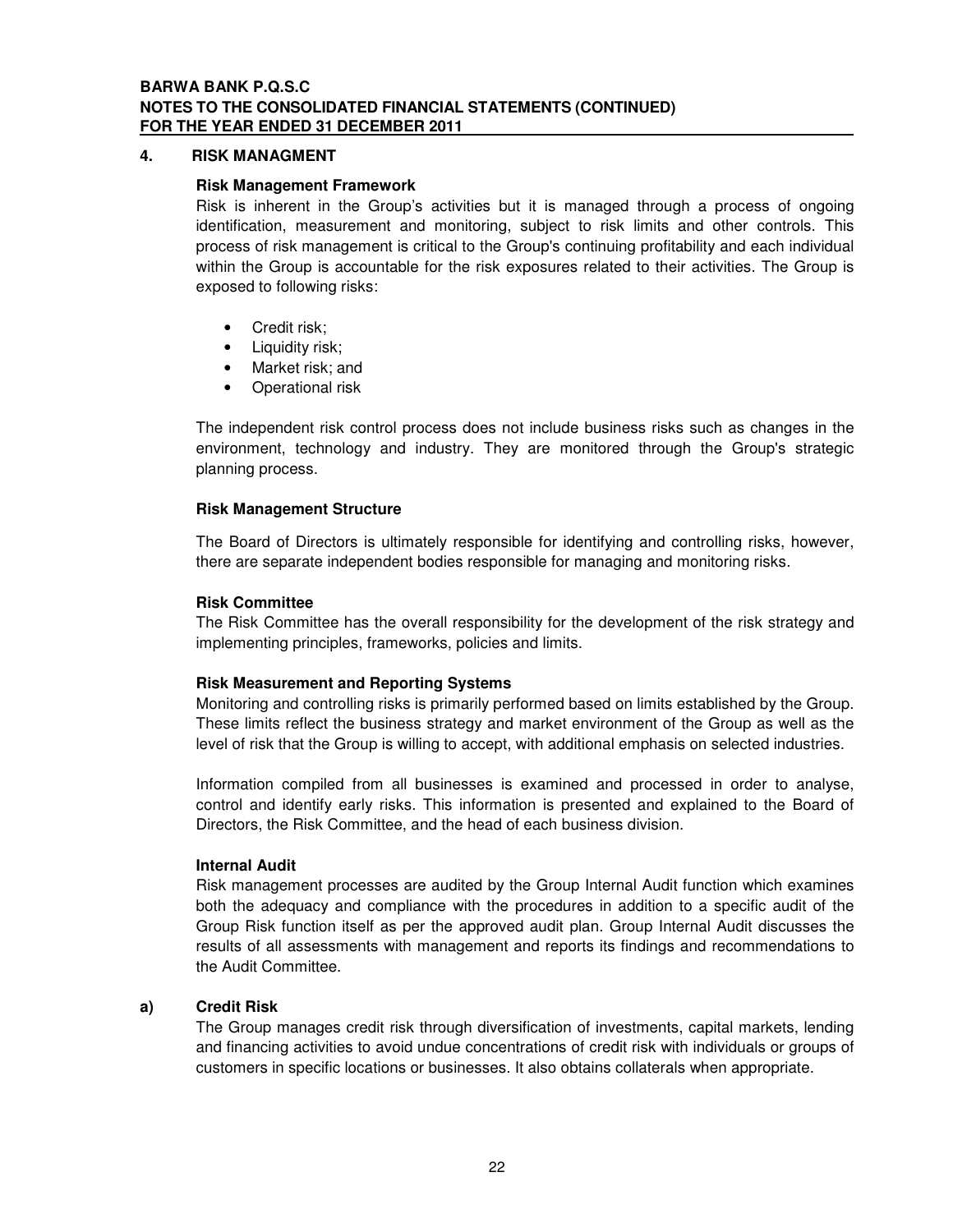### **a) Credit risk (continued)**

Credit risk arises from all transactions that give rise to actual, contingent or potential claims against any counterparty, obligor or customer (collectively referred as "counterparties"). It is the risk that a loss will be incurred if counterparty defaults or fails to honour a financial obligation that is due. It takes into account both probability of involuntary default, wherein the counterparty does not possess the financial means to repay, and strategic default, wherein counterparty with the ability to repay deliberately defaults.

Credit risk may have the following results:

- Delay in payment obligation:
- Partial loss of the credit exposure; or
- Complete loss of the credit exposure.

For risk management reporting purposes, the Group considers and consolidates all elements of credit risk exposure (such as individual obligor default risk, country and sector risk).

### **Management of credit risk**

The Board of Directors has delegated responsibility for the oversight of credit risk to its Risk Committee, which is responsible for management of the Group's credit risk, including:

- Formulating credit policies in consultation with business units, covering collateral requirements, credit assessment, risk grading and reporting, compliance with QCB regulations, other applicable legal and statutory requirements;
- Establishing the authorisation structure for the approval and renewal of credit facilities. Facilities exceeding a certain threshold require Board of Directors approval;
- Developing and maintaining the Group's risk grading in order to categorise exposures according to the degree of financial risk;
- Limiting geographical exposures, concentration risk based on internal and external ratings, exposure limits and QCB guidelines;
- Collateralising the exposures by adequate tangible and intangible collaterals. The types of collaterals obtained include cash, mortgages over real estate properties, pledges over shares and personal/corporate guarantees, as appropriate;
- Reviewing business units compliance of agreed exposure limits, including those for selected industries, country risk and product types. Regular review of the credit quality of Group's portfolios is performed and appropriate corrective actions are taken when required;
- The Bank has recently deployed the Moody's Risk Analyst Rating System, in order to effectively monitor the credit risk on the Bank's portfolio and align capital adequacy to such risks. The system is globally proven and enables the Bank to rate credit risk on a more objective basis.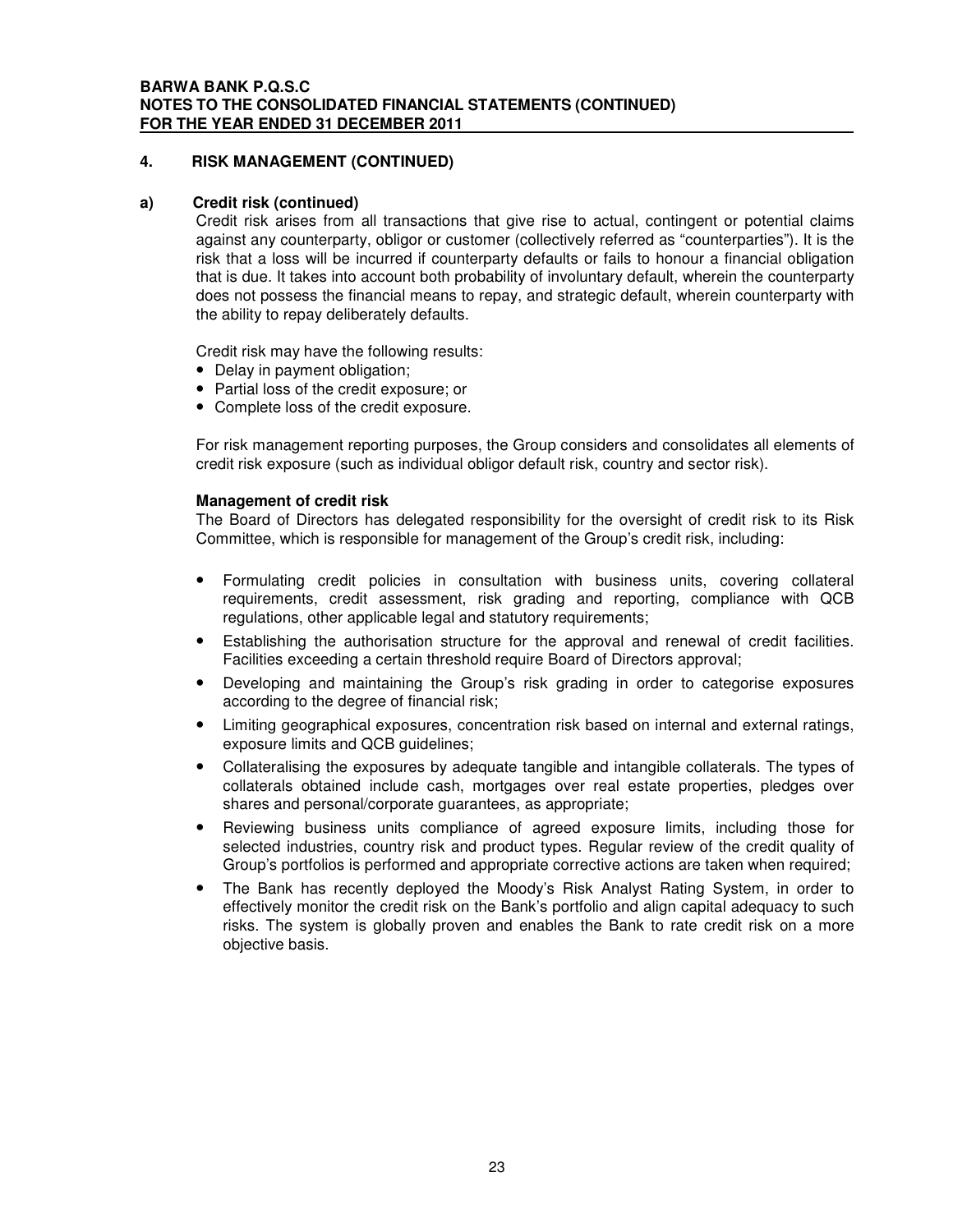### **a) Credit risk (continued)**

### **Exposure to credit risk**

The below table presents the maximum exposure to credit risk for the components of the consolidated statement of financial position. The maximum exposure is shown gross, before the effect of mitigation through the use of master netting and collateral agreements.

Where financial assets are recorded at fair value, the amounts shown below represent the current credit risk exposure but not the maximum risk exposure that could arise in the future as a result of changes in fair values.

| 31 December 2011                                                                        | Gross<br>carrying<br>amount | Outstanding<br>provision and<br>suspended<br>profit | <b>Gross</b><br>maximum<br>exposure |
|-----------------------------------------------------------------------------------------|-----------------------------|-----------------------------------------------------|-------------------------------------|
| <b>Balances with Qatar Central Bank</b><br>Balances and placements with banks and other | 1,086,087                   |                                                     | 1,086,087                           |
| financial institutions                                                                  | 1,878,943                   |                                                     | 1,878,943                           |
| Receivables and balances from financing activities                                      | 9,450,701                   | (232, 562)                                          | 9,218,139                           |
| Investment securities - Sukuks                                                          | 4,484,327                   |                                                     | 4,484,327                           |
| Other financial assets                                                                  | 846,882                     | (3,586)                                             | 843,296                             |
|                                                                                         | 17,746,940                  | (236, 148)                                          | 17,510,792                          |
| <b>Contingent liabilities</b>                                                           | 7,653,917                   |                                                     | 7,653,917                           |
|                                                                                         | 25,400,857                  | (236, 148)                                          | 25,164,709                          |
|                                                                                         |                             |                                                     |                                     |
| 31 December 2010                                                                        | Gross                       | Outstanding                                         | Gross                               |
|                                                                                         | carrying                    | provision and                                       | maximum                             |
|                                                                                         | amount                      | suspended<br>profit                                 | exposure                            |
| <b>Balances with Qatar Central Bank</b><br>Balances and placements with banks and other | 834,094                     |                                                     | 834,094                             |
| financial institutions                                                                  | 1,556,738                   |                                                     | 1,556,738                           |
| Receivables and balances from financing activities                                      | 2,282,235                   | (253, 964)                                          | 2,028,271                           |
| Investment securities - Sukuks                                                          | 1,525,906                   |                                                     | 1,525,906                           |
| Other financial assets                                                                  | 145,071                     | (16, 261)                                           | 128,810                             |
|                                                                                         | 6,344,044                   | (270, 225)                                          | 6,073,819                           |
| <b>Contingent liabilities</b>                                                           | 140,957                     |                                                     | 140,957                             |
|                                                                                         | 6,485,001                   | (270,225)                                           | 6,214,776                           |

### *Cash and balances with QCB*

Credit risk on balances with QCB is considered to be negligible.

### *Contingent liabilities*

Contingent liabilities represent unused facilities, letter of credit and guarantees.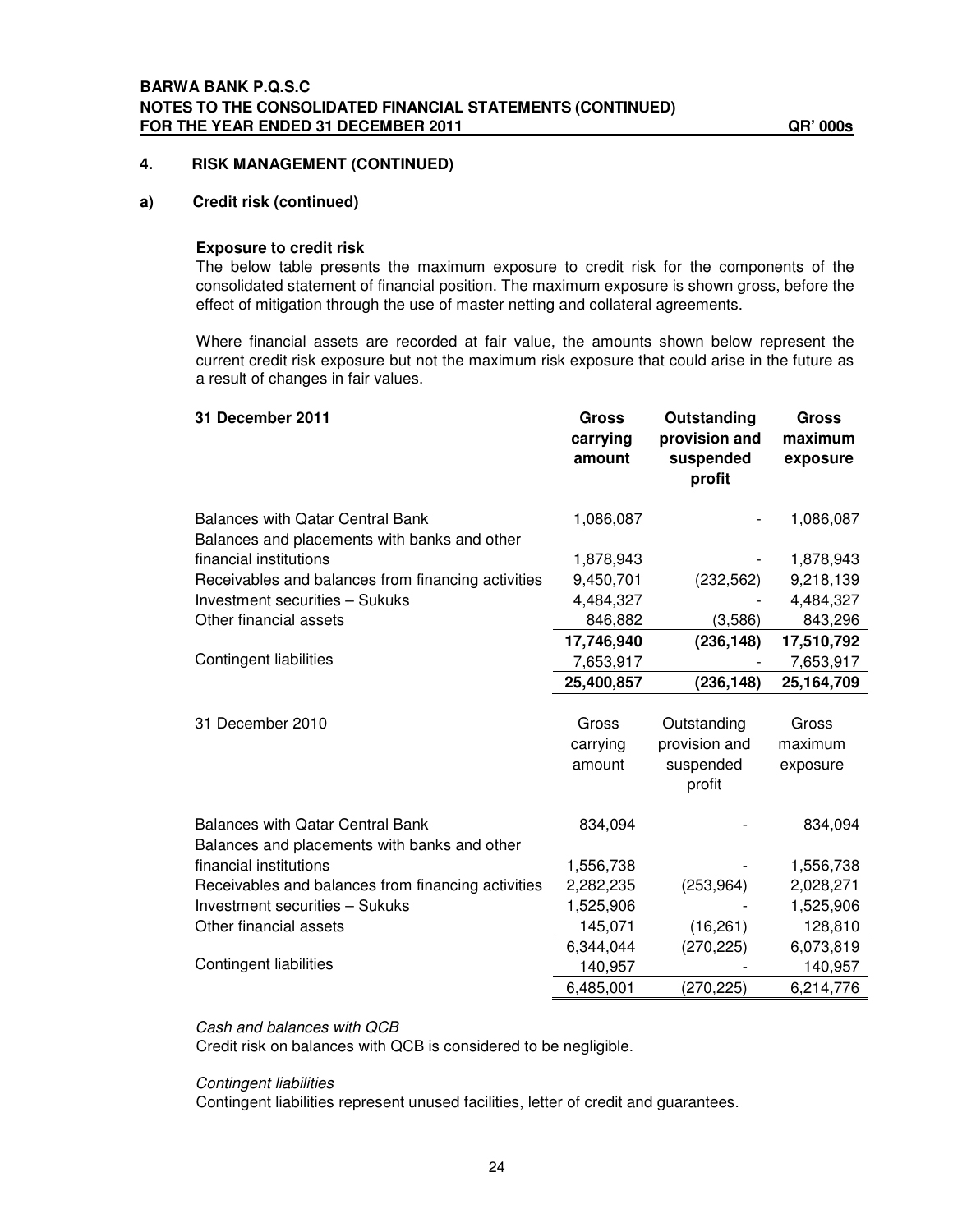### **a) Credit risk (continued)**

### **Exposure to credit risk (continued)**

Age analysis of financial assets is as follows:

|                                         | Neither past        | Past due but not impaired |                  |                  |                   |                          | Past due        |              |
|-----------------------------------------|---------------------|---------------------------|------------------|------------------|-------------------|--------------------------|-----------------|--------------|
| 2011                                    | due nor<br>impaired | $30$<br>days              | 31 to 60<br>days | 61 to 90<br>days | 91 to<br>120 days | <b>Above</b><br>121 days | and<br>impaired | <b>Total</b> |
| <b>Balances with Qatar Central Bank</b> | 1,086,087           |                           |                  |                  |                   |                          |                 | ,086,087     |
| Balances and placements with banks      |                     |                           |                  |                  |                   |                          |                 |              |
| and other financial institutions        | 1,878,943           |                           |                  |                  |                   |                          |                 | 1,878,943    |
| Investment securities - Sukuks          | 4,484,327           |                           |                  |                  |                   |                          |                 | 4,484,327    |
| Receivables and balances from           |                     |                           |                  |                  |                   |                          |                 |              |
| financing activities                    | 8,562,549           | 357,694                   | 76,109           | 19,703           |                   |                          | 434,646         | 9,450,701    |
| Other financial assets                  | 843,296             |                           |                  |                  |                   |                          | 3,586           | 846,882      |
| <b>Total</b>                            | 16,855,202          | 357,694                   | 76,109           | 19,703           |                   |                          | 438,232         | 17,746,940   |

|                                                                        | Neither past        |              |                          | Past due but not impaired |                        |                          | Past due        |           |
|------------------------------------------------------------------------|---------------------|--------------|--------------------------|---------------------------|------------------------|--------------------------|-----------------|-----------|
| 2010                                                                   | due nor<br>impaired | $30$<br>days | $31$ to<br>60<br>days    | 61 to 90<br>days          | $91$ to<br>120<br>days | Above<br>121 days        | and<br>impaired | Total     |
| <b>Balances with Qatar Central Bank</b>                                | 834,094             |              | $\overline{\phantom{0}}$ |                           |                        |                          |                 | 834,094   |
| Balances and placements with banks<br>and other financial institutions | ,556,738            |              | $\overline{\phantom{0}}$ |                           |                        |                          |                 | 1,556,738 |
| Investment securities - Sukuks                                         | ,525,906            |              | $\overline{\phantom{0}}$ |                           |                        |                          |                 | 1,525,906 |
| Receivables and balances from                                          |                     |              |                          |                           |                        |                          |                 |           |
| financing activities                                                   | 1,703,664           | 263,823      | 55,280                   | 1,200                     | 162                    | $\overline{\phantom{0}}$ | 258,106         | 2,282,235 |
| Other financial assets                                                 | 128,810             |              | -                        |                           |                        | $\overline{\phantom{0}}$ | 16,261          | 145,071   |
| Total                                                                  | 5,749,212           | 263,823      | 55,280                   | 1,200                     | 162                    |                          | 274,367         | 6,344,044 |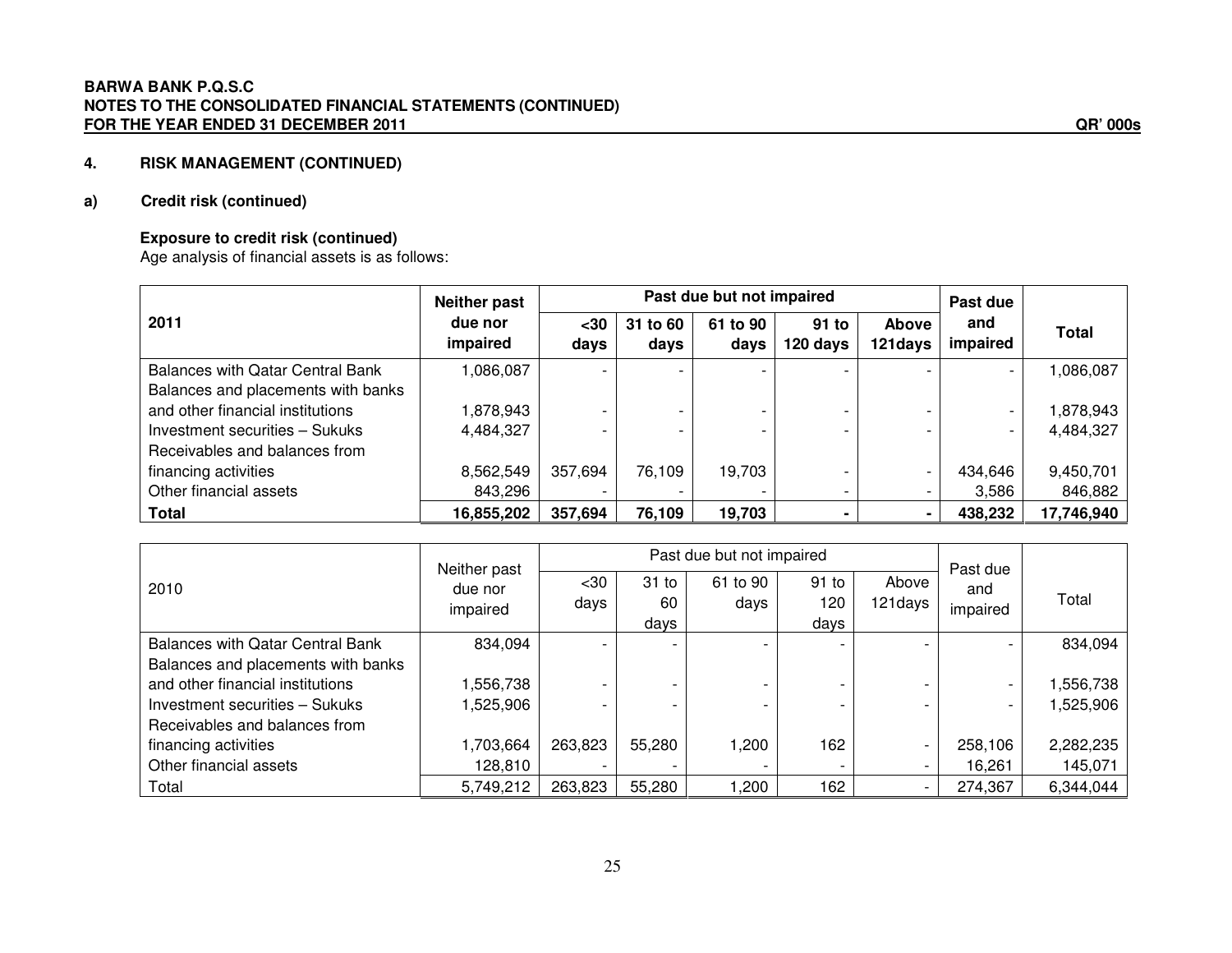### **BARWA BANK P.Q.S.C NOTES TO THE CONSOLIDATED FINANCIAL STATEMENTS (CONTINUED) FOR THE YEAR ENDED 31 DECEMBER 2011 QR' 000s**

### **4. RISK MANAGEMENT (CONTINUED)**

**a) Credit risk (continued)**

| <b>Credit risk exposure for Sukuks</b> |           |           |
|----------------------------------------|-----------|-----------|
| Neither past due nor impaired          | 2011      | 2010      |
| Equivalent grades                      |           |           |
| AAA to AA-                             | 45.994    | 82.451    |
| $A+$ to $A-$                           | 360,520   | 193,455   |
| $BBB+$ to $BB-$                        | 200,360   |           |
| Unrated - Qatar Central Bank           | 3,750,000 | 1,250,000 |
| Unrated – others                       | 127,453   |           |
|                                        | 4,484,327 | 1.525.906 |

### **Allowances for impairment**

The Group establishes an allowance for impairment losses that represents its estimate of incurred losses on its receivables and balances from financing activities. The main component of this allowance is a specific loss component that relates to individually significant exposures. The Group's policy is to classify receivables and balances from financing activities past due for 90 to 180 days as substandard, 181 to 270 days as doubtful and more than 270 days as loss assets which comply with the Qatar Central Bank regulations. The provision for impairment of receivables and balances from financing activities, including profit in suspense, amounts to QR 232.6 million (2010: 253.9 million).

### **Write-offs**

The Group writes off receivables and balances from financing activities (and any related allowances for impairment) when management determines that the receivables and balances are uncollectible and after QCB approval is obtained, wherever applicable. This is determined only after all possible efforts of collections have been exhausted. During the year, the Group has written off QR 0.98 million (2010: 0.69 million) of receivables and balances from financing activities.

### **Collateral**

The Group holds collateral against certain receivables and balances from financing activities in the form of mortgages/pledges over properties, listed/unlisted securities, other assets and guarantees. Collateral fair values are estimated at the time of lending and updated periodically, generally at annual intervals. Generally collaterals are not obtained for the exposure to other banks and financial institutions. Total fair value of collateral received by the Group, based on latest valuations, amounted to QR 5,471.4 million (2010: 626.77 million).

### **Concentration risk**

Concentration risk is any single exposure or group of exposures with the potential to produce losses large enough to threaten the Group's health or ability to maintain its core operations. Such concentrations include:

- Significant exposures to an individual counterparty or group of related counterparties;
- Credit exposures to counterparties in the same economic sector or geographical region; and
- Indirect credit exposures arising from the Group's credit risk mitigation activities (e.g. exposure to a single collateral type or to credit protection provided by a single counterparty).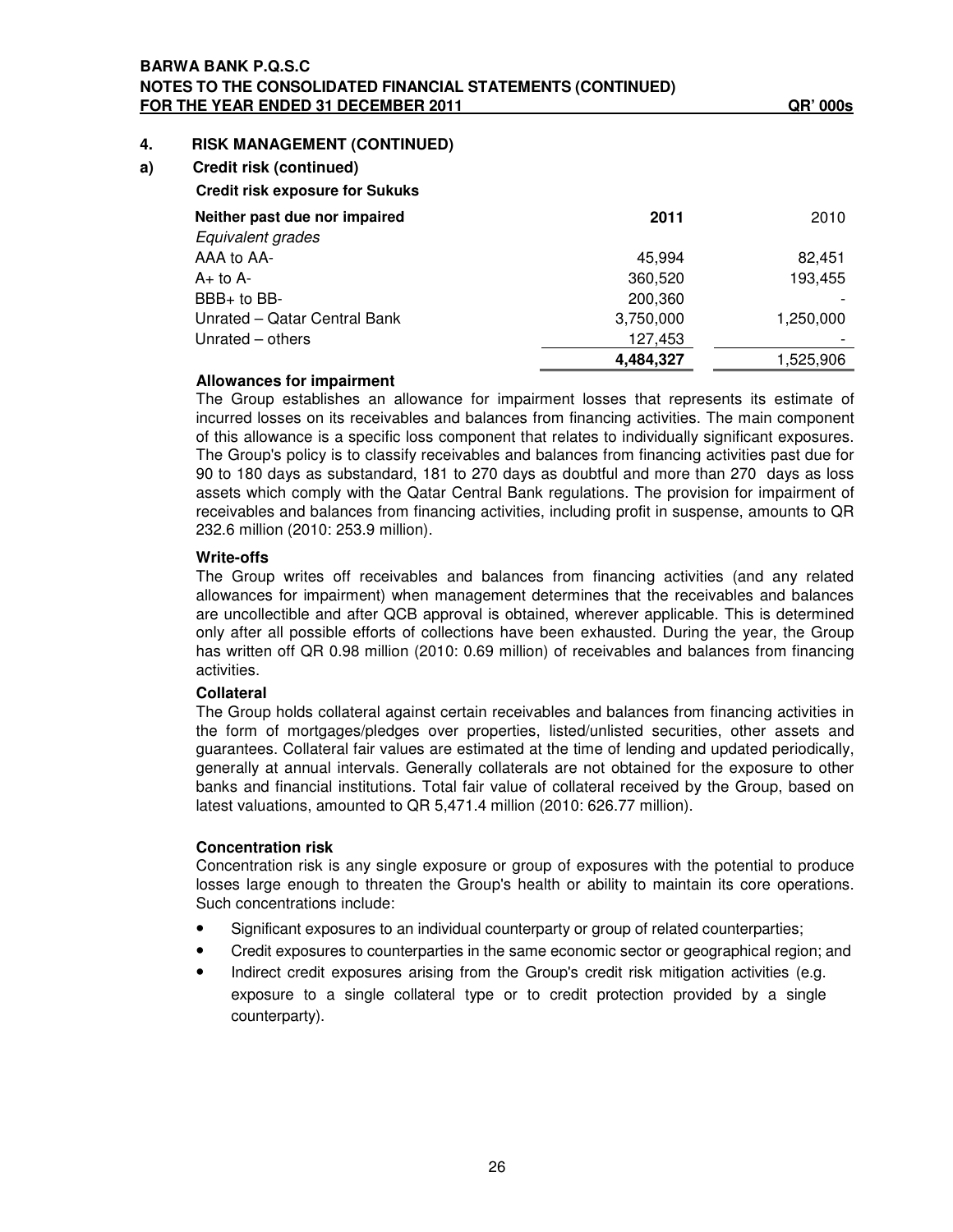### **a) Credit risk (continued)**

### **Concentration risk (continued)**

An analysis of the concentration of credit risk from balances with the QCB, balances and placements with banks and other financial institutions, receivables and balances from financing activities and investment securities - Sukuks at the reporting date is shown below:

| 2011                                                             | <b>Balances</b><br>with the<br>QCB | <b>Balances and</b><br>placements with<br>banks and other<br>financial<br>institutions | <b>Receivables</b><br>and balances<br>from<br>financing<br>activities | <b>Investment</b><br>securities -<br><b>Sukuks</b> |
|------------------------------------------------------------------|------------------------------------|----------------------------------------------------------------------------------------|-----------------------------------------------------------------------|----------------------------------------------------|
| Carrying amounts                                                 | 1,086,087                          | 1,878,943                                                                              | 9,218,139                                                             | 4,484,327                                          |
| <b>Concentration by sector:</b><br>Corporate:<br>Contracting and |                                    |                                                                                        |                                                                       |                                                    |
| engineering                                                      |                                    |                                                                                        | 266,459                                                               |                                                    |
| Government                                                       |                                    |                                                                                        | 766,030                                                               | 3,835,747                                          |
| Trading                                                          |                                    |                                                                                        | 1,688,124                                                             |                                                    |
| Manufacturing and industry                                       |                                    |                                                                                        | 540,129                                                               |                                                    |
| Real estate                                                      |                                    |                                                                                        | 1,950,195                                                             |                                                    |
| Services and others                                              |                                    |                                                                                        | 1,124,467                                                             | 248,600                                            |
| Retail                                                           |                                    |                                                                                        | 1,747,742                                                             |                                                    |
| <b>Financial institutions</b>                                    | 1,086,087                          | 1,878,943                                                                              | 1,134,993                                                             | 399,980                                            |
|                                                                  | 1,086,087                          | 1,878,943                                                                              | 9,218,139                                                             | 4,484,327                                          |
| <b>Concentration by location:</b>                                |                                    |                                                                                        |                                                                       |                                                    |
| <b>State of Qatar</b>                                            | 1,086,087                          | 898,246                                                                                | 7,696,020                                                             | 3,943,017                                          |
| Other GCC countries<br>and South Asia                            |                                    | 467,400                                                                                | 1,430,126                                                             | 468,480                                            |
| Asia Pacific                                                     |                                    | 481                                                                                    |                                                                       | 18,207                                             |
| North America                                                    |                                    | 135,387                                                                                |                                                                       |                                                    |
| Europe                                                           |                                    | 377,429                                                                                | 91,993                                                                | 54,623                                             |
|                                                                  | 1,086,087                          | 1,878,943                                                                              | 9,218,139                                                             | 4,484,327                                          |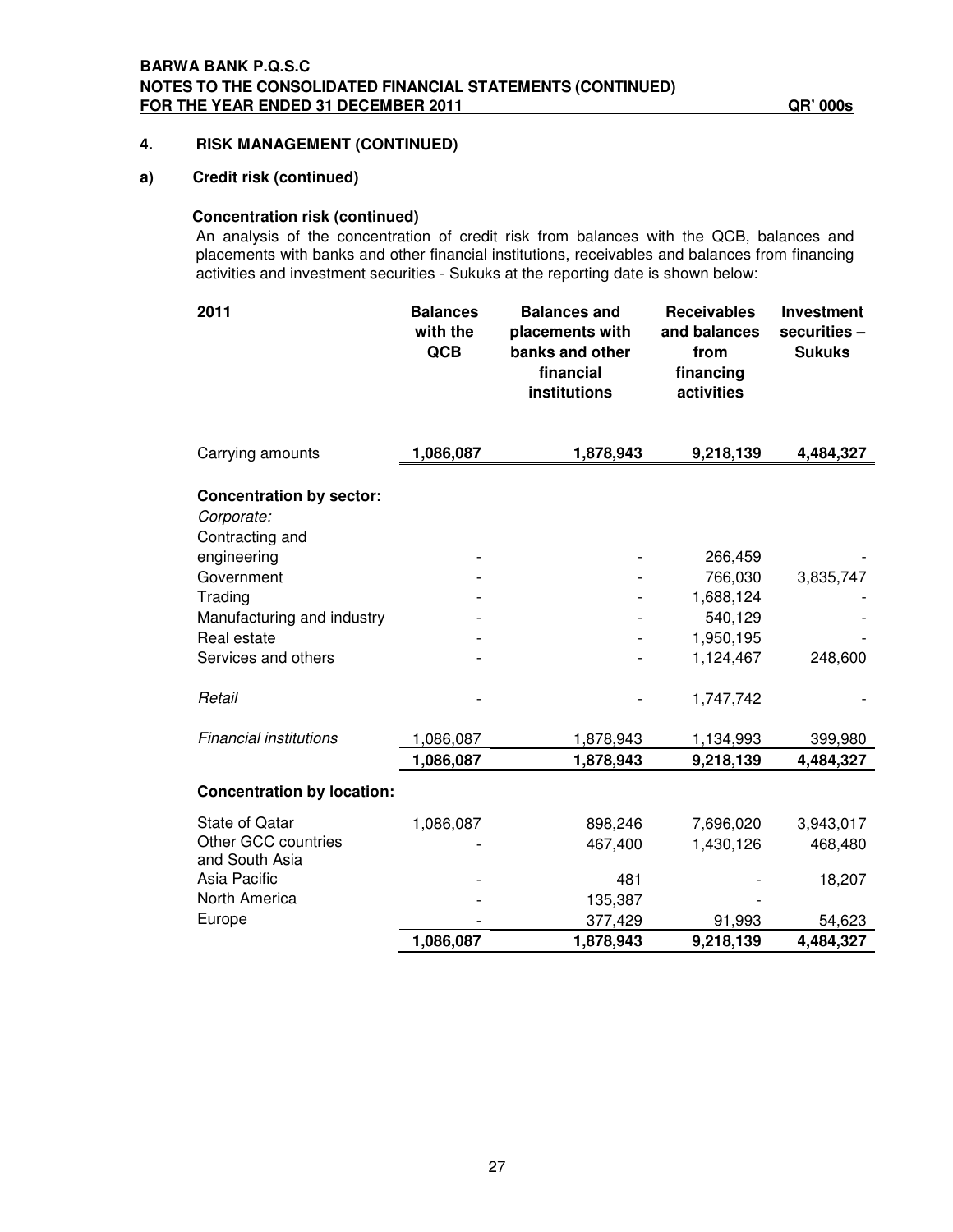### **a) Credit risk (continued)**

| 2010                                   | <b>Balances</b><br>with the<br>QCB | <b>Balances</b> and<br>placements with banks<br>and other financial<br>institutions | Receivables<br>and balances<br>from financing<br>activities | Investment<br>securities -<br><b>Sukuks</b> |
|----------------------------------------|------------------------------------|-------------------------------------------------------------------------------------|-------------------------------------------------------------|---------------------------------------------|
| Carrying amounts                       | 834,094                            | 1,556,738                                                                           | 2,028,271                                                   | 1,525,906                                   |
| Concentration by sector:<br>Corporate: |                                    |                                                                                     |                                                             |                                             |
| Contracting and engineering            |                                    |                                                                                     | 30,838                                                      |                                             |
| Government                             |                                    |                                                                                     |                                                             | 1,250,000                                   |
| Trading                                |                                    |                                                                                     | 368,665                                                     |                                             |
| Manufacturing and industry             |                                    |                                                                                     | 26,995                                                      | 16,861                                      |
| Real estate                            |                                    |                                                                                     | 547,467                                                     |                                             |
| Services and others                    |                                    |                                                                                     | 38,315                                                      |                                             |
| Retail                                 |                                    |                                                                                     | 1,015,991                                                   |                                             |
| <b>Financial institutions</b>          | 834,094                            | 1,556,738                                                                           |                                                             | 259,045                                     |
|                                        | 834,094                            | 1,556,738                                                                           | 2,028,271                                                   | 1,525,906                                   |
| Concentration by location:             |                                    |                                                                                     |                                                             |                                             |
| <b>State of Qatar</b>                  | 834,094                            | 1,537,991                                                                           | 1,999,727                                                   | 1,333,825                                   |
| Other GCC countries                    |                                    |                                                                                     |                                                             |                                             |
| and South Asia                         |                                    | 467                                                                                 | 28,544                                                      | 192,081                                     |
| Asia Pacific                           |                                    | $\overline{2}$                                                                      |                                                             |                                             |
| North America                          |                                    | 16,995                                                                              |                                                             |                                             |
| Europe                                 |                                    | 1,264                                                                               |                                                             |                                             |
| Others                                 |                                    | 19                                                                                  |                                                             |                                             |
|                                        | 834,094                            | 1,556,738                                                                           | 2,028,271                                                   | 1,525,906                                   |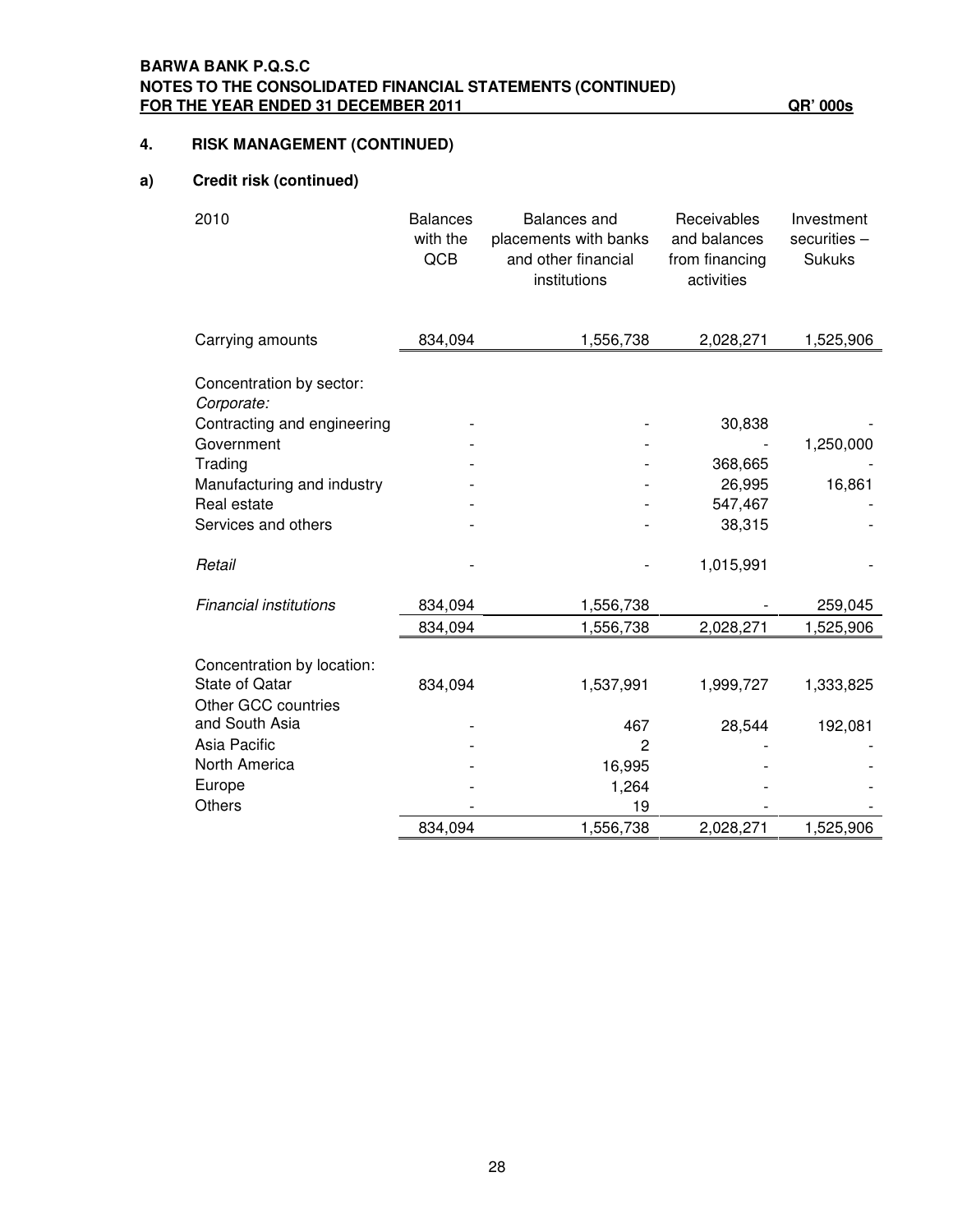### **b) Liquidity risk**

Liquidity is the ability to accommodate liability maturities, fund asset growth and meet other contractual obligations in a timely and cost effective manner. Liquidity management involves the maintenance of an ample and diverse funding capacity, liquid assets and other sources of cash to cushion fluctuations in asset and liability levels arising from unanticipated events or market turbulence.

### **Liquidity risk management process**

The Group's approach to managing liquidity is to ensure, as far as possible that it has sufficient liquidity to meet liabilities when due, under both normal and stressed conditions, without incurring unacceptable losses or risk of damage to the Group's reputation.

The primary objective of liquidity risk management over which the Asset and Liability Committee (ALCO) has oversight, is to provide a planning mechanism for unanticipated changes in the demand or needs for liquidity created by customer behavior or abnormal market conditions. The ALCO emphasizes the maximization and preservation of customer deposits and other funding sources. ALCO also monitors deposit rates, levels, trends and significant changes. Deposit marketing plans are regularly reviewed for consistency with the liquidity policy requirements. A contingency plan is also in place which is reviewed periodically.

The daily liquidity position is monitored and regular liquidity stress testing is conducted under a variety of scenarios covering both normal and more severe market conditions. Liquidity policies and procedures are subject to review and approval of the Board of Directors and ALCO. A summary report, including any exceptions and remedial action taken, is submitted regularly to the Board of Directors and ALCO.

### **Exposure to liquidity risk**

The key measure used by the Group for managing liquidity risk is the ratio of liquid assets to deposits from customers. For this purpose liquid assets include cash and cash equivalents and investment securities for which there is an active and liquid market. The Group ratio of liquid assets to customer deposits at the reporting date was 81% (2010: 99%).

The Group is also subject to certain prudential requirements as per QCB regulations. At the reporting date, the liquidity ratio of the Group determined as per QCB requirements was 152% (2010: 466%). The minimum liquidity ratio determined by the QCB is 100%.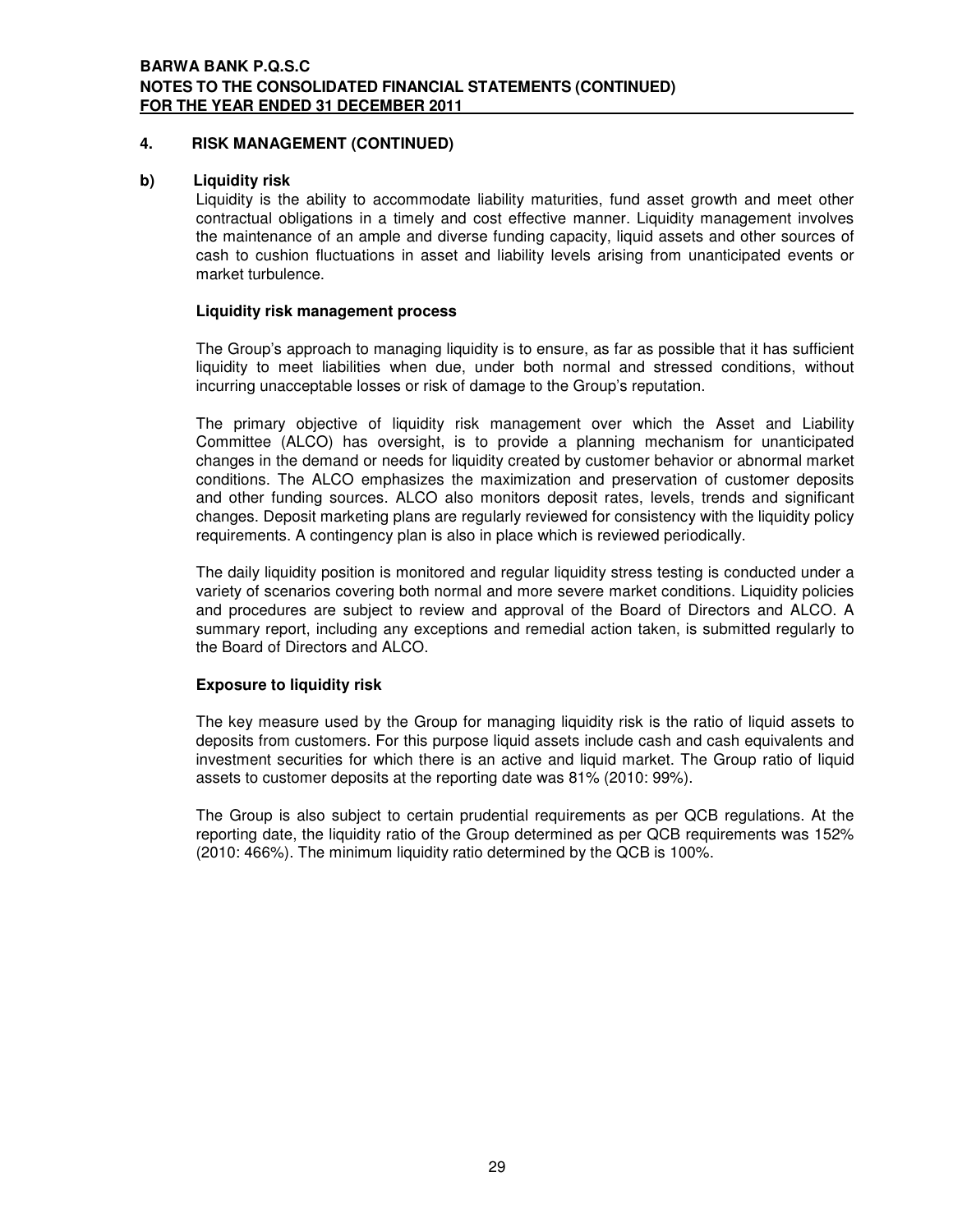### **b) Liquidity risk (continued)**

The tables below show the gross undiscounted cash flows of the Group's non-derivative financial liabilities on the basis of the earliest possible contractual maturity. The Group's expected cash flows do not vary significantly from this analysis.

| 2011                                                    | Carrying<br>amounts | Less than<br>1 month | $1 - 3$<br>months | 3 months<br>to 1 year | $1 - 5$<br>years | More<br>than 5<br>years |
|---------------------------------------------------------|---------------------|----------------------|-------------------|-----------------------|------------------|-------------------------|
| Liabilities and unrestricted investment accounts        |                     |                      |                   |                       |                  |                         |
| <b>Liabilities</b>                                      |                     |                      |                   |                       |                  |                         |
| Placements from financial                               |                     |                      |                   |                       |                  |                         |
| institutions                                            | 4,230,196           | 2,860,648            | 720,125           | 649,423               |                  |                         |
| Customer current                                        |                     |                      |                   |                       |                  |                         |
| accounts                                                | 1,326,238           | 1,326,238            |                   |                       |                  |                         |
| Other financial liabilities                             | 643,742             | 365,606              | 196,489           | 60,940                | 20,707           |                         |
| <b>Total liabilities</b>                                | 6,200,176           | 4,552,492            | 916,614           | 710,363               | 20,707           |                         |
| <b>Unrestricted investment</b>                          |                     |                      |                   |                       |                  |                         |
| accounts                                                | 8,013,189           | 447,283              | 4,018,274         | 2,969,447             | 578,185          |                         |
| <b>Total liabilities and</b><br>unrestricted investment |                     |                      |                   |                       |                  |                         |
| accounts                                                | 14,213,365          | 4,999,775            | 4,934,888         | 3,679,810             | 598,892          |                         |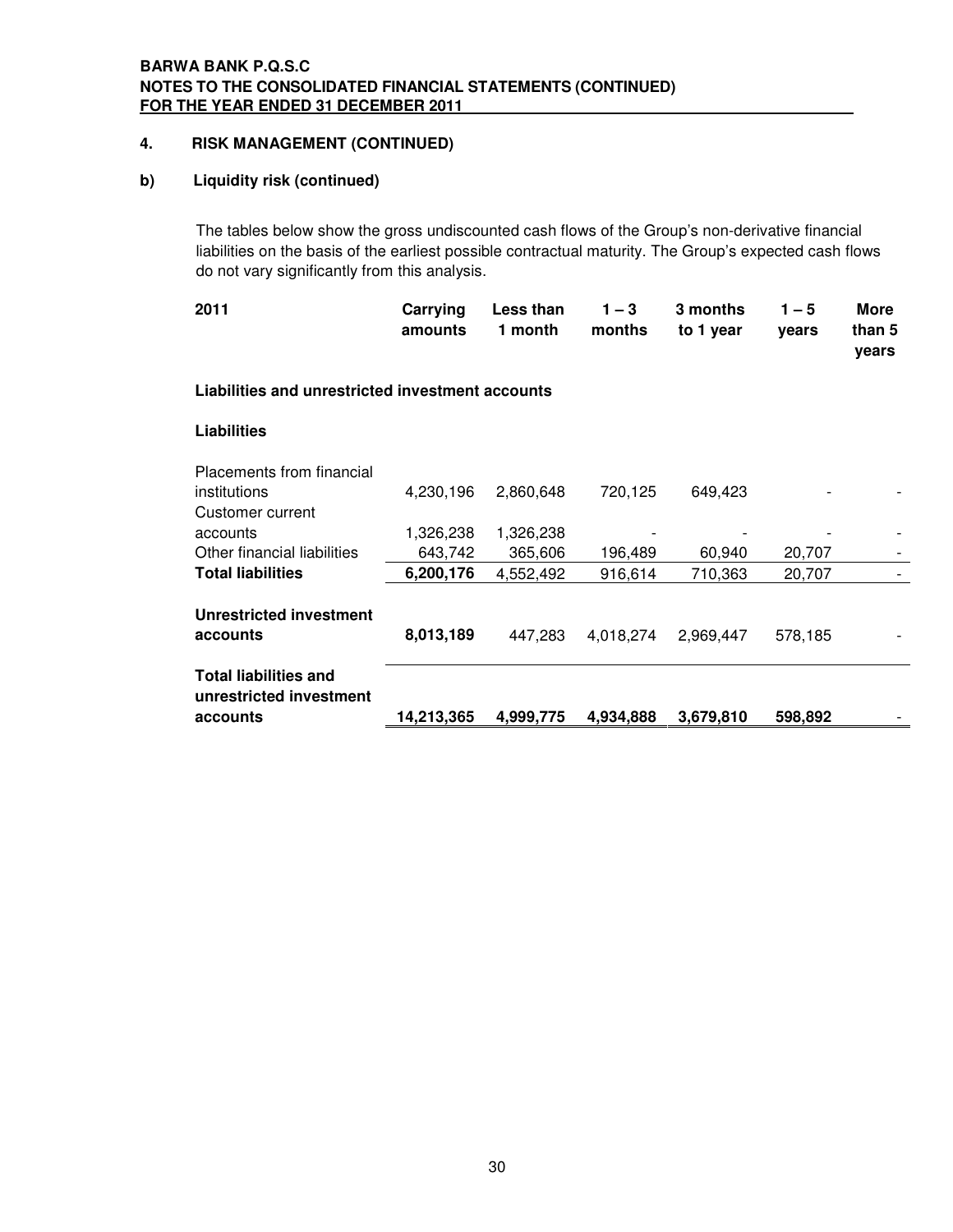### **BARWA BANK P.Q.S.C NOTES TO THE CONSOLIDATED FINANCIAL STATEMENTS (CONTINUED) FOR THE YEAR ENDED 31 DECEMBER 2011 QR' 000s**

# **4. RISK MANAGEMENT (CONTINUED)**

### **b) Liquidity risk (continued)**

| 2010                                             | Carrying<br>amounts | Less than<br>1 month | $1 - 3$<br>months | 3 months<br>to 1 year | $1 - 5$<br>years | More<br>than 5<br>years |
|--------------------------------------------------|---------------------|----------------------|-------------------|-----------------------|------------------|-------------------------|
| Liabilities and unrestricted investment accounts |                     |                      |                   |                       |                  |                         |
| Liabilities                                      |                     |                      |                   |                       |                  |                         |
| Placements from financial                        |                     |                      |                   |                       |                  |                         |
| institutions                                     | 1,720,769           | 1,242,582            | 67,749            | 222,222               | 188,216          |                         |
| Customer current accounts                        | 138,530             | 138,530              |                   |                       |                  |                         |
| Other financial liabilities                      | 101,690             | 33,666               | 30,650            | 11,562                | 5,899            | 19,913                  |
| <b>Total liabilities</b>                         | 1,960,989           | 1,414,778            | 98,399            | 233,784               | 194,115          | 19,913                  |
| Unrestricted investment                          |                     |                      |                   |                       |                  |                         |
| accounts                                         | 3,025,669           | 729,894              | 461,994           | 1,833,781             |                  |                         |
| Total liabilities and<br>unrestricted investment |                     |                      |                   |                       |                  |                         |
| accounts                                         | 4,986,658           | 2,144,672            | 560,393           | 2,067,565             | 194.115          | 19,913                  |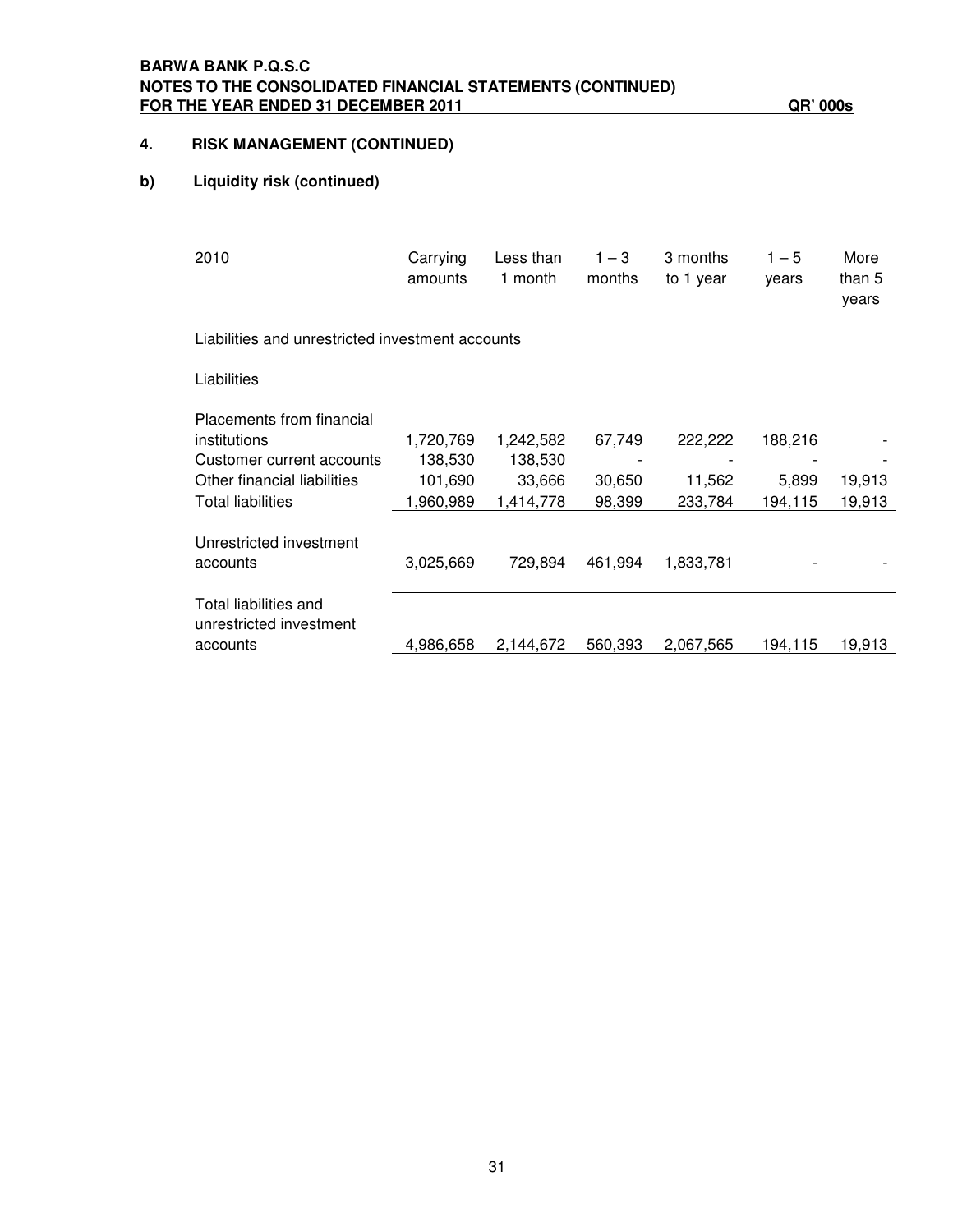### **c) Market risk**

Market risk is the risk that changes in market prices, such as profit rates, equity prices, foreign exchange rates and credit spreads (not relating to changes in the obligor's / issuer's credit standing) will affect the Group's income or the value of its holdings of financial instruments. The objective of market risk management is to manage and control market risk exposures within acceptable parameters, while optimising the return on risk.

### **Management of market risk**

The Board of Directors has set risk limits based on country limits. These limits are closely monitored by senior management and reviewed by ALCO on a regular basis.

The authority to approve and implement the market risk management mechanism rests with the ALCO and the Risk Management and Compliance Committee (RMCC), while the ALCO and the RMCC has delegated the responsibility to implement market risk management mechanisms to the Risk Management department.

### **i) Profit rate risk**

Profit rate risk is the risk to earnings or capital arising from a movement of profit rates. It arises from differences between the timing of rate changes and the timing of cash flows (repricing risk); from changing rate relationships among benchmark profit rates that affect the Bank's activities (basis risk) and from changing profit rate relationships across the spectrum of maturities.

The Islamic Financial Services Board ("IFSB") has issued a document on Risk Management guidelines for Institutions (other than Insurance Institutions) offering only Islamic Financial Service ("IIFS"). This includes sections on 'Rate of Return Risk' and 'Liquidity Risk'. The Group adheres to the guidelines on 'Rate of Return Risk' and 'Liquidity Risk', as issued by the QCB and the IFSB.

The principal risk to which portfolios are exposed is the risk of loss from fluctuations in the future cash flows or fair values of financial instruments because of a change in market profit rates. The profit distribution to URIA is based on profit sharing agreements. However, the profit sharing agreements will result in displaced commercial risk when the Group's results do allow the Group to distribute profits in line with the market rates. Profit rate risk is managed principally through monitoring profit rate gaps and by having pre-approved limits for re-pricing bands. The ALCO monitors the compliance with these limits assisted by Treasury in its day-to-day monitoring activities. A summary of the Group's profit rate gap position on its portfolios is as follows: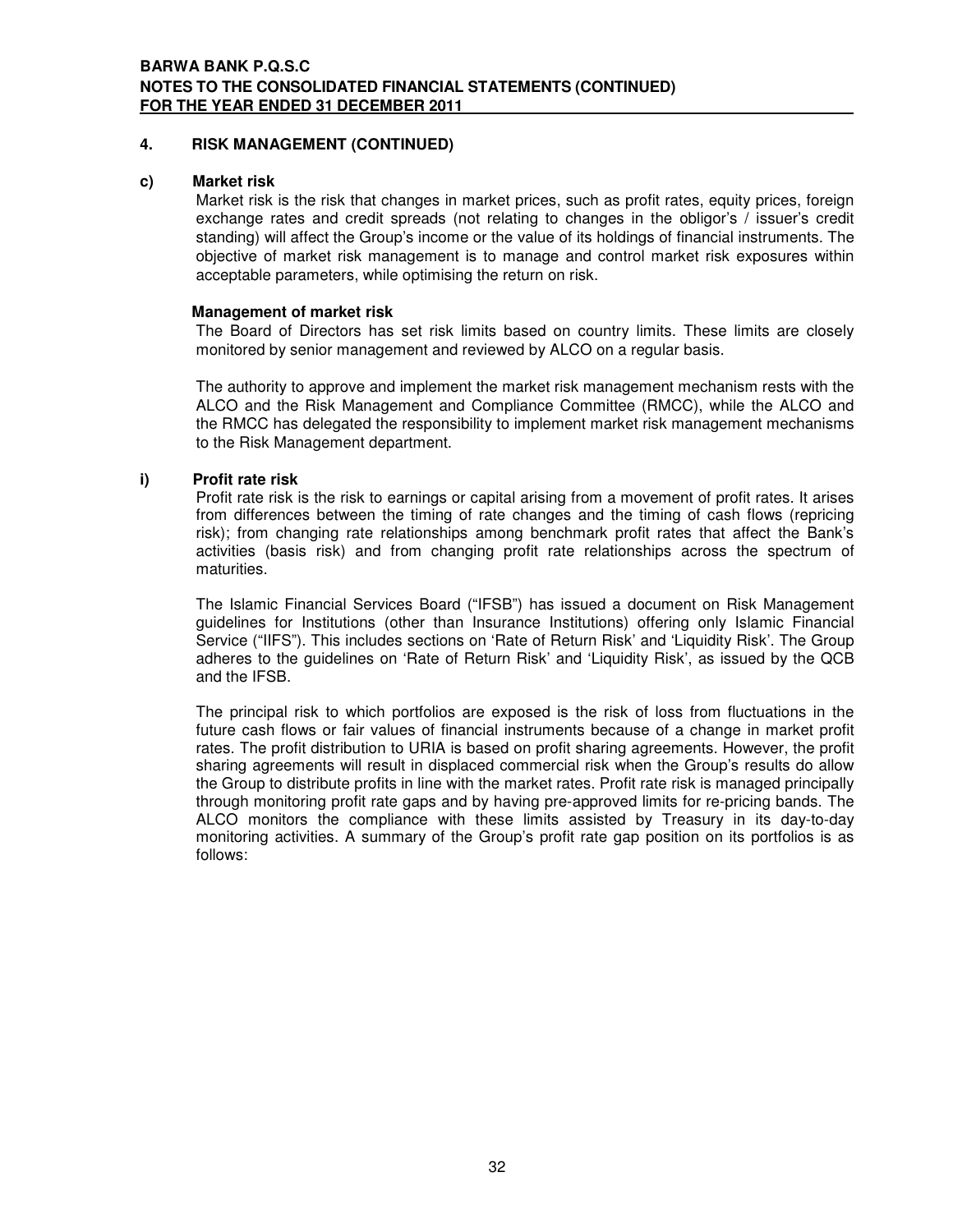### **BARWA BANK P.Q.S.C NOTES TO THE CONSOLIDATED FINANCIAL STATEMENTS (CONTINUED) FOR THE YEAR ENDED 31 DECEMBER 2011 QR' 000s**

### **4. RISK MANAGEMENT (CONTINUED)**

### **c) Market risk (continued)**

### **i) Profit rate risk (continued)**

|                        |            | Profit rate sensitivities based on the re-pricing periods |         |          |         |                   |  |
|------------------------|------------|-----------------------------------------------------------|---------|----------|---------|-------------------|--|
| 2011                   | Carrying   | <b>Less than</b>                                          | $3 - 6$ | $6 - 12$ | $1 - 5$ | <b>Exposed to</b> |  |
|                        | amounts    | 3 months                                                  | months  | months   | vears   | fixed profit      |  |
|                        |            |                                                           |         |          |         | rate              |  |
| Balances and           |            |                                                           |         |          |         |                   |  |
| placements with        |            |                                                           |         |          |         |                   |  |
| banks and other        |            |                                                           |         |          |         |                   |  |
| financial institutions | 1,878,943  |                                                           |         |          |         | 1,878,943         |  |
| Receivables and        |            |                                                           |         |          |         |                   |  |
| balances from          |            |                                                           |         |          |         |                   |  |
| financing activities   | 9,218,139  | 3,865,415                                                 | 820,245 |          |         | 4,532,479         |  |
| Investment             |            |                                                           |         |          |         |                   |  |
| securities - Sukuks    | 4,484,327  |                                                           | -       | 127,453  |         | 4,356,874         |  |
| <b>Total assets</b>    | 15,581,409 | 3.865.415                                                 | 820.245 | 127.453  |         | 10,768,296        |  |

Liabilities and unrestricted investment accounts

| <b>Liabilities</b><br>Placements from                               |            |           |                          |             |           |           |
|---------------------------------------------------------------------|------------|-----------|--------------------------|-------------|-----------|-----------|
| financial institutions                                              | 4,230,196  |           | $\overline{\phantom{a}}$ | -           |           | 4,230,196 |
| <b>Total liabilities</b>                                            | 4,230,196  |           |                          |             |           | 4,230,196 |
| Unrestricted<br>investment accounts<br><b>Total liabilities and</b> | 8,013,189  | 4.465.557 | 905.032                  | 2.064.415   | 578,185   |           |
| unrestricted<br>investment<br>accounts                              | 12,243,385 | 4,465,557 | 905,032                  | 2,064,415   | 578,185   | 4,230,196 |
|                                                                     |            |           |                          |             |           |           |
| Net gap                                                             | 3,338,024  | (600,142) | (84, 787)                | (1,936,962) | (578,185) | 6,538,100 |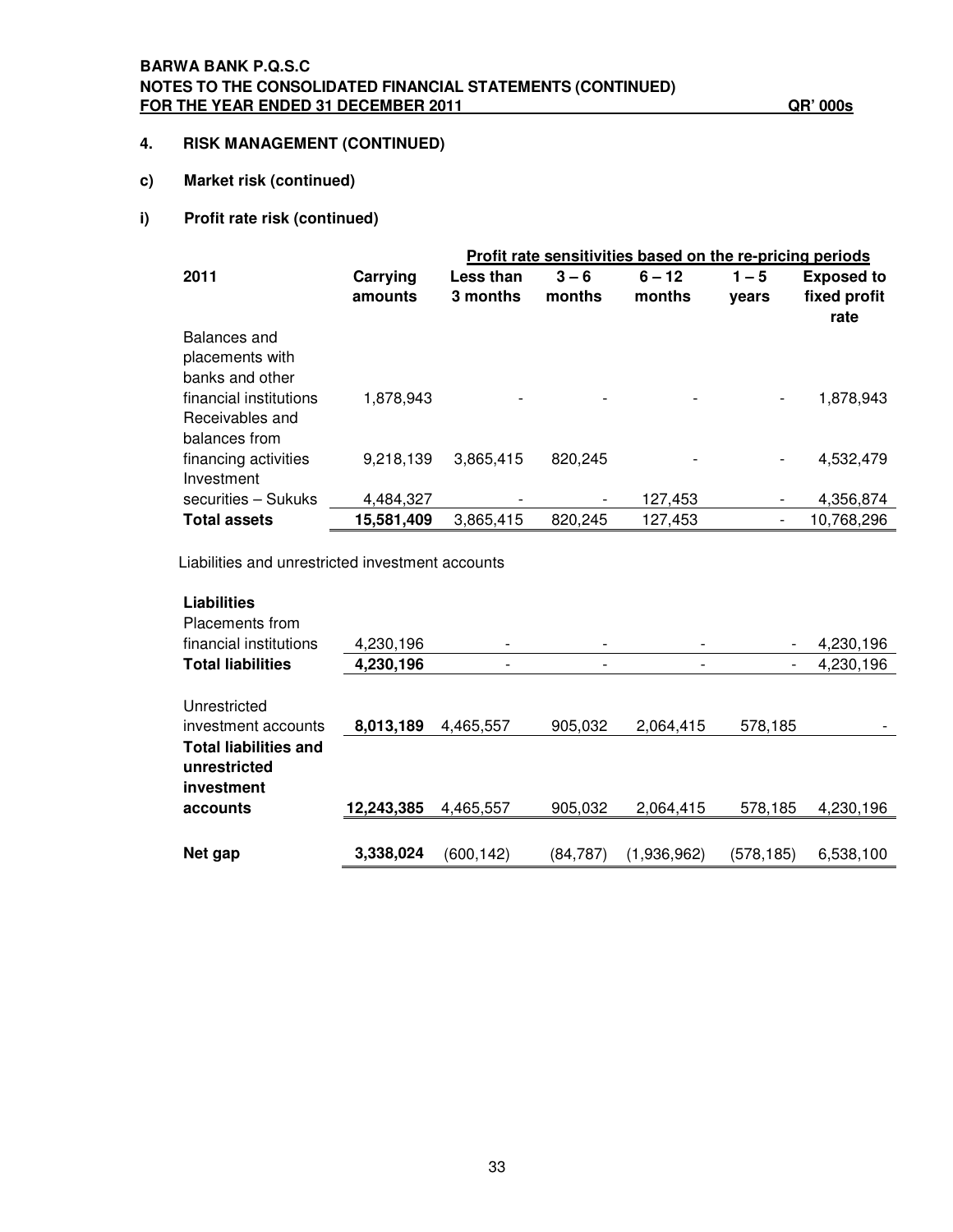### **BARWA BANK P.Q.S.C NOTES TO THE CONSOLIDATED FINANCIAL STATEMENTS (CONTINUED) FOR THE YEAR ENDED 31 DECEMBER 2011 QR' 000s**

### **4. RISK MANAGEMENT (CONTINUED)**

### **c) Market risk (continued)**

### **i) Profit rate risk (continued)**

|                        |           |           |         | Profit rate sensitivities based on the re-pricing periods |         |             |
|------------------------|-----------|-----------|---------|-----------------------------------------------------------|---------|-------------|
| 2010                   | Carrying  | Less than | $3 - 6$ | $6 - 12$                                                  | $1 - 5$ | Exposed     |
|                        | amounts   | 3 months  | months  | months                                                    | vears   | to fixed    |
|                        |           |           |         |                                                           |         | profit rate |
| Balances and           |           |           |         |                                                           |         |             |
| placements with        |           |           |         |                                                           |         |             |
| banks and other        |           |           |         |                                                           |         |             |
| financial institutions | 1,459,802 |           |         |                                                           |         | 1,459,802   |
| Receivables and        |           |           |         |                                                           |         |             |
| balances from          |           |           |         |                                                           |         |             |
| financing activities   | 2,028,271 | 549,973   |         |                                                           |         | 1,478,298   |
| Investment securities  |           |           |         |                                                           |         |             |
| – Sukuks               | 1,525,906 |           |         |                                                           |         | 1,525,906   |
| <b>Total assets</b>    | 5,013,979 | 549,973   |         |                                                           |         | 4,464,006   |

Liabilities and unrestricted investment accounts

| Liabilities<br>Placements from                                               |           |           |           |             |                                       |
|------------------------------------------------------------------------------|-----------|-----------|-----------|-------------|---------------------------------------|
| financial institutions                                                       | 1,720,769 |           |           |             | 1,720,769<br>-                        |
| <b>Total liabilities</b>                                                     | 1,720,769 |           |           |             | 1,720,769<br>$\overline{\phantom{a}}$ |
| Unrestricted<br>investment accounts<br>Total liabilities and<br>unrestricted | 3,025,669 | 729,894   | 461.994   | 1,833,781   |                                       |
| investment accounts                                                          | 4,746,438 | 729,894   | 461,994   | 1,833,781   | 1,720,769<br>-                        |
| Net gap                                                                      | 267,541   | (179,921) | (461,994) | (1,833,781) | 2,743,237                             |
|                                                                              |           |           |           |             |                                       |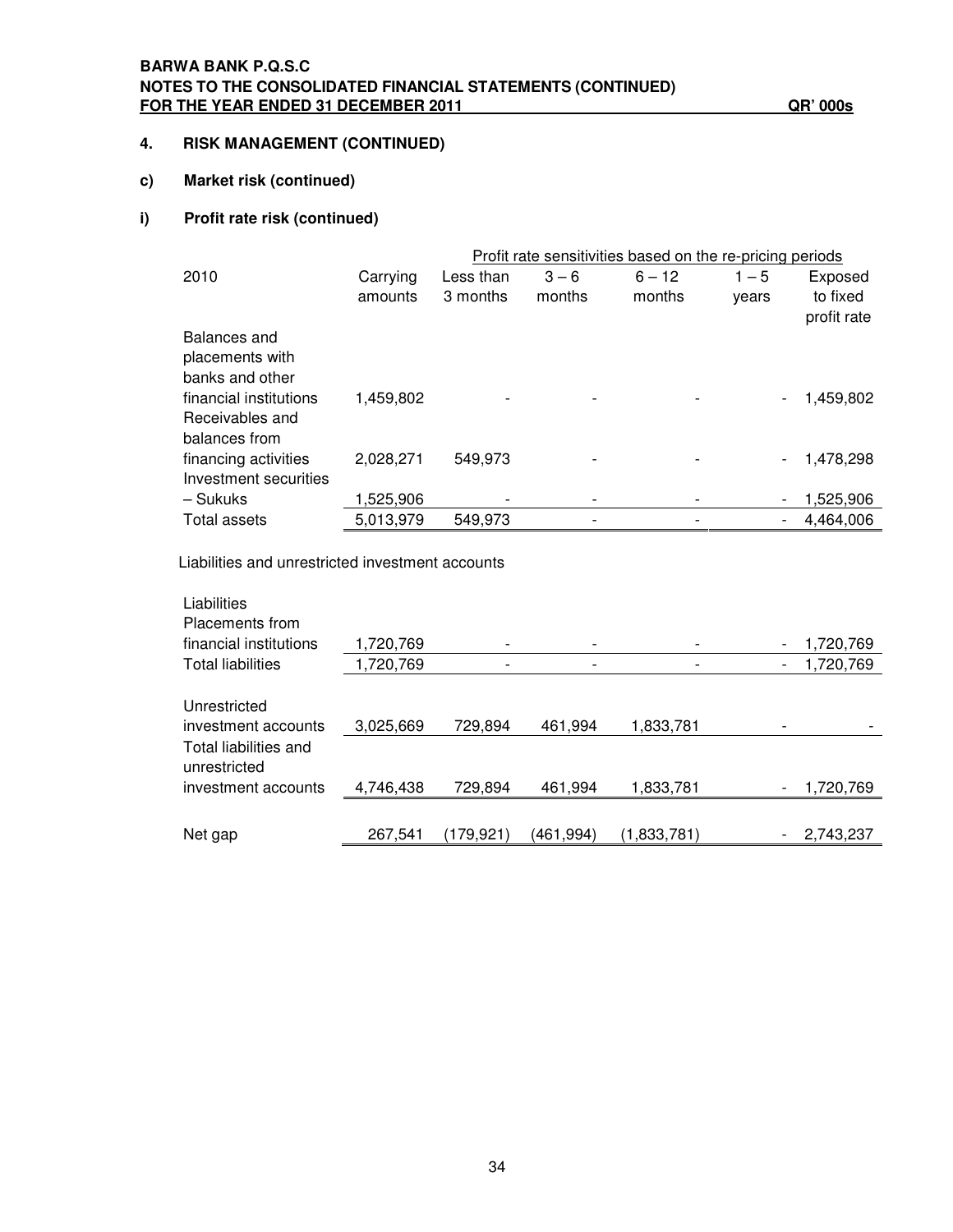### **c) Market risk (continued)**

#### **i) Profit rate risk (continued)**

The following table demonstrates the sensitivity of the Group's consolidated income statement to a reasonable possible change in profit rates, with all other variables held constant. The sensitivity of the consolidated income statement is the effect of the assumed changes in profit rates on the income generated for one year, based on the floating rate non-trading financial assets and financial liabilities.

#### *Profit rate sensitivities*

At the reporting date the profit rate profile of the Group's profit-bearing financial assets and liabilities were:

|                                        | 2011          | 2010        |
|----------------------------------------|---------------|-------------|
| <b>Exposed to fixed rate</b>           |               |             |
| <b>Financial assets</b>                | 10,768,296    | 4,464,006   |
| <b>Financial liabilities</b>           | (4, 230, 196) | (1,720,769) |
| Net gap                                | 6,538,100     | 2,743,237   |
| <b>Exposed to variable rate</b>        |               |             |
| <b>Financial assets</b>                | 4,813,113     | 549,973     |
| Financial liabilities (including URIA) | (8,013,189)   | (3,025,669) |
| Net gap                                | (3,200,076)   | (2,475,696) |
|                                        |               |             |

#### *Fair value sensitivity analysis for fixed rate instruments*

The Group does not account for any fixed rate financial assets and liabilities at fair value through income statement. Therefore a change in profit rates at the reporting date would not affect the consolidated income statement. The Group's fixed rate financial assets comprise of placement with other banks with an effective profit rate of 0.5% - 1% (2010: 1.5% - 2.5%), Sukuks with an effective profit rate of 5% - 7% (2010: 5% - 7%), QR based financing with effective profit rate of 5% - 8% (2010: 6% - 8%) and USD based financing with effective profit rate of 3% - 6% (2010: 3% - 5%). Moreover, the Group's fixed rate financial liabilities comprise of short term placements from other banks with an effective profit rate of 0.5% - 1% (2010: 1% - 2%).

#### *Cash flow sensitivity analysis for variable rate instruments*

The following table demonstrates the sensitivity of the Group's consolidated income statement to a reasonable possible change in profit rates, with all other variables held constant. The sensitivity of the consolidated income statement is the effect of the assumed changes in profit rates on the income generated for one year, based on the floating rate nontrading financial assets and liabilities.

| 2011                         | <b>Consolidated income</b><br>statement |                           |  |
|------------------------------|-----------------------------------------|---------------------------|--|
|                              | 50 bps<br><b>Increase</b>               | 50 bps<br><b>Decrease</b> |  |
| Financial assets             | 24,066                                  | (24,066)                  |  |
| <b>Financial liabilities</b> | (40,066)                                | 40,066                    |  |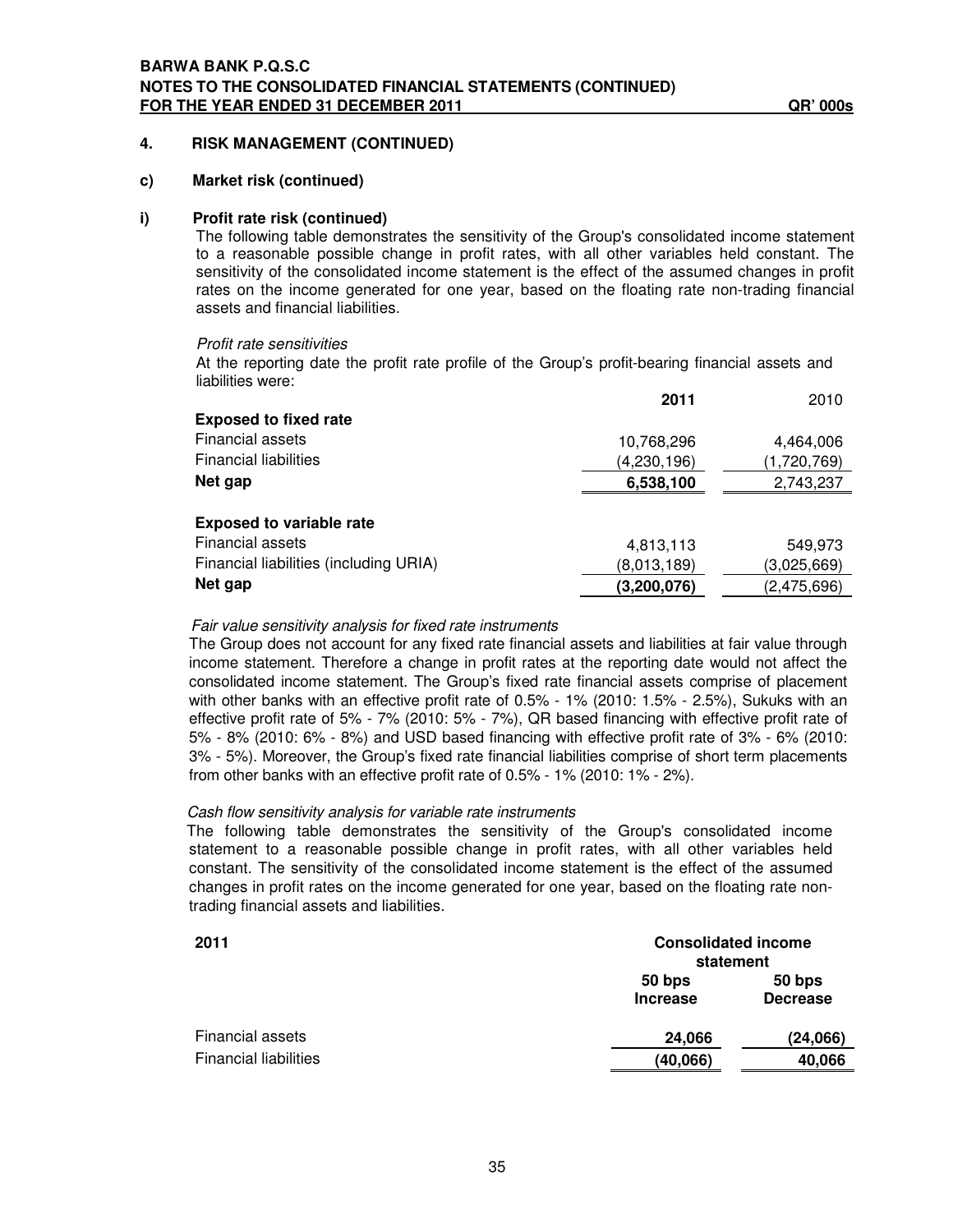### **BARWA BANK P.Q.S.C NOTES TO THE CONSOLIDATED FINANCIAL STATEMENTS (CONTINUED) FOR THE YEAR ENDED 31 DECEMBER 2011 QR' 000s**

### **4. RISK MANAGEMENT (CONTINUED)**

### **c) Market risk (continued)**

### **i) Profit rate risk (continued)**

| 2010                         | Consolidated income statement |          |  |  |
|------------------------------|-------------------------------|----------|--|--|
|                              | 50 bps                        | 50 bps   |  |  |
|                              | Increase                      | Decrease |  |  |
| Financial assets             | 3.642                         | (2.750)  |  |  |
| <b>Financial liabilities</b> | (15,128)                      | 15.128   |  |  |
|                              |                               |          |  |  |

### **ii) Foreign exchange risk**

Foreign exchange risks arise from the movement of the rate of exchange over a period of time. Positions are monitored on a regular basis to ensure positions are maintained within approved limits established by the Board of Directors.

As at the reporting date the net foreign currency exposures, other than USD which is pegged to the Qatari Riyal, and their respective sensitivities to a 500 bps change was as follows:

| 2011          |                      |                 | <b>Effect on consolidated</b><br>income statement |  |  |
|---------------|----------------------|-----------------|---------------------------------------------------|--|--|
|               | Net foreign          | <b>500 bps</b>  | 500 bps                                           |  |  |
|               | currency exposure    | <b>Increase</b> | <b>Decrease</b>                                   |  |  |
| <b>EUR</b>    | 6,611                | 331             | (331)                                             |  |  |
| <b>GBP</b>    | 21,977               | 1,099           | (1,099)                                           |  |  |
| <b>Others</b> | 33,680               | 1,684           | (1,684)                                           |  |  |
| 2010          |                      |                 | Effect on consolidated<br>income statement        |  |  |
|               | Net foreign currency | 500 bps         | 500 bps                                           |  |  |
|               | exposure             | Increase        | Decrease                                          |  |  |
| <b>EUR</b>    | 22,157               | 1,108           | (1, 108)                                          |  |  |
| <b>GBP</b>    | 6,169                | 308             | (308)                                             |  |  |
| <b>Others</b> | 39,235               | 1,962           | (1,962)                                           |  |  |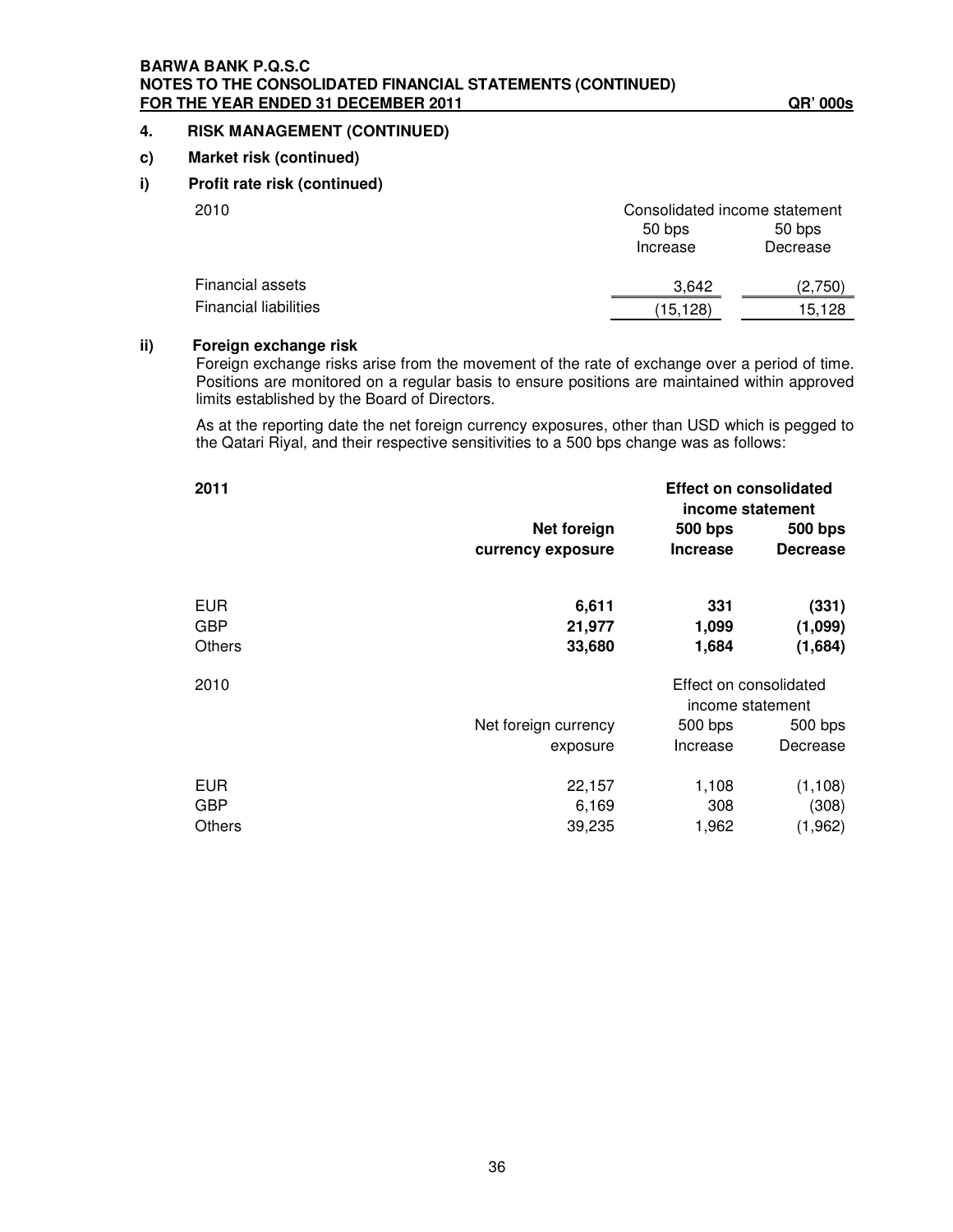#### **c) Market risk (continued)**

#### **iii) Equity price risk**

Equity price risk is the risk that the fair value of equity securities decreases as a result of adverse changes in equity prices or indices, or fair value in the case of unquoted equities. Equity price risk arises from the Group's investment portfolio. The Group manages this risk through diversification of its investments in terms of geographical distribution and industry concentration and by arranging representation on the Board of Directors within the investee company, wherever possible in case of unquoted equity investments. Investments are managed within maximum concentration risk limits, approved by the Board of Directors.

The effect on equity price risk as a result of a change in the fair value of financial instruments classified as investments classified as fair value through equity and fair value through income statement, due to a 5% change in equity prices, with all other variables held constant, is as follows:

| 2011               | <b>Equity</b><br>exposure | <b>Effect on consolidated</b><br>statement of changes in<br>equity |                                  |
|--------------------|---------------------------|--------------------------------------------------------------------|----------------------------------|
|                    |                           | <b>Increase</b>                                                    | <b>Decrease</b>                  |
| Quoted<br>Unquoted | 97,040<br>260,505         | 4,852<br>13,025                                                    | (4, 852)<br>(13, 025)            |
| 2010               | Equity<br>exposure        | Effect on consolidated<br>statement of changes in<br>equity        |                                  |
| Quoted<br>Unquoted | 81,807<br>662,512         | Increase<br>4,090<br>33,126                                        | Decrease<br>(4,090)<br>(33, 126) |

### **d) Operational risk**

Operational risk is the risk of direct or indirect loss due to an event or action causing failure of technology, process infrastructure, personnel and other risks having an operational risk impact. The Group seeks to minimise actual or potential losses from operational risks failure through a framework of policies and procedures that identify, assess, control, manage and report those risks. Controls include effective segregation of duties, access, authorization and reconciliation procedures, staff education and assessment processes.

In addition, the Group has put in place loss event management/loss data reporting mechanisms to capture and monitor the actual losses/potential loss events. The loss event management forms the backbone of risk management and it necessitates an extraction of loss events from internal and external sources and cleansing the systems and processes to minimize losses.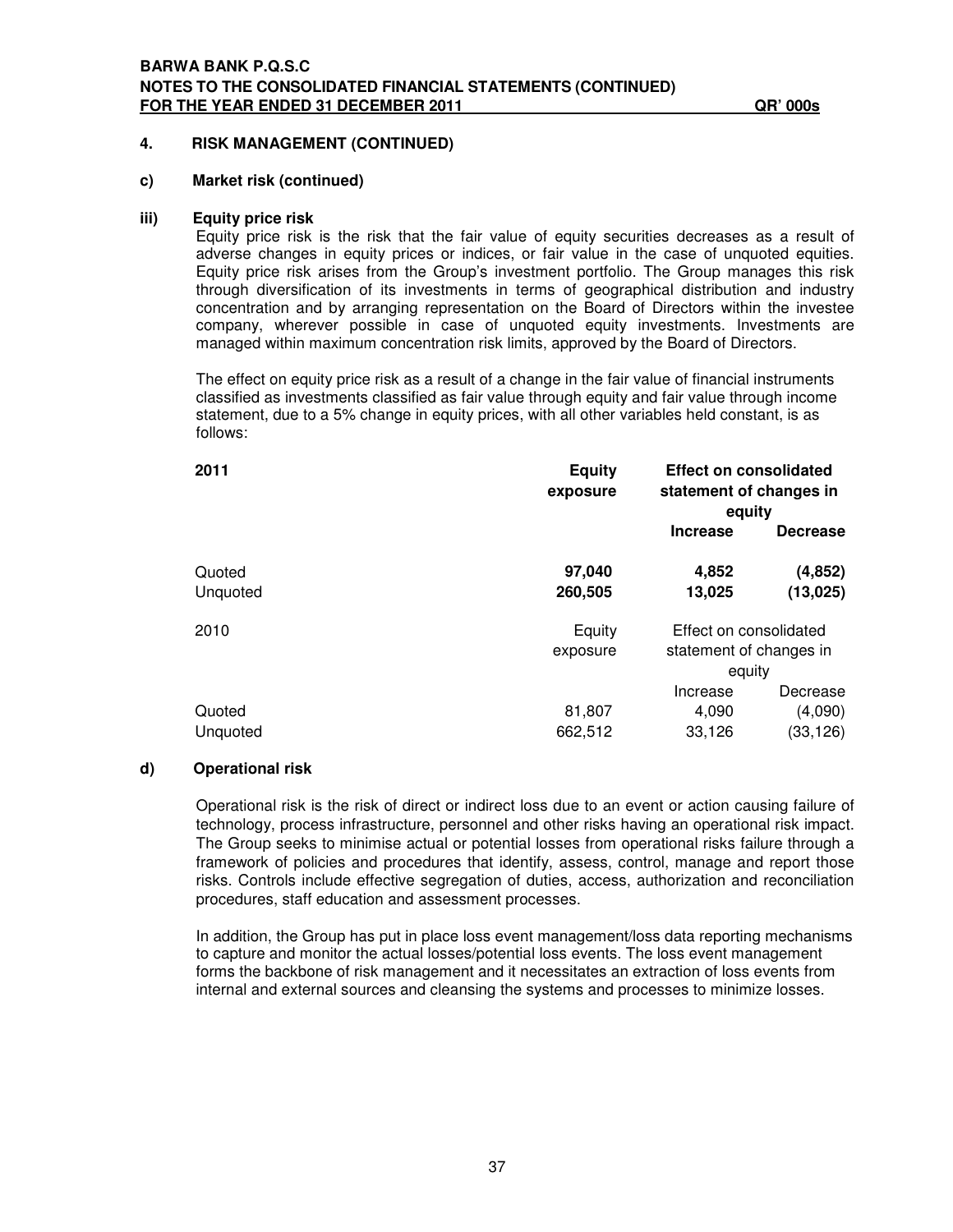### **e) Other risks**

Other risks to which the Group is exposed are regulatory risk, legal risk, and reputational risk. Regulatory risk is managed through a framework of compliance policies and procedures. Legal risk is managed through the effective use of internal and external legal advisers. Reputational risk is managed through the regular examination of issues that are considered to have reputational repercussions for the Group, with guidelines and policies being issued as appropriate.

### **f) Capital management**

The Group's policy is to maintain a strong capital base so as to maintain shareholders', creditors' and market confidence and to sustain future development of the business. The Board of Directors monitors the return on capital. The Group's objectives for managing capital are:

- to safeguard the Group's ability to continue as a going concern, so that it can continue to provide returns to shareholders and benefits for other stakeholders;
- to provide an adequate return to owners by pricing products and services that commensurates the level of risk; and
- to comply with the external regulatory requirements.

The Group's capital adequacy is monitored using, among other measures, the rules and ratios established by the Basel Committee on Banking Supervision and adopted by the Qatar Central Bank.

|                                   | 2011       | 2010      |
|-----------------------------------|------------|-----------|
| Tier 1 capital                    | 3,920,049  | 1,935,365 |
| Tier 2 capital                    | 134,809    | 8,776     |
| <b>Total capital</b>              | 4,054,858  | 1,944,141 |
| <b>Total risk weighted assets</b> | 12,988,377 | 4,281,217 |
| Tier 1 Capital adequacy ratio     | 30.2%      | 45.2%     |
| Total Capital adequacy ratio      | 31.2%      | 45.4%     |

Tier 1 capital includes paid up share capital, legal reserve, rights issue receipts and retained earnings including current year profit.

Tier 2 capital includes the risk reserve and any negative investment fair value reserve.

The minimum accepted capital adequacy ratio determined by Qatar Central Bank is 10% whilst the minimum determined by the Basel Committee on Banking Supervision requirements is 8%.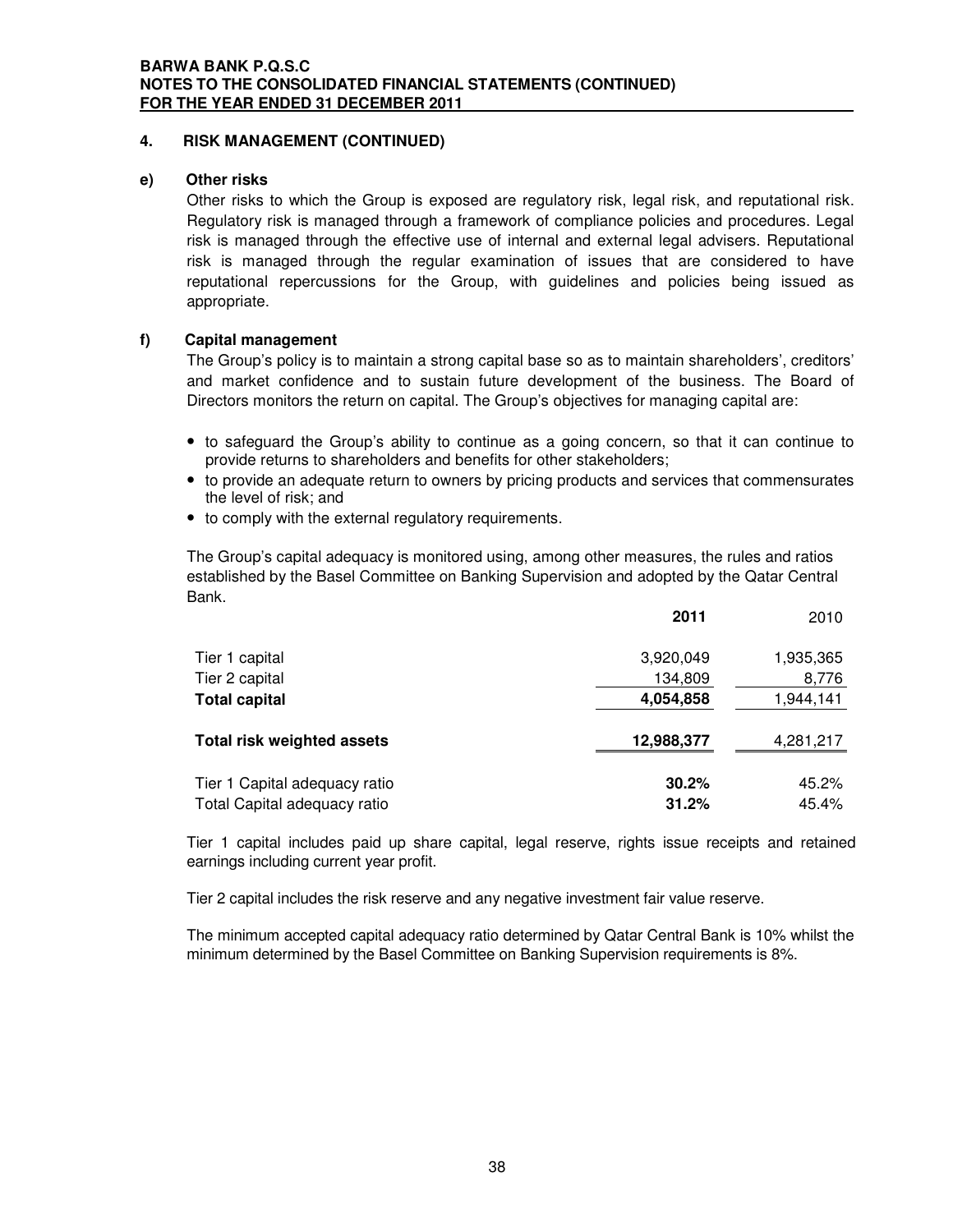### **BARWA BANK P.Q.S.C NOTES TO THE CONSOLIDATED FINANCIAL STATEMENTS (CONTINUED) FOR THE YEAR ENDED 31 DECEMBER 2011 QR' 000s**

### **5. FAIR VALUES AND CLASSIFICATION OF FINANCIAL INSTRUMENTS**

Fair value is an amount for which an asset could be exchanged, or a liability settled, between knowledgeable, willing parties in an arm's length transaction. The estimated fair values of the Group's financial instruments are provided in the table below.

| 2011                                          | <b>Investments</b><br>classified as<br>fair value<br>through<br>income<br>statement | <b>Investments</b><br>classified as<br>fair value<br>through<br>equity | <b>Other</b><br><b>Amortised</b><br>cost | <b>Total carrying Fair value</b><br>value |            |
|-----------------------------------------------|-------------------------------------------------------------------------------------|------------------------------------------------------------------------|------------------------------------------|-------------------------------------------|------------|
| Cash and balances with                        |                                                                                     |                                                                        |                                          |                                           |            |
| Qatar Central Bank<br>Balances and placements |                                                                                     | $\overline{\phantom{a}}$                                               | 1,159,350                                | 1,159,350                                 | 1,159,350  |
| with banks and other                          |                                                                                     |                                                                        |                                          |                                           |            |
| financial institutions                        |                                                                                     | $\blacksquare$                                                         | 1,878,943                                | 1,878,943                                 | 1,878,943  |
| Receivables and balances                      |                                                                                     |                                                                        |                                          |                                           |            |
| from financing activities                     |                                                                                     | $\blacksquare$                                                         | 9,218,139                                | 9,218,139                                 | 9,218,139  |
| Investment securities                         | 1,120                                                                               | 356,425                                                                | 4,484,327                                | 4,841,872                                 | 4,849,150  |
| Other financial assets                        |                                                                                     | ۰                                                                      | 843,296                                  | 843,296                                   | 843,296    |
| <b>Total financial assets</b>                 | 1,120                                                                               | 356,425                                                                | 17,584,055                               | 17,941,600                                | 17,948,878 |

**Liabilities and unrestricted investment accounts**

### **Liabilities**

| Placements from financial                               |   |   |            |            |            |
|---------------------------------------------------------|---|---|------------|------------|------------|
| institutions                                            | ۰ | ۰ | 4,230,196  | 4,230,196  | 4,230,196  |
| Customer current                                        |   |   |            |            |            |
| accounts                                                | ۰ |   | 1,326,238  | 1,326,238  | 1,326,238  |
| Other financial liabilities                             |   |   | 643.742    | 643.742    | 643.742    |
| <b>Total liabilities</b>                                | ۰ | ۰ | 6,200,176  | 6,200,176  | 6,200,176  |
| Unrestricted investment<br>accounts                     |   | ۰ | 8,013,189  | 8,013,189  | 8,013,189  |
| <b>Total liabilities and</b><br>unrestricted investment |   |   |            |            |            |
| accounts                                                |   |   | 14,213,365 | 14,213,365 | 14.213.365 |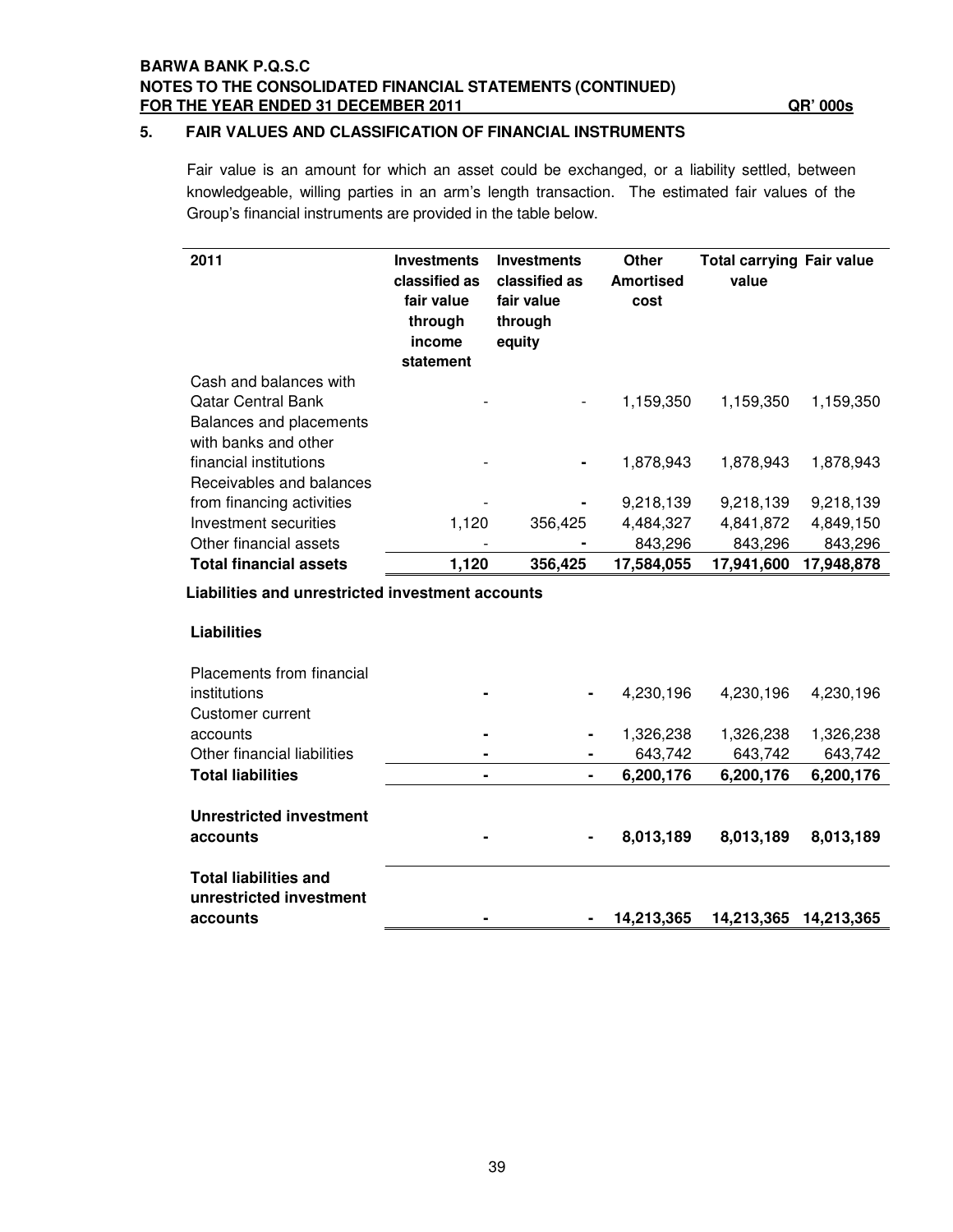### **BARWA BANK P.Q.S.C NOTES TO THE CONSOLIDATED FINANCIAL STATEMENTS (CONTINUED) FOR THE YEAR ENDED 31 DECEMBER 2011 QR' 000s**

### **5. FAIR VALUES AND CLASSIFICATION OF FINANCIAL INSTRUMENTS (CONTINUED)**

| 2010                                                                                                   | Investments<br>classified as<br>fair value<br>through<br>income<br>statement | Investments<br>classified as<br>fair value<br>through<br>equity | Other<br>amortized<br>cost | Total<br>carrying<br>value | Fair value |
|--------------------------------------------------------------------------------------------------------|------------------------------------------------------------------------------|-----------------------------------------------------------------|----------------------------|----------------------------|------------|
| Cash and balances with<br><b>Qatar Central Bank</b><br>Balances and placements<br>with banks and other |                                                                              |                                                                 | 855,980                    | 855,980                    | 855,980    |
| financial institutions                                                                                 |                                                                              |                                                                 | 1,556,738                  | 1,556,738                  | 1,556,738  |
| Receivables and balances                                                                               |                                                                              |                                                                 |                            |                            |            |
| from financing activities                                                                              |                                                                              |                                                                 | 2,028,271                  | 2,028,271                  | 2,028,271  |
| Investment securities                                                                                  |                                                                              | 744,319                                                         | 1,525,906                  | 2,270,225                  | 2,272,487  |
| Other financial assets                                                                                 |                                                                              |                                                                 | 128,810                    | 128,810                    | 128,810    |
| <b>Total financial assets</b>                                                                          |                                                                              | 744,319                                                         | 6,095,705                  | 6,840,024                  | 6,842,286  |
| Liabilities and unrestricted investment accounts                                                       |                                                                              |                                                                 |                            |                            |            |
| Liabilities                                                                                            |                                                                              |                                                                 |                            |                            |            |
| Placements from financial                                                                              |                                                                              |                                                                 |                            |                            |            |
| institutions                                                                                           |                                                                              |                                                                 | 1,720,769                  | 1,720,769                  | 1,720,769  |
| Customer current accounts                                                                              |                                                                              |                                                                 |                            |                            |            |
|                                                                                                        |                                                                              |                                                                 | 138,530                    | 138,530                    | 138,530    |
| Other financial liabilities                                                                            | $\overline{\phantom{a}}$                                                     | $\overline{\phantom{a}}$                                        | 101,690                    | 101,690                    | 101,690    |
| <b>Total liabilities</b>                                                                               |                                                                              |                                                                 | 1,960,989                  | 1,960,989                  | 1,960,989  |
|                                                                                                        |                                                                              |                                                                 |                            |                            |            |
| Unrestricted investment<br>accounts                                                                    |                                                                              |                                                                 | 3,025,669                  | 3,025,669                  | 3,025,669  |
| <b>Total liabilities and</b><br>unrestricted investment                                                |                                                                              |                                                                 |                            |                            |            |
| accounts                                                                                               |                                                                              |                                                                 | 4,986,658                  | 4,986,658                  | 4,986,658  |

### **Fair Value Hierarchy**

The fair values of investments carried at fair value through income statement and through equity comprise QR 97 million (2010: QR 82 million) under the level 1 category, QR 46 million under level 2 category (2010: QR 28 million), and QR 214 million (2010: QR 634 million) under level 3 of the fair value hierarchy.

Level 1 fair values are based on quoted prices (unadjusted) in active markets for identical assets. Level 2 fair values are based on inputs other than quoted prices included within level 1 that are observable for the assets either directly (i.e. as prices) or indirectly (i.e. derived from prices). Level 3 fair values are based on inputs for assets that are not based on observable market data.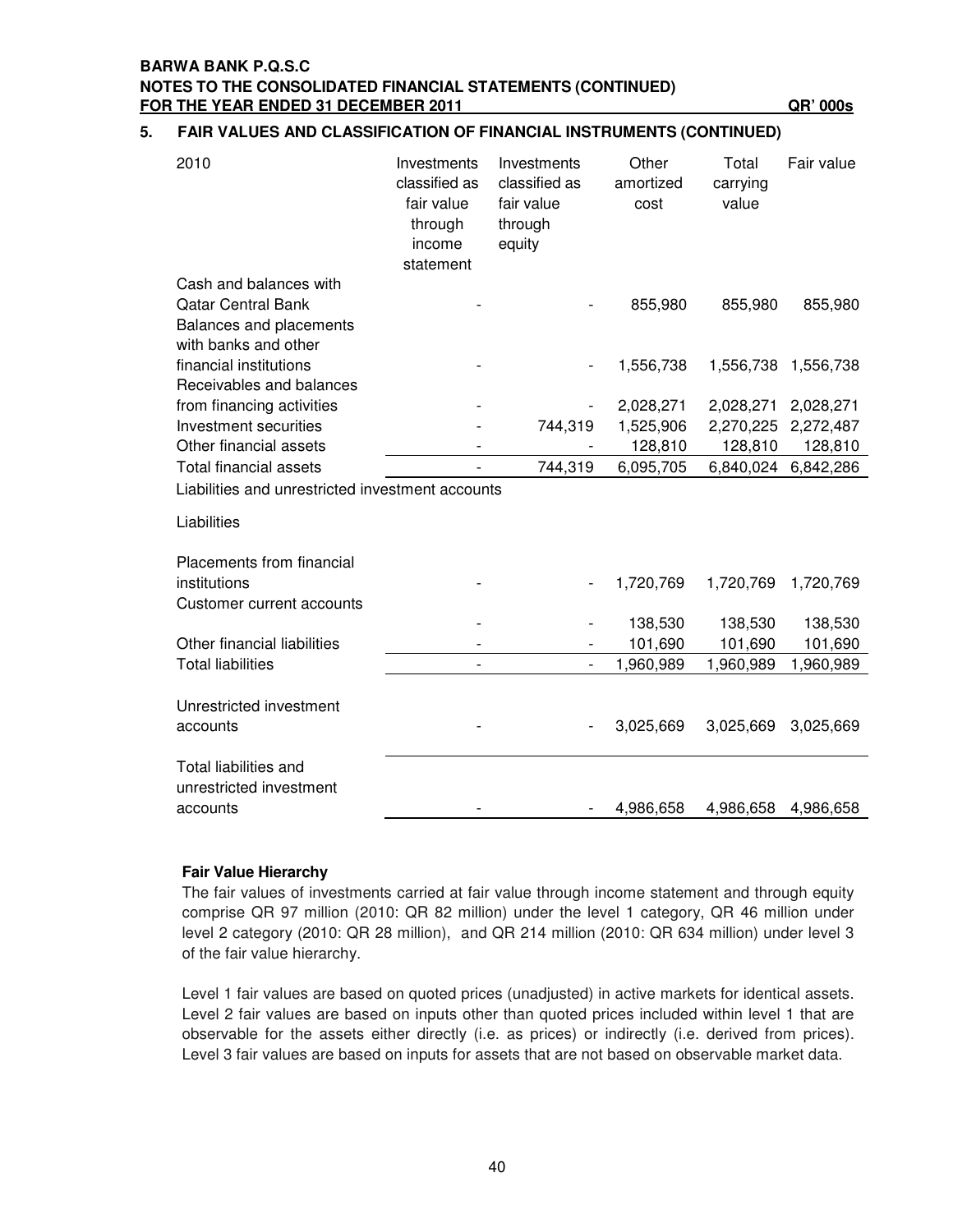### **6. BUSINESS COMBINATION**

### **Acquisition of Islamic Banking Business**

On 30 September 2011, the Bank acquired the Retail Islamic Banking unit ("the business") of a local conventional bank for purchase consideration of QR 9.1 million paid in cash. At the time of the acquisition fair value of the identifiable net liabilities of the business was QR 15.8 million.

The fair values of the identifiable assets and liabilities of the business as at 30 September 2011 were as follows:

|    |                                                           |           | 30 September<br>2011 |
|----|-----------------------------------------------------------|-----------|----------------------|
|    | Cash and bank balances                                    |           |                      |
|    | Receivables and balances from financing activities        |           | 82,706               |
|    | Other assets                                              |           | 896                  |
|    | <b>Fixed assets</b>                                       |           | 5,557                |
|    | Customer deposits - current accounts                      |           | (9,700)              |
|    | Customer deposits - URIA                                  |           | (94, 649)            |
|    | <b>Other liabilities</b>                                  |           | (658)                |
|    | Fair value of net identifiable liabilities acquired       |           | (15, 848)            |
|    | Fair value of purchase consideration (paid in the form of |           |                      |
|    | cash)                                                     |           | (9, 152)             |
|    | Fair value of net identifiable liabilities acquired       |           | (15, 848)            |
|    | Recognised Identifiable intangible - customer contracts   |           | 25,000               |
|    | Goodwill on business combination                          |           |                      |
|    |                                                           |           | 30 September<br>2011 |
|    | Net cash inflows on acquisition:                          |           |                      |
|    | Net cash acquired                                         |           |                      |
|    | Net cash paid                                             |           | (9, 152)             |
|    |                                                           |           | (9, 152)             |
| 7. | <b>CASH AND BALANCES WITH QATAR CENTRAL BANK</b>          |           |                      |
|    |                                                           | 2011      | 2010                 |
|    | Cash in vaults                                            | 44,889    | 8,665                |
|    | Cash at ATMs                                              | 26,723    | 12,923               |
|    | Cash in hand                                              | 1,651     | 298                  |
|    | Reserve account with QCB                                  | 382,780   | 126,525              |
|    | Current account with QCB                                  | 703,307   | 707,569              |
|    |                                                           | 1,159,350 | 855,980              |
|    |                                                           |           |                      |

The reserve account with the Qatar Central Bank is a mandatory reserve and cannot be used to fund the Bank's day-to-day operations.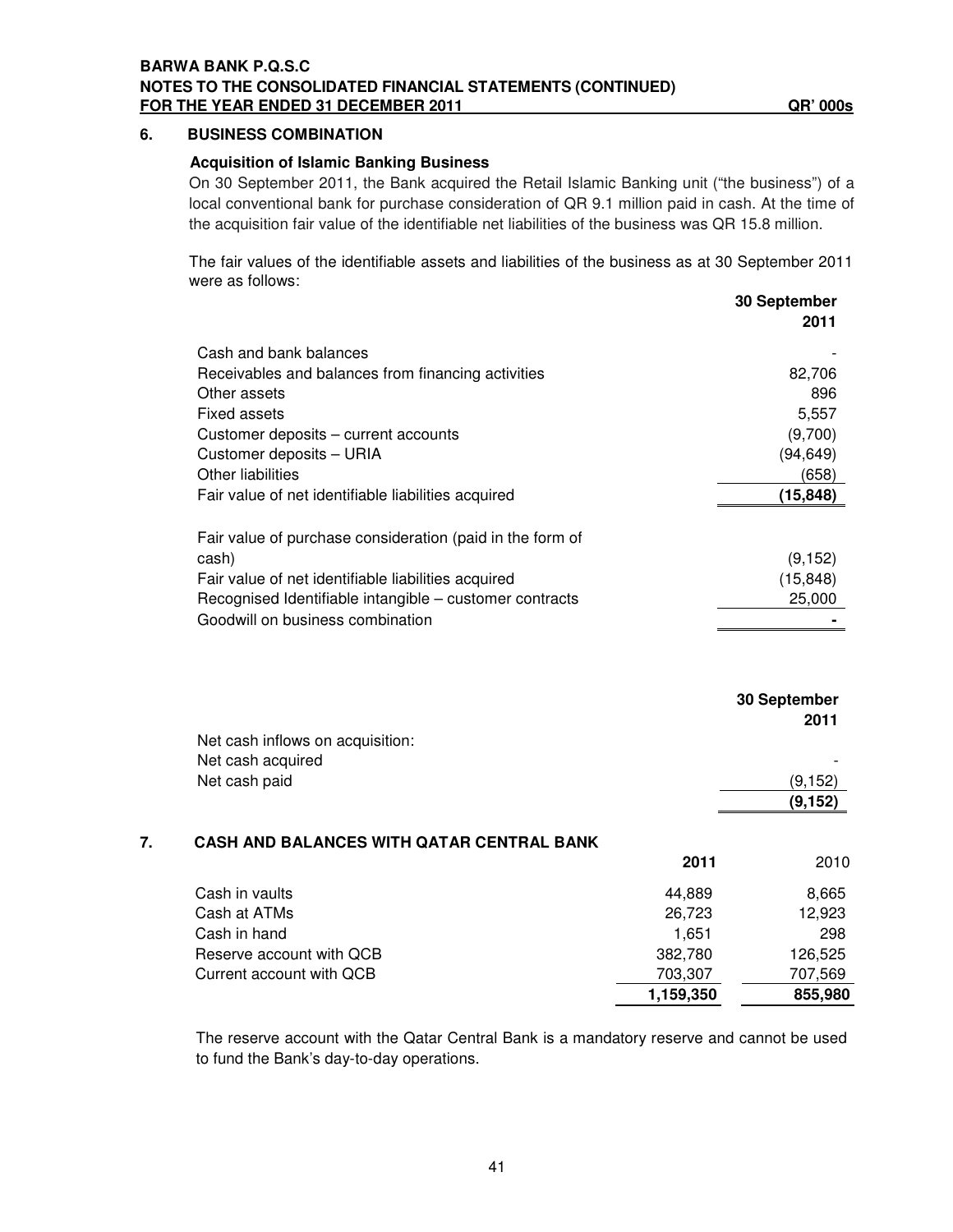| 8. | BALANCES AND PLACEMENTS WITH BANKS AND OTHER FINANCIAL INSTITUTIONS |            |            |  |
|----|---------------------------------------------------------------------|------------|------------|--|
|    |                                                                     | 2011       | 2010       |  |
|    | <b>Current accounts</b>                                             | 31,036     | 96,936     |  |
|    | Placements with Islamic banks                                       | 1,838,758  | 1,336,106  |  |
|    | Call and saving accounts with Islamic banks                         | 9,149      | 123,696    |  |
|    |                                                                     | 1,878,943  | 1,556,738  |  |
| 9. | RECEIVABLES AND BALANCES FROM FINANCING ACTIVITIES                  |            |            |  |
|    |                                                                     | 2011       | 2010       |  |
|    | By type:<br>Murabaha financing arrangement                          | 1,499,415  | 67,408     |  |
|    | Less: deferred profit                                               | (102, 828) | (9, 573)   |  |
|    |                                                                     | 1,396,587  | 57,835     |  |
|    |                                                                     |            |            |  |
|    | Commodity murabaha financing arrangement                            | 6,296,298  | 804,305    |  |
|    | Less: deferred profit                                               | (482, 365) | (12, 952)  |  |
|    |                                                                     | 5,813,933  | 791,353    |  |
|    | Tawaruk financing arrangement                                       | 224,994    | 176,523    |  |
|    | Less: deferred profit                                               | (38, 784)  | (32, 843)  |  |
|    |                                                                     | 186,210    | 143,680    |  |
|    | Istisna financing arrangement                                       | 282,614    | 38,220     |  |
|    | Less: deferred profit                                               | (3, 463)   | (6,015)    |  |
|    |                                                                     | 279,151    | 32,205     |  |
|    | Musawama financing arrangement                                      | 1,330,772  | 1,065,274  |  |
|    | Less: deferred profit                                               | (243, 683) | (192, 364) |  |
|    |                                                                     | 1,087,089  | 872,910    |  |
|    | ljarah financing arrangement                                        | 714,565    | 408,895    |  |
|    | Less: deferred profit                                               | (35, 524)  | (65, 523)  |  |
|    |                                                                     | 679,041    | 343,372    |  |
|    |                                                                     |            |            |  |
|    | Wakala financing arrangement                                        |            | 30,870     |  |
|    | Less: deferred profit                                               |            | (87)       |  |
|    |                                                                     |            | 30,783     |  |
|    | Mudaraba financing arrangement                                      | 992        | 1,404      |  |
|    | Credit card receivables                                             | 2,492      | 695        |  |
|    | Other financing arrangements, net                                   | 5,206      | 7,998      |  |
|    |                                                                     | 9,450,701  | 2,282,235  |  |
|    | Provision for impairment of receivables and balances                |            |            |  |
|    | from financing activities                                           | (161, 904) | (195, 104) |  |
|    | Profit in suspense                                                  | (70, 658)  | (58, 860)  |  |
|    |                                                                     | 9,218,139  | 2,028,271  |  |

### **8. BALANCES AND PLACEMENTS WITH BANKS AND OTHER FINANCIAL INSTITUTIONS**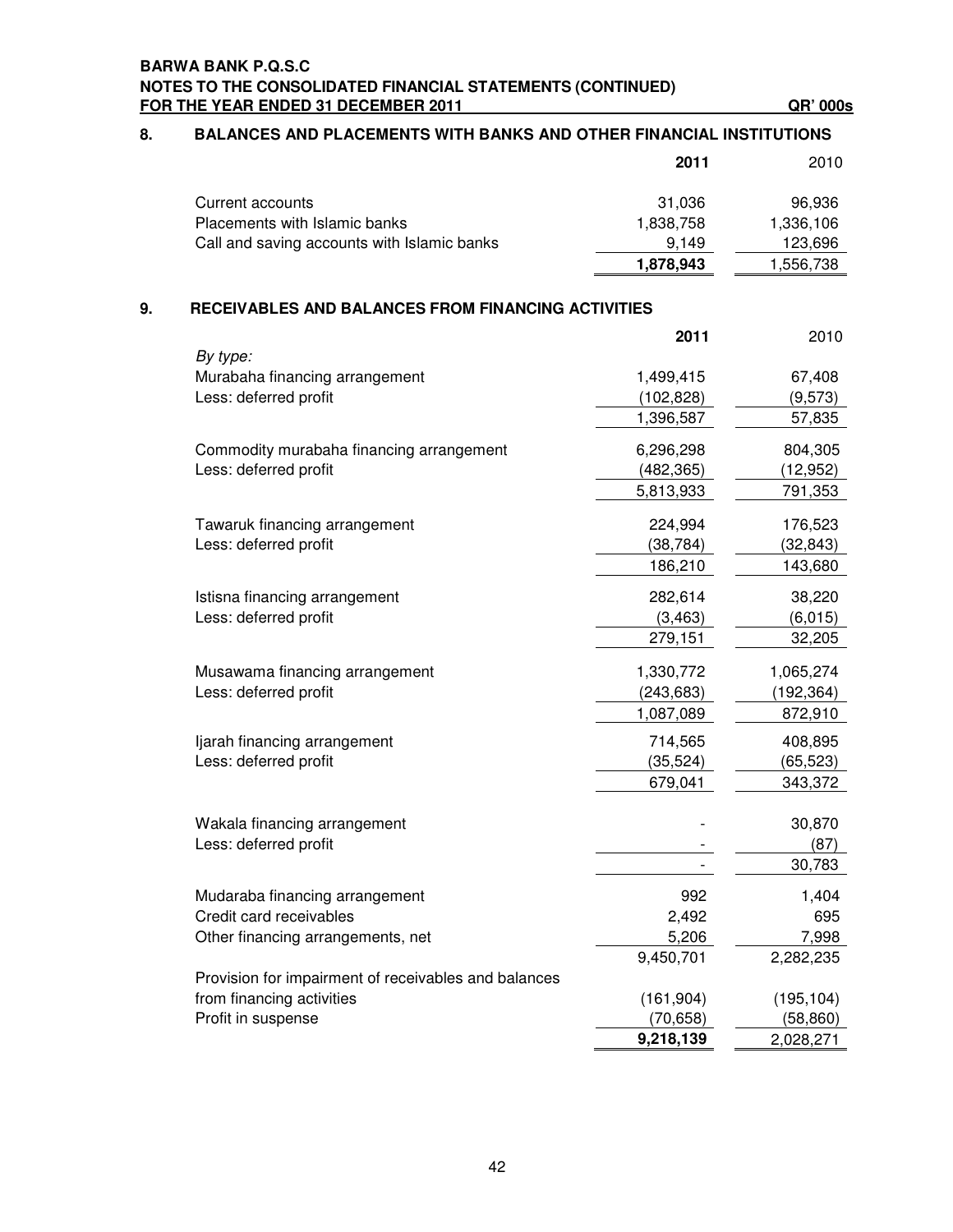### **9. RECEIVABLES AND BALANCES FROM FINANCING ACTIVITIES (CONTINUED)**

|                           | 2011       | 2010       |
|---------------------------|------------|------------|
| By sector:                |            |            |
| Consumer                  | 2,294,396  | 1,475,830  |
| Real estate               | 2,167,495  | 549,973    |
| Contracting               | 288,100    | 46,442     |
| Industry                  | 554,280    | 34,894     |
| Trading                   | 1,727,200  | 439,107    |
| General services          | 677,098    | 774        |
| <b>Financial services</b> | 1,155,660  |            |
| Government                | 776,042    |            |
| Government institutions   | 714,087    |            |
| Others                    | 3,328      | 55,210     |
|                           | 10,357,686 | 2,602,230  |
| Deferred profits          | (906, 985) | (319, 995) |
| Provision for impairment  | (161, 904) | (195, 104) |
| Profit in suspense        | (70, 658)  | (58, 860)  |
|                           | 9,218,139  | 2,028,271  |
| <b>By Customer:</b>       |            |            |
| Retail                    | 2,294,396  | 1,503,485  |
| Corporate                 | 8,063,290  | 1,098,745  |
|                           | 10,357,686 | 2,602,230  |
| Deferred profits          | (906, 985) | (319, 995) |
| Provision for impairment  | (161, 904) | (195, 104) |
| Profit in suspense        | (70,658)   | (58,860)   |
|                           | 9,218,139  | 2,028,271  |

The total non-performing receivables and balances from financing activities at 31 December 2011 amounted to QR 435 million, representing 4.2% of the gross receivables and balances from financing activities (31 December 2010 : 460 million, representing 18%).

The movement in provision for impairment of receivables and balances from financing activities is as follows: **2011** 2010

|                                                      | ZUII      | ZUIU      |
|------------------------------------------------------|-----------|-----------|
| Balance at the beginning of the year                 | 195,104   |           |
| Provisions transferred due to a business combination | 592       | 198,819   |
| Charge during the year                               | 49,241    | 17,451    |
| Reversed during the year                             | (78, 462) | (20, 475) |
|                                                      | (29, 221) | (3,024)   |
| Reclassification to other asset                      | (3,586)   |           |
| Written off during the year                          | (985)     | (691)     |
| Balance at end of the year                           | 161,904   | 195,104   |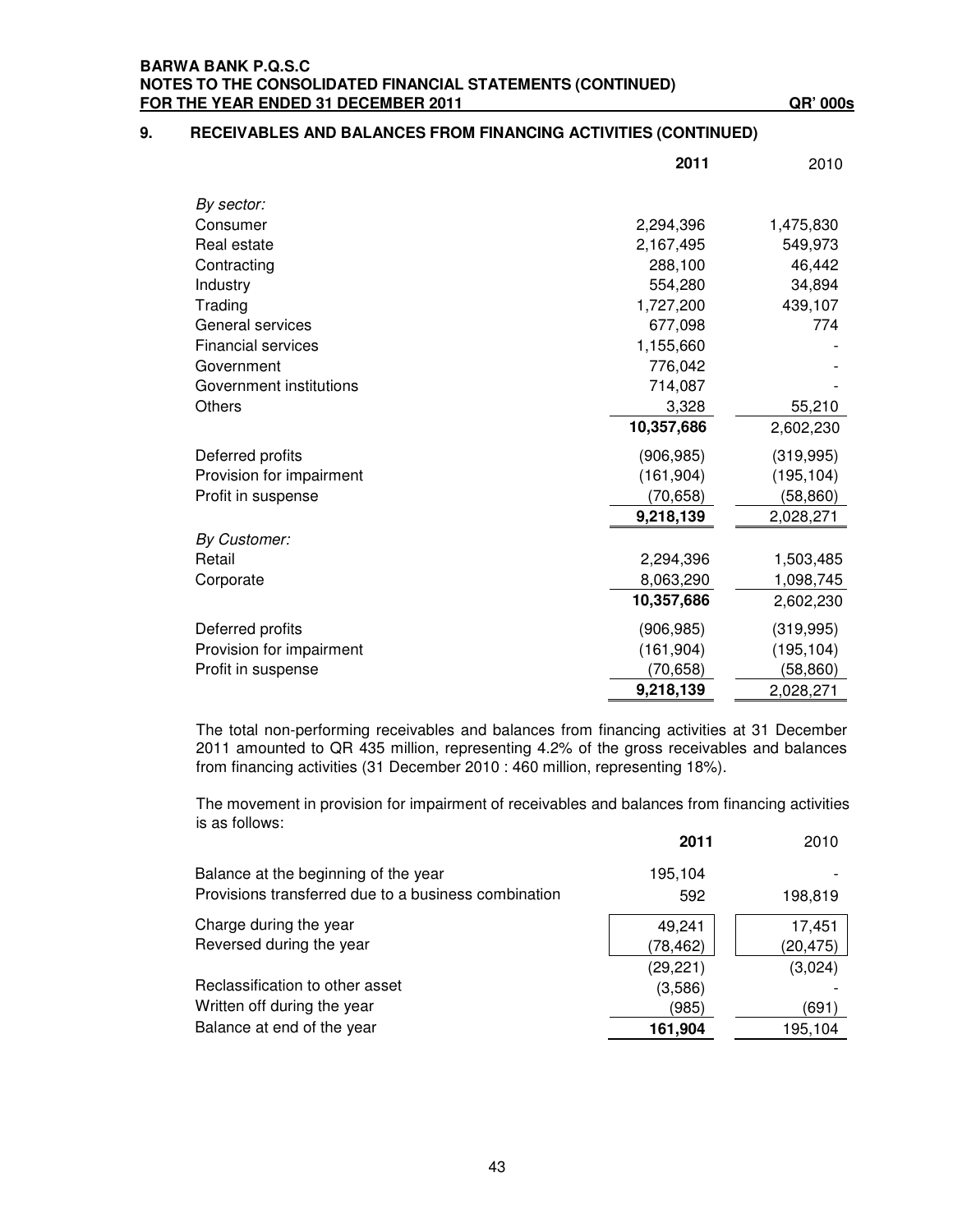### **BARWA BANK P.Q.S.C NOTES TO THE CONSOLIDATED FINANCIAL STATEMENTS (CONTINUED) FOR THE YEAR ENDED 31 DECEMBER 2011 QR' 000s**

# **9. RECEIVABLES AND BALANCES FROM FINANCING ACTIVITIES (CONTINUED)**

The movement for profit in suspense is as follows:

|     |                                                        | 2011      | 2010      |
|-----|--------------------------------------------------------|-----------|-----------|
|     | Balance at the beginning of the year                   | 58,860    |           |
|     | Transfer due to a business combination                 |           | 45,082    |
|     | Profit suspended during the year                       | 18,316    | 16,062    |
|     | Reversed during the year                               | (6, 392)  | (2, 279)  |
|     |                                                        | 11,924    | 13,783    |
|     | Written off during the year                            | (126)     | (5)       |
|     | Balance at end of the year                             | 70,658    | 58,860    |
| 10. | <b>INVESTMENT SECURITIES</b>                           |           |           |
|     |                                                        | 2011      | 2010      |
|     | Investment securities designated as fair value         |           |           |
|     | through income statement                               |           |           |
|     | Equities and funds                                     |           |           |
|     | Quoted                                                 | 1,120     |           |
|     | Investments securities classified as fair value        |           |           |
|     | through equity                                         |           |           |
|     | Equities and funds                                     |           |           |
|     | Quoted                                                 | 95,920    | 81,807    |
|     | Unquoted                                               | 260,505   | 662,512   |
|     | Investments carried at amortised cost<br><b>Sukuks</b> |           |           |
|     | Quoted                                                 | 606,874   | 275,906   |
|     | Unquoted                                               | 3,877,453 | 1,250,000 |
|     |                                                        | 4,841,872 | 2,270,225 |
|     |                                                        |           |           |

The cumulative change in fair value of investment securities classified as fair value through equity during the year was as follows:

|                                                           | 2011      | 2010      |
|-----------------------------------------------------------|-----------|-----------|
|                                                           |           | Re-stated |
| Balance at the beginning of the year                      | 16,494    | (359)     |
| Net change in fair value                                  | (11, 874) | 6,320     |
| Reclassified to consolidated income statement on          |           |           |
| impairment                                                | 14.264    | 12,010    |
| Reclassification to foreign currency translation reserve  | 171       |           |
| Reclassified to consolidated income statement on disposal |           |           |
| of an associate                                           |           | 456       |
| Share of associate's fair value reserve changes           | 518       | 329       |
| Fair value reserve reversal due to change in accounting   |           |           |
| policy for debt-type instruments (refer note no.2e)       |           | (2,262)   |
| Balance at end of the year                                | 19.573    | 16.494    |

As at 31 December 2011, the cumulative positive and negative balances in the fair value reserve are QR 24.9 million (2010: QR 23.5 million) and QR 5.3 million (2010: QR 7.0 million), respectively.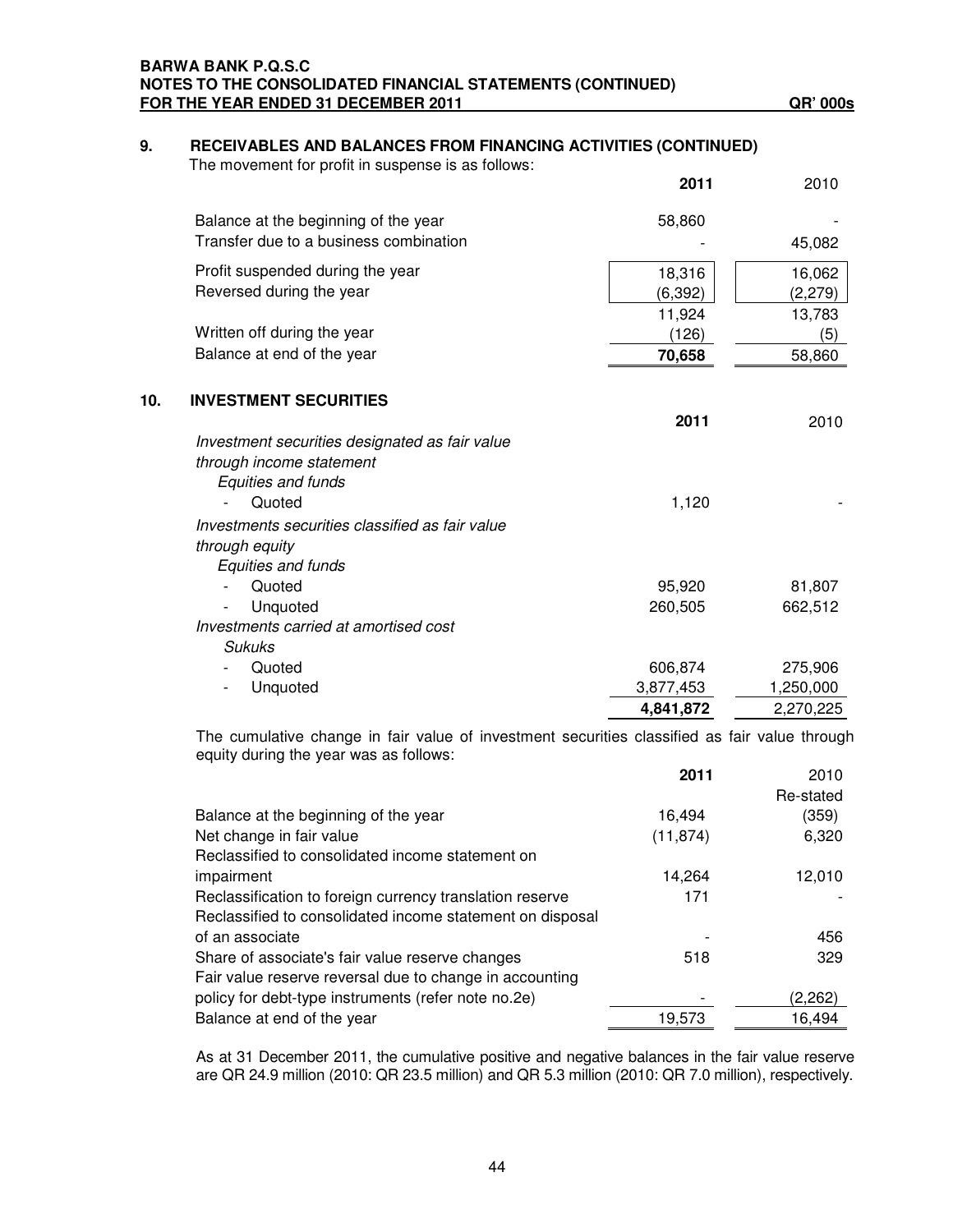### **11. INVESTMENT IN ASSOCIATES**

The Group has the following investments in associates:

|                                                                             | <b>Emdad</b><br><b>Equipment</b><br>Leasing<br>Company<br>Qatar W.L.L.<br>"Emdad") | <b>Tanween</b><br>W.L.L.<br>(formerly<br>Quality<br><b>International</b><br>Qatar) | <b>Beaucraft</b><br>W.L.L. | Total<br>2011 | Total<br>2010 |
|-----------------------------------------------------------------------------|------------------------------------------------------------------------------------|------------------------------------------------------------------------------------|----------------------------|---------------|---------------|
| Balance as at 1 January                                                     | 37,561                                                                             | 54,172                                                                             | 361                        | 92,094        | 28,386        |
| Acquired through business combination                                       |                                                                                    |                                                                                    |                            |               | 62,837        |
| Share of results from associates<br>Share of associate's fair value reserve | (4,750)                                                                            | 57,505                                                                             |                            | 52,755        | 42,434        |
| changes                                                                     |                                                                                    | 518                                                                                |                            | 518           | 329           |
| Dividend received from associate                                            |                                                                                    |                                                                                    |                            |               | (1, 147)      |
| Impairment                                                                  |                                                                                    |                                                                                    | (181)                      | (181)         |               |
| Other movements                                                             | (811)                                                                              | (1,988)                                                                            |                            | (2,799)       | 907           |
| Tranfer to investment in subsidiary on<br>increase in ownership             |                                                                                    |                                                                                    |                            |               | (943)         |
| Disposal during the year<br>Investment during the year                      |                                                                                    | 25,000                                                                             |                            | 25,000        | (40, 709)     |
| <b>Balance as at 31 December</b>                                            | 32,000                                                                             | 135,207                                                                            | 180                        | 167,387       | 92,094        |

The Group holds a 39.24% equity stake in Emdad Equipment Leasing Company Qatar W.L.L., an unlisted company incorporated in the State of Qatar, which provides equipment leasing services.

The Group holds a 48% (2010: 38%) interest in Tanween W.L.L., an unlisted company incorporated in the State of Qatar, which provides real estate development management services. The Group legally owns 50% (2010: 40%) of Tanween W.L.L., of which 2% (2010: 2%) is held on behalf of its investors.

Income recognised from the share of profit of associates is not available for distribution, except dividend received / receivable from the associates.

The financial position and results of Emdad and Tanween as at and for the year ended 31 December 2011 are as follows:

| 2011                     | <b>Emdad</b> | Tanween |
|--------------------------|--------------|---------|
| Total assets             | 78,891       | 327,850 |
| <b>Total liabilities</b> | 2,385        | 65,695  |
| Total revenue            | 3,218        | 316,268 |
|                          |              |         |
| 2010                     | Emdad        | Tanween |
| Total assets             | 88,957       | 182,061 |
| <b>Total liabilities</b> | 918          | 44,403  |
| Total revenue            | 1,120        | 237,114 |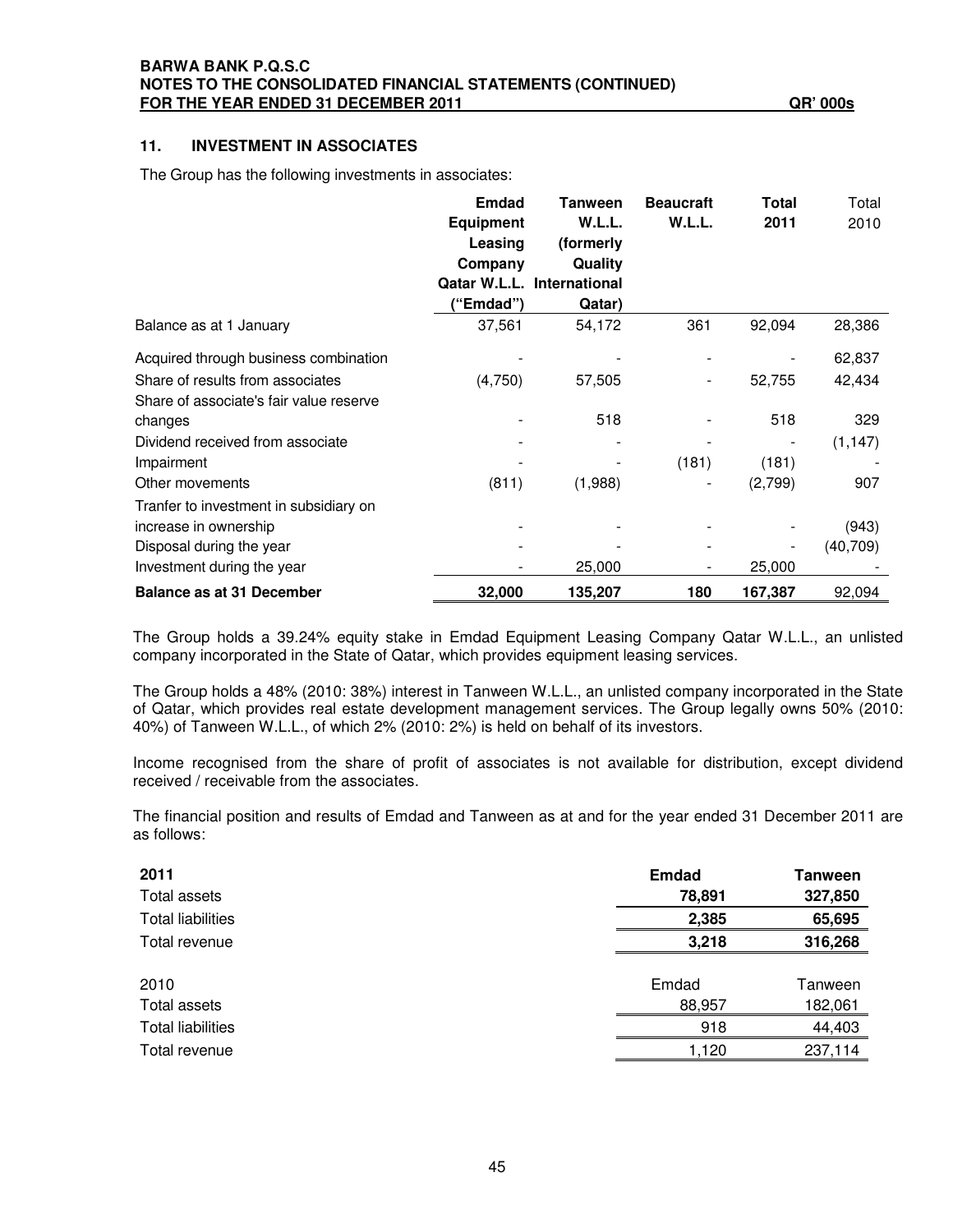|     | NOTES TO THE CONSOLIDATED FINANCIAL STATEMENTS (CONTINUED)<br>FOR THE YEAR ENDED 31 DECEMBER 2011 |         | QR' 000s  |
|-----|---------------------------------------------------------------------------------------------------|---------|-----------|
| 12. | <b>OTHER ASSETS</b>                                                                               |         |           |
|     |                                                                                                   | 2011    | 2010      |
|     | Due from a related party                                                                          |         | 40,503    |
|     | Operating lease receivables                                                                       | 5,626   |           |
|     | Advances for investment                                                                           |         | 1,809     |
|     | Client receivables                                                                                | 23,202  | 41,642    |
|     | Advance for trade finance related activities                                                      |         | 15,511    |
|     | Accrued income                                                                                    | 95,244  | 17,097    |
|     | Cheques under collection                                                                          | 695,760 |           |
|     | Project receivables                                                                               | 5,850   | 18,257    |
|     | Prepayments and advances                                                                          | 11,177  | 11,288    |
|     | Projects under progress                                                                           | 7,827   | 12,074    |
|     | Security deposits                                                                                 | 1,753   | 1,563     |
|     | Others                                                                                            | 19,764  | 7,841     |
|     |                                                                                                   | 866,203 | 167,585   |
|     | Provision for impairment                                                                          | (3,586) | (16, 261) |
|     |                                                                                                   | 862,617 | 151,324   |

Cheques under collection represent pending cheques for clearing, received from the shareholders in lieu of subscriptions from the rights issue which were honored subsequently.

### **13. INVESTMENT PROPERTIES**

|                                                   | Land                     | <b>Contruction</b><br>work in<br>progress-<br><b>Building</b> | 2011    | 2010   |
|---------------------------------------------------|--------------------------|---------------------------------------------------------------|---------|--------|
| Balance at 1 January<br>Acquired through business | 43,808                   | 5,727                                                         | 49,535  |        |
| combination                                       |                          | $\overline{\phantom{a}}$                                      |         | 14,155 |
| Additions                                         | $\overline{\phantom{0}}$ | $\overline{\phantom{0}}$                                      |         | 35,380 |
| Impairment                                        |                          | (1,283)                                                       | (1,283) |        |
| Balance at 31 December                            | 43,808                   | 4,444                                                         | 48,252  | 49,535 |

The land located in Qatar has a fair value of QR 46.8 million (2010: QR 43.8 million) based on the latest valution from an external valuer. Based on the latest market valuation of the building under construction, the Group has recorded an impairment loss of QR 1.3 million during the year.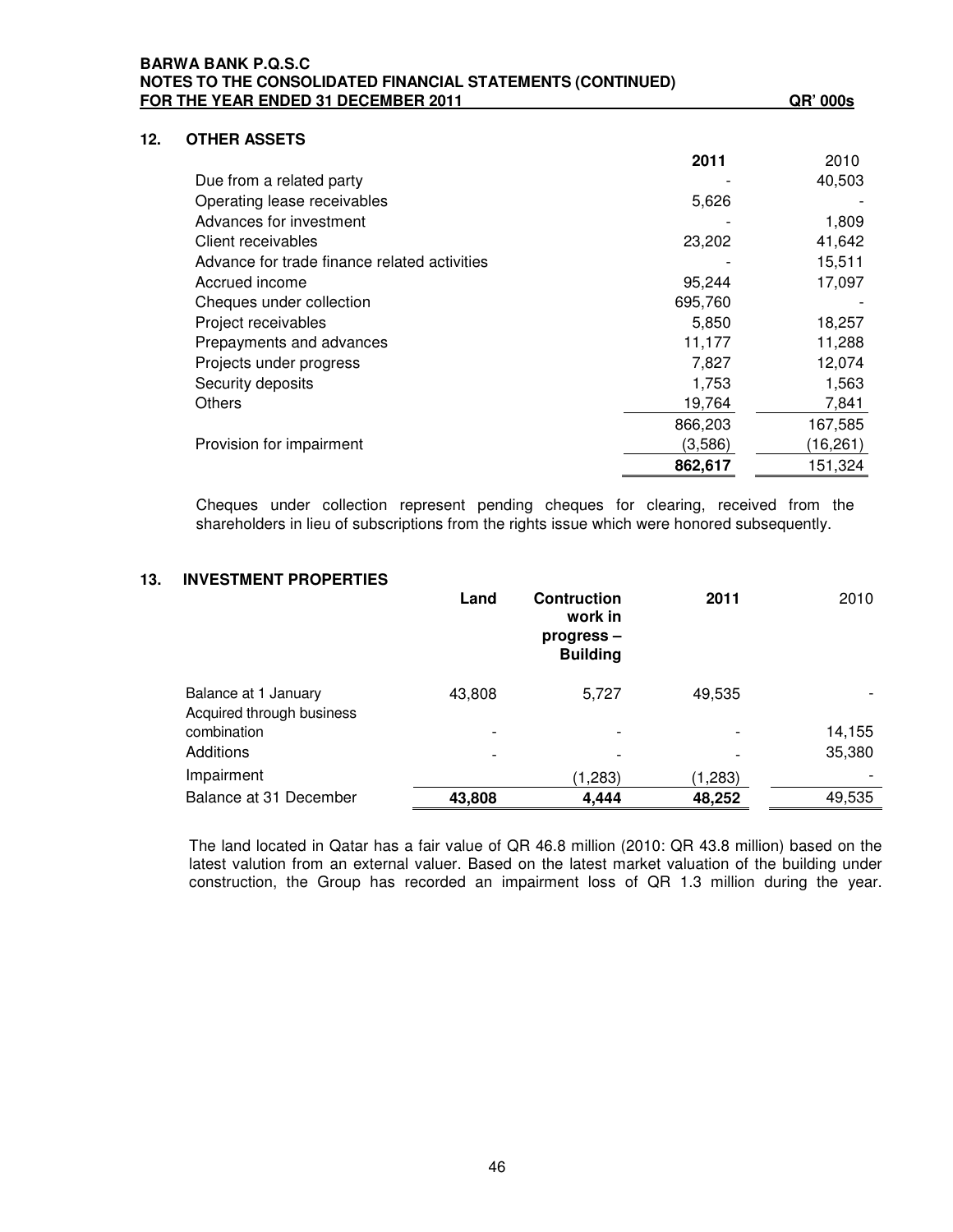### **14. FIXED ASSETS**

|                                       | Land                     | <b>Buildings</b> | <b>Office</b><br>equipment | <b>Furniture &amp;</b><br>fixtures | <b>Motor</b><br>vehicles | Computer<br>equipment | <b>Total 2011</b> |
|---------------------------------------|--------------------------|------------------|----------------------------|------------------------------------|--------------------------|-----------------------|-------------------|
| Cost                                  |                          |                  |                            |                                    |                          |                       |                   |
| As at 1 January                       | 30,187                   | 14,327           | 336                        | 20,992                             | 12,851                   | 14,825                | 93,518            |
| <b>Additions</b>                      |                          | 720              | 7,823                      | 7,410                              | 2,734                    | 3,773                 | 22,460            |
| Tranferred from a related party       | $\sim$                   | 101,296          | 762                        | 13,345                             |                          | 11,557                | 126,960           |
| Acquired through business combination |                          | $\overline{a}$   | 4,529                      | 851                                |                          | 177                   | 5,557             |
| Disposals                             |                          |                  | (211)                      | (13, 255)                          | (694)                    | (1,033)               | (15, 193)         |
| As at 31 December                     | 30,187                   | 116,343          | 13,239                     | 29,343                             | 14,891                   | 29,299                | 233,302           |
| <b>Depreciation</b>                   |                          |                  |                            |                                    |                          |                       |                   |
| As at 1 January                       | $\overline{\phantom{a}}$ | 2,925            | 139                        | 8,643                              | 7,115                    | 8,194                 | 27,016            |
| Charge for the year                   |                          | 18,651           | 3,524                      | 1,835                              | 2,453                    | 8,809                 | 35,272            |
| Transferred from a related party      | $\overline{\phantom{a}}$ | 39,985           | 238                        | 2,742                              |                          | 4,816                 | 47,781            |
| <b>Disposals</b>                      |                          |                  | (91)                       | (2,687)                            | (206)                    | (753)                 | (3,737)           |
| As at 31 December                     | $\sim$                   | 61,561           | 3,810                      | 10,533                             | 9,362                    | 21,066                | 106,332           |
| Net book value                        |                          |                  |                            |                                    |                          |                       |                   |
| As at 31 December                     | 30,187                   | 54,782           | 9,429                      | 18,810                             | 5,529                    | 8,233                 | 126,970           |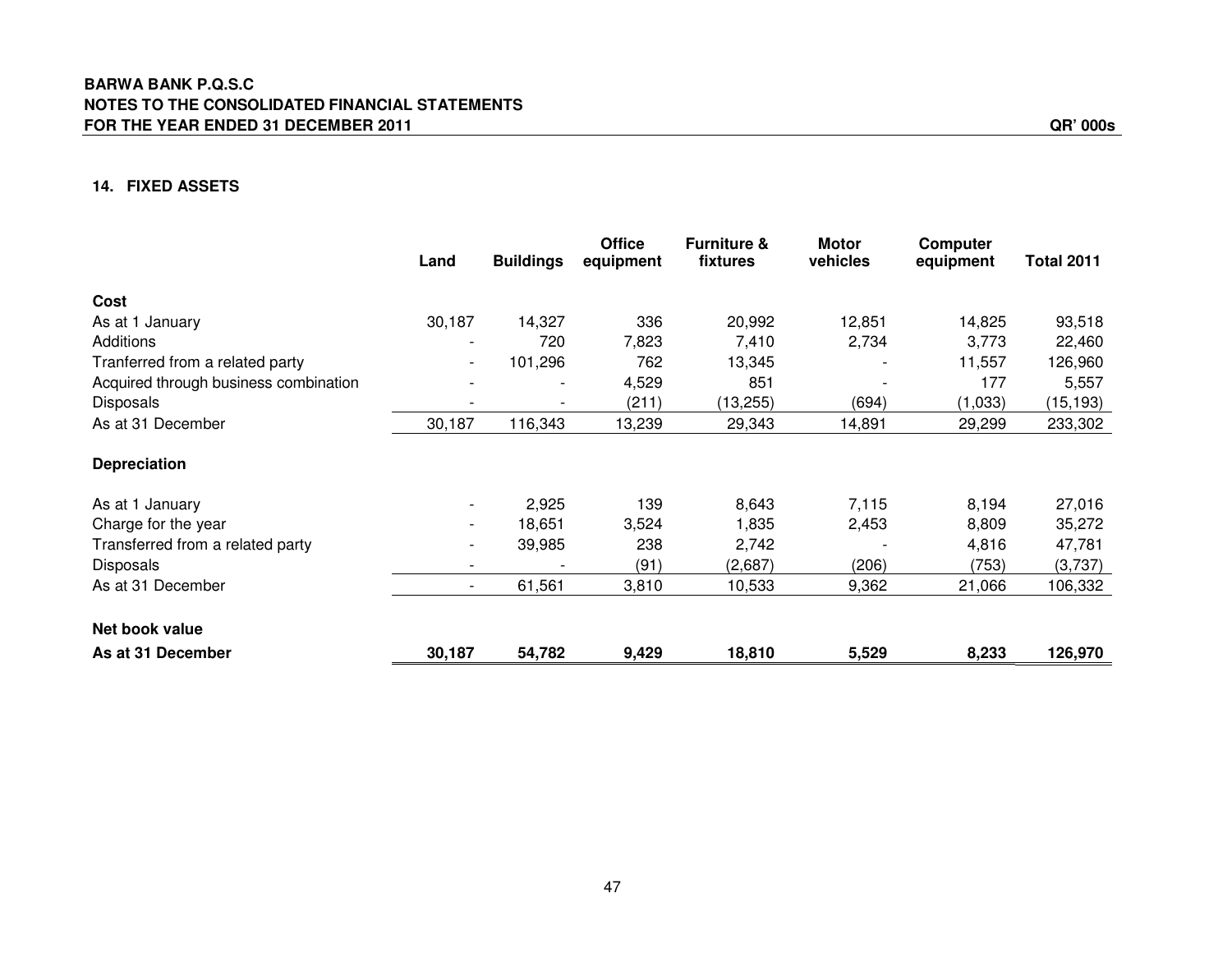### **BARWA BANK P.Q.S.C NOTES TO THE CONSOLIDATED FINANCIAL STATEMENTS FOR THE YEAR ENDED 31 DECEMBER 2011 QR' 000s**

### **14. FIXED ASSETS (CONTINUED)**

|                                       | Land           | <b>Buildings</b> | Office<br>equipment | Furniture &<br>fixtures | Motor<br>vehicles | Computer<br>equipment | <b>Total 2010</b> |
|---------------------------------------|----------------|------------------|---------------------|-------------------------|-------------------|-----------------------|-------------------|
| Cost                                  |                |                  |                     |                         |                   |                       |                   |
| As at 1 January                       |                |                  |                     | 13,506                  | 204               | 3,629                 | 17,339            |
| Additions                             |                |                  | 334                 | 1,727                   | 917               | 6,626                 | 9,604             |
| Acquired through business combination | 30,187         | 14,327           | 168                 | 7,642                   | 11,730            | 4,570                 | 68,624            |
| Disposals                             |                |                  | (166)               | (1,883)                 |                   |                       | (2,049)           |
| As at 31 December                     | 30,187         | 14,327           | 336                 | 20,992                  | 12,851            | 14,825                | 93,518            |
| Depreciation                          |                |                  |                     |                         |                   |                       |                   |
| As at 1 January                       |                |                  |                     | 1,687                   | 80                | 1,386                 | 3,153             |
| Charge for the year / period          |                | 345              | 111                 | 2,736                   | 2,136             | 3,120                 | 8,448             |
| Acquired through business combination |                | 2,580            | 116                 | 5,223                   | 4,899             | 3,688                 | 16,506            |
| Disposals                             |                |                  | (88)                | (1,003)                 |                   |                       | (1,091)           |
| As at 31 December                     | $\blacksquare$ | 2,925            | 139                 | 8,643                   | 7,115             | 8,194                 | 27,016            |
| Net book value                        |                |                  |                     |                         |                   |                       |                   |
| As at 31 December                     | 30,187         | 11,402           | 197                 | 12,349                  | 5,736             | 6,631                 | 66,502            |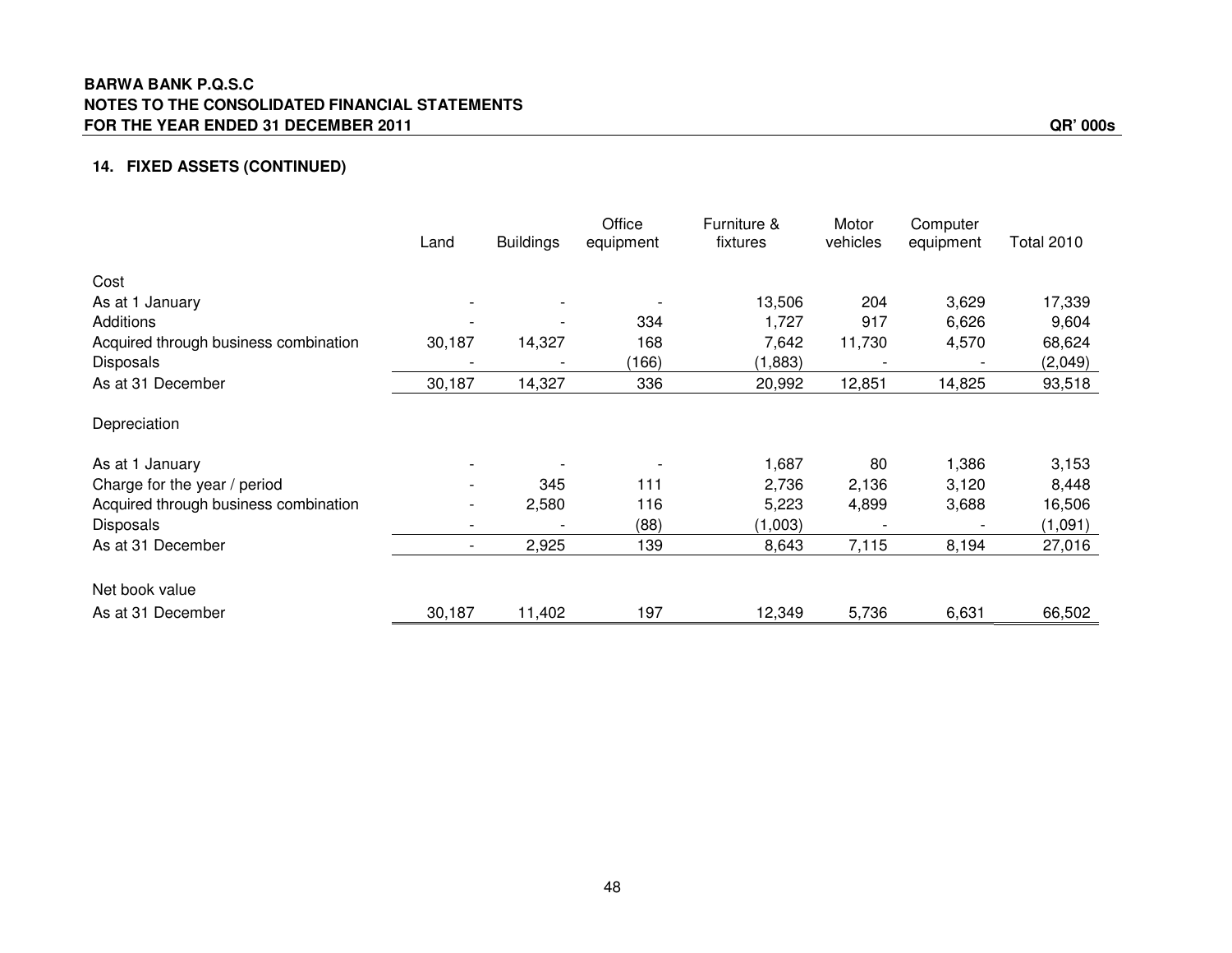### **15. INTANGIBLE ASSETS**

|                                                                                         | <b>Software</b>            | <b>Customer</b><br>contracts | Goodwill                                 | Total<br>2011                         | Total 2010                               |
|-----------------------------------------------------------------------------------------|----------------------------|------------------------------|------------------------------------------|---------------------------------------|------------------------------------------|
| Balance at 1 January<br>Arising on acquisition<br>Amortization<br>Impairment            | 10,392<br>(1,028)<br>(403) | 25,000<br>(625)              | 777,230<br>-<br>$\overline{\phantom{0}}$ | 787,622<br>25,000<br>(1,653)<br>(403) | 203,103<br>593,242<br>(2,657)<br>(6,066) |
| <b>Balance at 31 December</b>                                                           | 8,961                      | 24,375                       | 777,230                                  | 810,566                               | 787,622                                  |
| Goodwill:                                                                               | <b>FFC</b>                 | <b>FLC</b>                   | <b>TFI</b>                               | <b>Total</b>                          |                                          |
| Fair value of purchase<br>consideration<br>Minority interest<br>Less: Fair value of net | 1,653,609                  | 277,536<br>1,555             | 436,181                                  | 2,367,326<br>1,555                    |                                          |
| identifiable assets acquired                                                            | (1, 115, 805)<br>537,804   | (242,768)<br>36,323          | (233,078)<br>203,103                     | (1,591,651)<br>777,230                |                                          |

*Impairment testing for cash-generating unit containing goodwill*

For the purpose of impairment testing, goodwill is allocated to the cash generating units ("CGU"), being the Group's subsidiaries, which represents the lowest level within the Group at which the goodwill is monitored for internal management purposes. The impairment testing of the CGU carried out at the year end did not result in any impairment.

### **16. PLACEMENTS FROM FINANCIAL INSTITUTIONS**

|                                  | 2011      | 2010      |
|----------------------------------|-----------|-----------|
| Reverse murabaha                 | 1,401,935 |           |
| Loans from Islamic banks         | 8,335     | 37,739    |
| Placements from QCB              | 752,737   |           |
| Other placements                 | 2,067,189 | 1,683,030 |
|                                  | 4,230,196 | 1,720,769 |
| <b>CUSTOMER CURRENT ACCOUNTS</b> |           |           |
|                                  | 2011      | 2010      |
| Current accounts:                |           |           |
| <b>Banks</b>                     | 29,065    | 35,871    |
| Corporate                        | 1,168,776 | 69,637    |
| Individuals                      | 128,397   | 33,022    |
|                                  | 1,326,238 | 138,530   |
|                                  |           |           |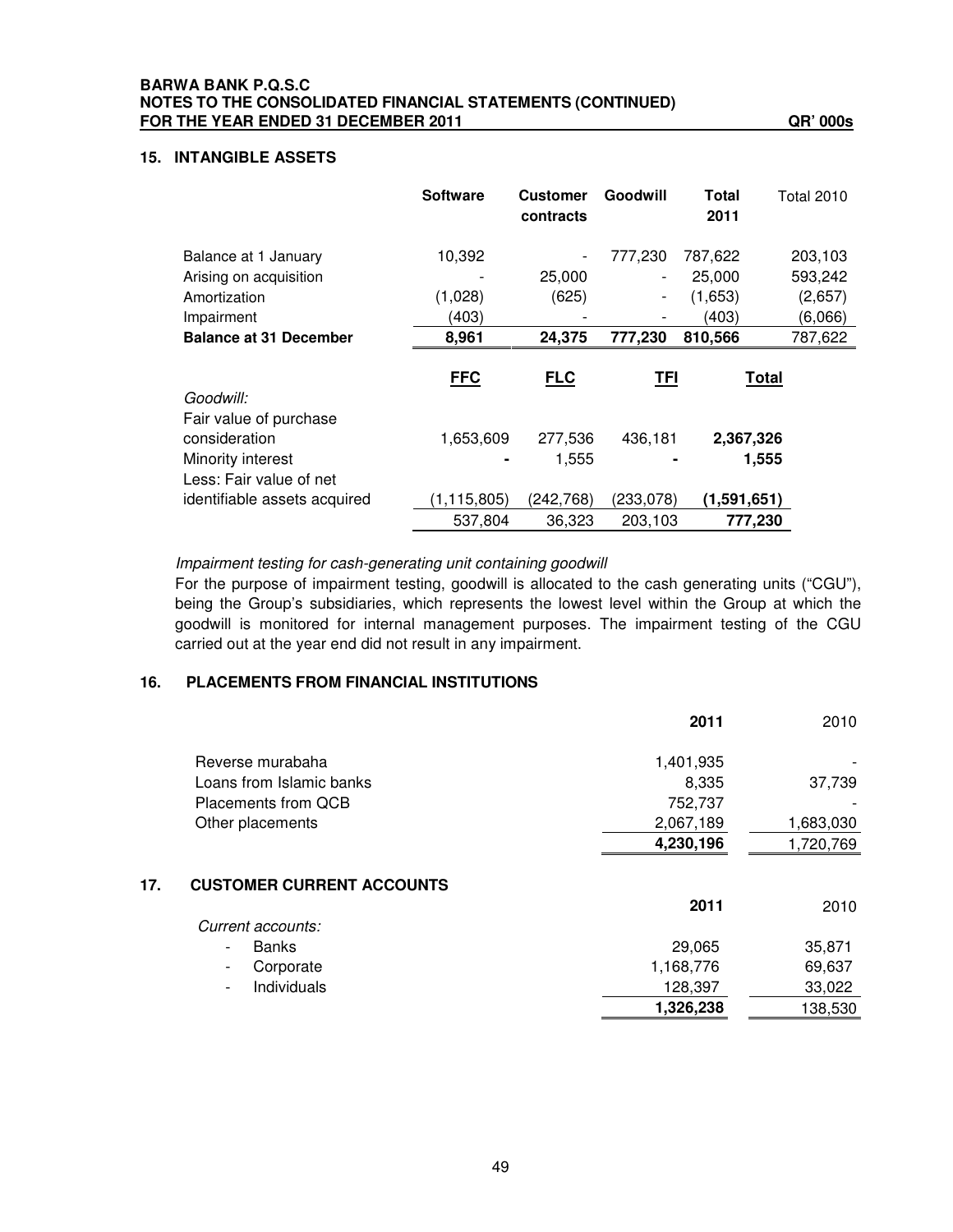### **18. OTHER LIABILITIES**

|      |                                                               | <b>Note</b> | 2011      | 2010      |
|------|---------------------------------------------------------------|-------------|-----------|-----------|
|      | Due to a related party                                        |             | 62,347    | 3,853     |
|      | Unearned commission income                                    |             | 49,254    | 14,228    |
|      | Suppliers' payable                                            |             | 159,434   | 7,682     |
|      | Accrued expenses                                              |             | 82,466    | 50,483    |
|      | Employees' end of service benefits                            | 18.1        | 20,557    | 16,089    |
|      | Pensions payable                                              |             |           | 3,511     |
|      | Payable to shareholders - oversubscribed                      |             |           |           |
|      | rights issue amount                                           | 20.1        | 233,842   |           |
|      | Cash margins                                                  |             | 50,145    |           |
|      | <b>Others</b>                                                 |             | 43,155    | 27,719    |
|      |                                                               |             | 701,200   | 123,565   |
| 18.1 | Movement in employees' end of service benefits is as follows: |             |           |           |
|      |                                                               |             | 2011      | 2010      |
|      | Balance at beginning of the year                              |             | 16,089    | 4,218     |
|      | Acquired through business combination                         |             |           | 7,587     |
|      | Charge for the year                                           |             | 7,872     | 6,988     |
|      | Paid during the year                                          |             | (3, 404)  | (2,704)   |
|      | Balance at end of the year                                    |             | 20,557    | 16,089    |
| 19.  | UNRESTRICTED INVESTMENT ACCOUNTS                              |             |           |           |
|      |                                                               |             | 2011      | 2010      |
|      | By type:<br>Saving accounts                                   |             | 184,300   | 25,064    |
|      | Term accounts                                                 |             | 7,552,155 | 2,674,861 |
|      | Call accounts                                                 |             | 262,983   | 239,335   |
|      |                                                               |             | 7,999,438 | 2,939,260 |
|      |                                                               |             |           |           |
|      | Profit payable to unrestricted investment account             |             |           |           |
|      | holders'                                                      |             | 13,751    | 86,409    |
|      |                                                               |             | 8,013,189 | 3,025,669 |
|      | By sector:                                                    |             |           |           |
|      | Corporate                                                     |             | 7,448,678 | 2,011,422 |
|      | Retail                                                        |             | 550,760   | 927,838   |
|      |                                                               |             | 7,999,438 | 2,939,260 |
|      | Profit payable to unrestricted investment account             |             |           |           |
|      | holders'                                                      |             | 13,751    | 86,409    |
|      |                                                               |             | 8,013,189 | 3,025,669 |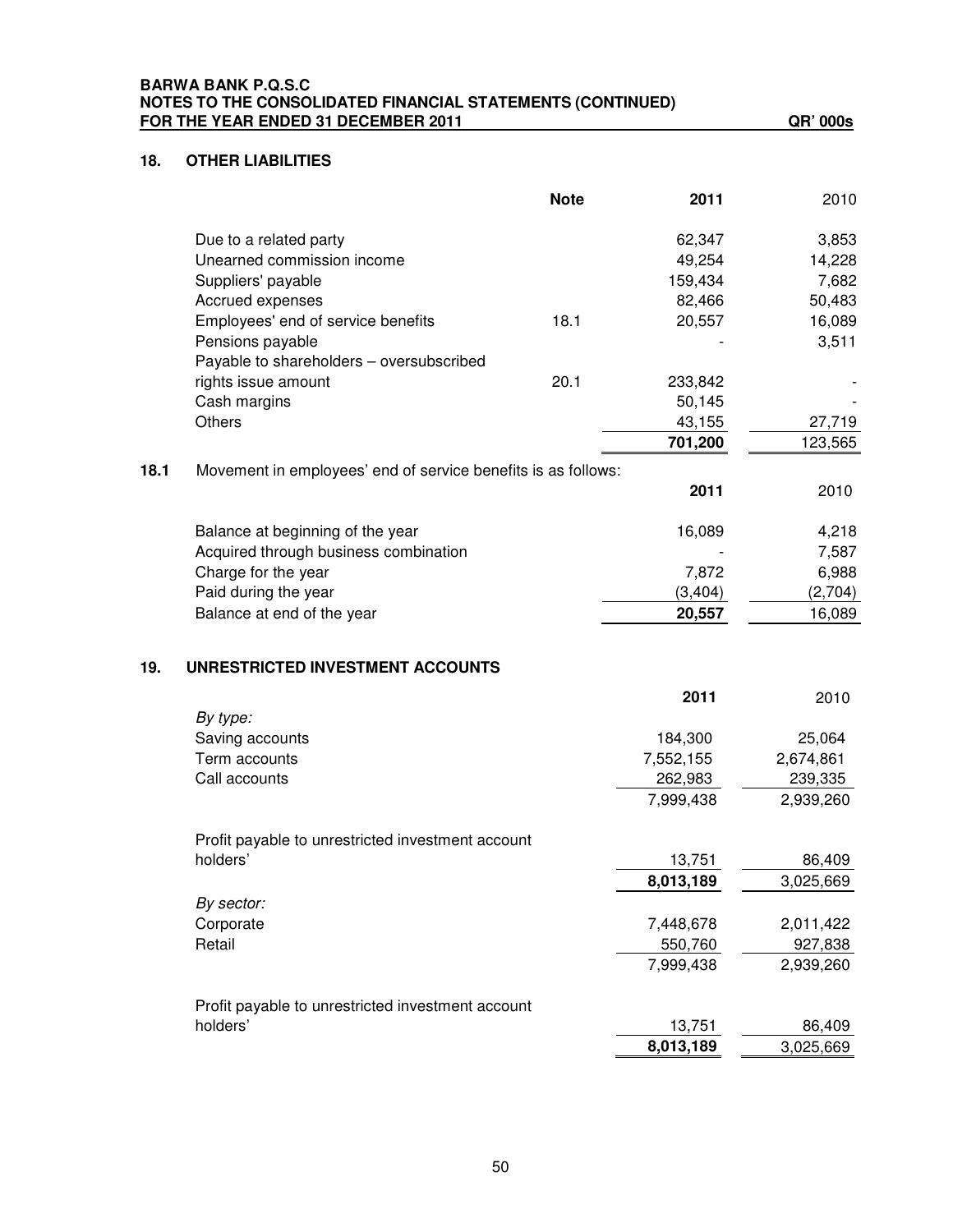#### **19. UNRESTRICTED INVESTMENT ACCOUNTS (CONTINUED)**

Details of return on unrestricted investment accounts during the year are as follows:

|                 | 2011    | 2010   |
|-----------------|---------|--------|
| By term:        |         |        |
| Saving accounts | 749     | 287    |
| Call accounts   | 865     | 725    |
| 1 month         | 27,207  | 1,694  |
| 3 month         | 19,109  | 3,479  |
| 6 month         | 42,076  | 605    |
| 9 month         | 80      |        |
| 12 month        | 28,550  | 70,675 |
|                 | 118,636 | 77,465 |
|                 |         |        |
| <b>EQUITY</b>   |         |        |
| Share capital   |         |        |

|                                           | 2011      | 2010      |
|-------------------------------------------|-----------|-----------|
| Authorised capital                        |           |           |
| 250,000,000 ordinary shares of QR 10      | 2,500,000 | 2,500,000 |
|                                           |           |           |
| Issued and paid up capital                |           |           |
| 190,869,100 ordinary shares of QR 10 each | 1,908,691 | 1,908,691 |

The Bank has only one class of equity shares and the holders of these shares have equal rights.

During the year, the Bank proceeded with a rights issue (109,130,900 shares at QR 16 each share, including premium of QR 6 each share), raising QR 1,746 million. At the reporting date, subscriptions received from the rights issue were presented as "Subscriptions for rights issue" within equity as the necessary legal formalities were only completed after the reporting date. The rights issue was oversubscribed by QR 233.8 million, and hence the amounts received from this oversubscription have been disclosed as part of the other liabilities.

Post the reporting date, the Bank increased its authorised share capital from QR 2,500 million to QR 6,000 million.

#### **20.2 Legal reserve**

**20.** 

**20.1 Share capital**

In accordance with Qatar Central Bank Law No. 33 of 2006 and memorandum and articles of association of the Bank, 20% of net profit attributable to the Owners of the Bank for the year is required to be transferred to the legal reserve until the reserve equals 100% of the paid up capital. This reserve is not available for distribution except in circumstances specified in Qatar Commercial Companies Law No. 5 of 2002 and after Qatar Central Bank approval. For the current year QR 51.51 million (2010: QR 2.77 million) was appropriated to the legal reserve .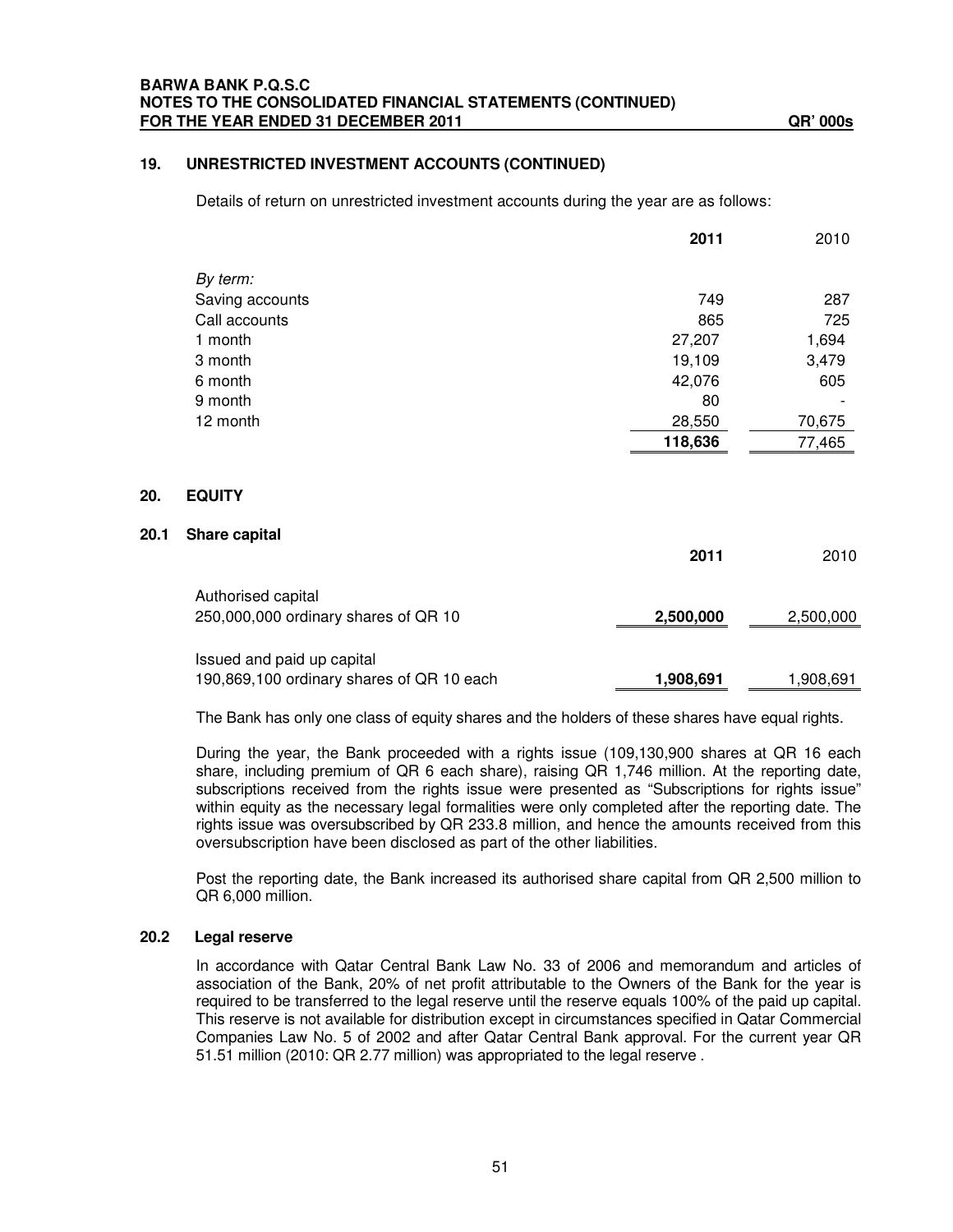### **20. EQUITY (CONTINUED)**

### **20.3 Treasury shares**

Treasury shares represent 3,835,000 ordinary shares (2010: 3,835,000 ordinary shares) of Barwa Bank with nominal value of QR 10 each. These shares are held by FFC and TFI and carried at cost of QR 16.8 each. Treasury shares are presented as a deduction from equity.

### **20.4 Risk reserve**

In accordance with Qatar Central Bank regulations, a risk reserve should be created to cover contingencies on both the public and private sector financing activities, with a minimum requirement of 1.5% of the total private sector exposure granted by the Group inside and outside Qatar after the exclusion of the specific provisions and profit in suspense. The finance provided to/or secured by the Ministry of Finance or finance against cash guarantees is excluded from the gross direct finance, which should be appropriated from owners' profit according to the QCB circular 87/2008. Based on the profit for the year, QR 97.93 million (2010: QR 24.95 million) was tranferred to the risk reserve from the retained earnings.

#### **20.5 Other reserve**

In accordance with Qatar Central Bank regulations, income recognised from the share of profit from assoiciates is not available for distribution, except to the extent of dividend received from the assoicates, and should be transferred to a separate reserve account in owners equity. During the year, QR 94.04 million was approriated to the other reserve from retained earnings on account of share of profit from associates, recognised in 2010 and 2011, net of any dividend amount. No such appropriation was made in 2010 due to insufficient retanied profits.

### **21. INCOME FROM FINANCING ACTIVITIES, NET**

|     |                                                       | 2011      | 2010     |
|-----|-------------------------------------------------------|-----------|----------|
|     | Income from financing activities                      | 325,769   | 142,951  |
|     | Finance costs                                         | (15,984)  | (34,031) |
|     |                                                       | 309,785   | 108,920  |
| 22. | <b>INCOME FROM INVESTING ACTIVITIES, NET</b>          |           |          |
|     |                                                       | 2011      | 2010     |
|     | Income from placements with Islamic Banks             | 6,850     | 19,916   |
|     | Income from investment in sukuks, net of amortization | 223,101   | 49,984   |
|     | Net gain on sale of investments                       | 23,281    | 30,762   |
|     | Dividend income                                       | 16,482    | 494      |
|     | Foreign exchange gain                                 | 1,187     |          |
|     |                                                       | 270,901   | 101,156  |
|     | Profit paid on placements and borrowings from other   |           |          |
|     | Islamic banks                                         | (31, 674) | (6, 362) |
|     | Investment related expenses                           | (1, 417)  |          |
|     |                                                       | 237,810   | 94,794   |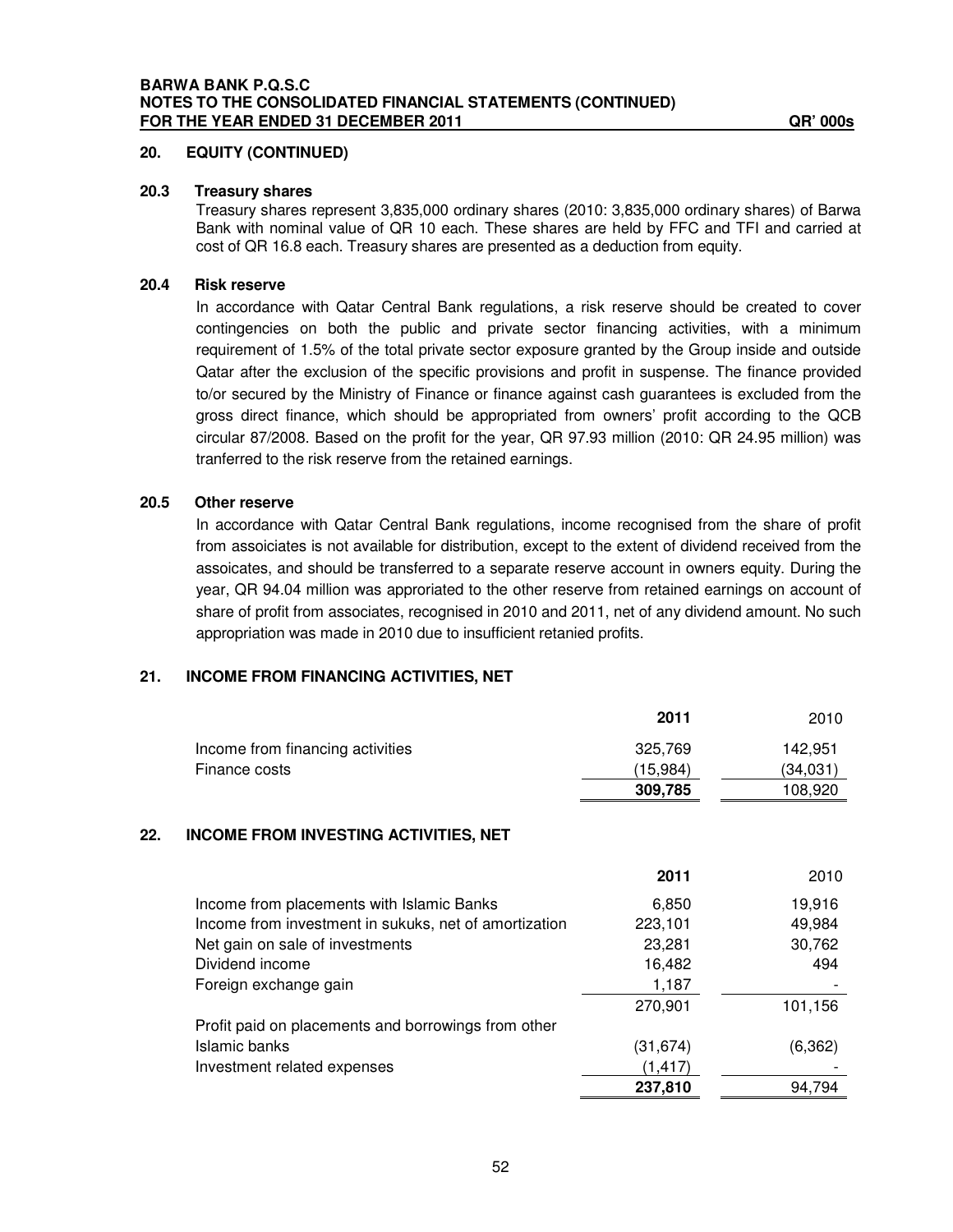|     | <b>BARWA BANK P.Q.S.C</b><br>NOTES TO THE CONSOLIDATED FINANCIAL STATEMENTS (CONTINUED) |           |          |
|-----|-----------------------------------------------------------------------------------------|-----------|----------|
|     | FOR THE YEAR ENDED 31 DECEMBER 2011                                                     |           | QR' 000s |
| 23. | <b>COMMISSION AND FEE INCOME, NET</b>                                                   |           |          |
|     |                                                                                         | 2011      | 2010     |
|     | Management fee                                                                          | 35,720    | 15,221   |
|     | Commission income                                                                       | 33,801    | 2,414    |
|     | Advisory fee                                                                            | 20,077    | 45,647   |
|     | Placement fee                                                                           | 19,844    | 25,308   |
|     | Arrangement fee                                                                         |           | 33,021   |
|     | Structuring fee                                                                         |           | 30,446   |
|     | Performance fee                                                                         | 3,064     | 2,184    |
|     |                                                                                         | 112,506   | 154,241  |
|     | Commission expense                                                                      | (1,330)   | (2,250)  |
|     |                                                                                         | 111,176   | 151,991  |
|     |                                                                                         |           |          |
| 24. | <b>GENERAL AND ADMINISTRATIVE EXPENSES</b>                                              |           |          |
|     |                                                                                         | 2011      | 2010     |
|     | Staff salaries and allowances                                                           | 188,992   | 147,197  |
|     | Rent                                                                                    | 29,453    | 25,417   |
|     | Advertising and marketing expenses                                                      | 23,312    | 12,940   |
|     | Communication and utilities                                                             | 21,605    | 6,906    |
|     | Legal and professional fees                                                             | 19,483    | 9,035    |
|     | IT expenses                                                                             | 15,942    | 9,051    |
|     | Other expenses                                                                          | 33,052    | 35,139   |
|     |                                                                                         | 331,839   | 245,685  |
| 25. | <b>CONTINGENCIES AND COMMITMENTS</b>                                                    |           |          |
|     |                                                                                         | 2011      | 2010     |
|     | Contingencies                                                                           |           |          |
|     | Unused financing facilities                                                             | 2,847,730 | 21,693   |
|     | Letter of credit                                                                        | 367,258   | 20,659   |
|     | Letter of gurantees                                                                     | 4,438,929 | 98,605   |
|     |                                                                                         | 7,653,917 | 140,957  |
|     |                                                                                         |           |          |
|     |                                                                                         |           |          |

| Operating lease commitments |        |        |
|-----------------------------|--------|--------|
| - Within one year           | 19.793 | 19.793 |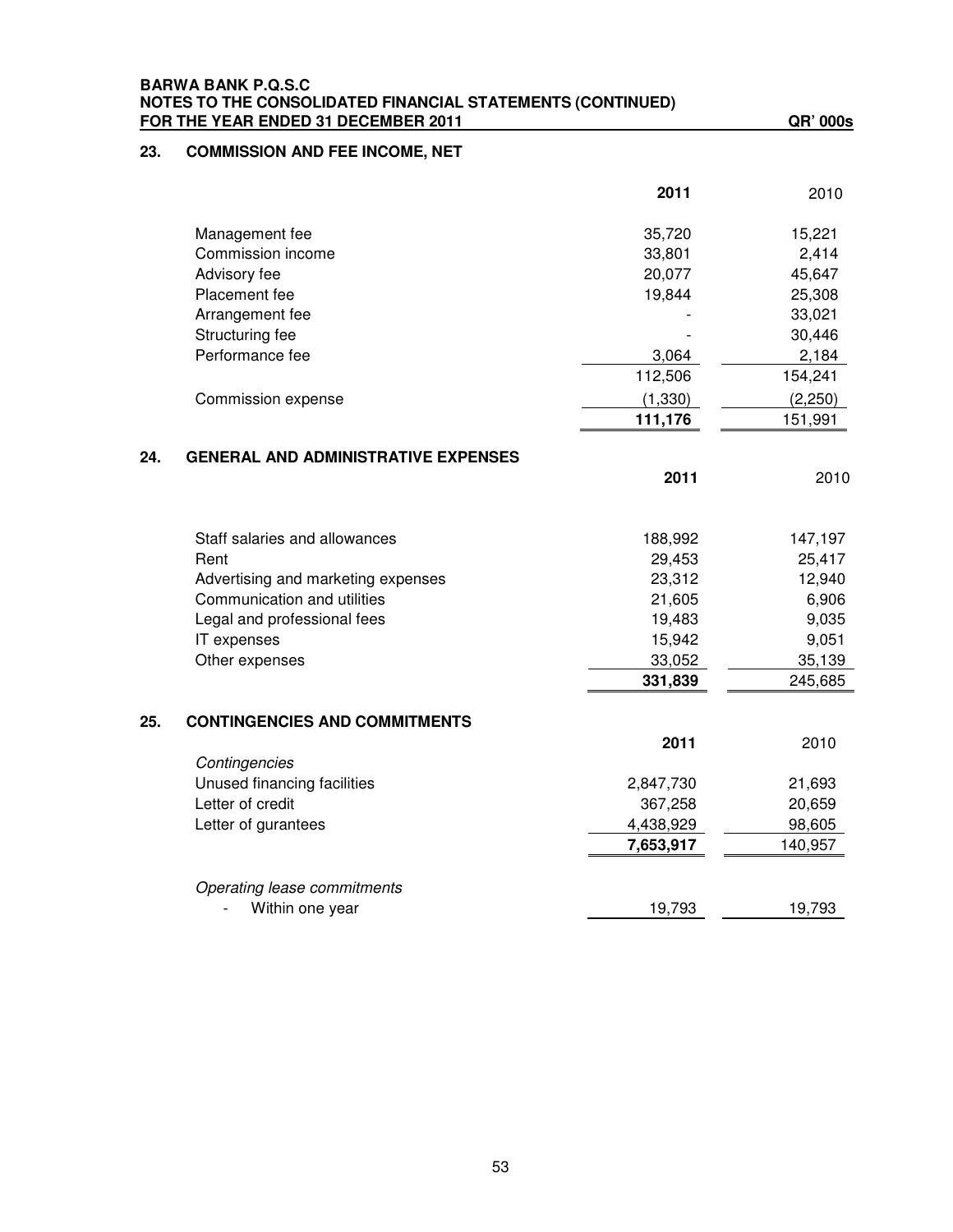### **BARWA BANK P.Q.S.C NOTES TO THE CONSOLIDATED FINANCIAL STATEMENTS (CONTINUED) FOR THE YEAR ENDED 31 DECEMBER 2011 QR' 000s**

### **26. CONCENTRATION OF ASSETS, LIABILITIES AND UNRESTRICTED INVESTMENT ACCOUNTS**

### **a. Geographical sector**

| 2011                                                                                  | Qatar      | Other<br><b>GCC and</b><br><b>South</b><br>Asia | <b>Europe</b> | <b>North</b><br><b>America</b> | <b>Others</b> | <b>Total</b> |
|---------------------------------------------------------------------------------------|------------|-------------------------------------------------|---------------|--------------------------------|---------------|--------------|
| Cash and<br>balances with<br><b>Qatar Central</b>                                     |            |                                                 |               |                                |               |              |
| <b>Bank</b><br><b>Balances</b> and<br>placements with<br>banks and other<br>financial | ,159,350   |                                                 |               |                                |               | 1,159,350    |
| institutions<br>Receivables and<br>balances from<br>financing                         | 898,246    | 467,400                                         | 377,429       | 135,387                        | 481           | 1,878,943    |
| activities<br>Investment                                                              | 7,696,020  | 1,430,126                                       | 91,993        |                                |               | 9,218,139    |
| securities<br>Investment in                                                           | 4,102,229  | 584,130                                         | 97,141        | 7,454                          | 50,918        | 4,841,872    |
| associates<br>Investment                                                              | 167,207    | 180                                             |               |                                |               | 167,387      |
| properties                                                                            | 48,252     |                                                 |               |                                |               | 48,252       |
|                                                                                       | 14,071,304 | 2,481,836                                       | 566,563       | 142,841                        | 51,399        | 17,313,943   |
| Other assets                                                                          |            |                                                 |               |                                |               | 1,800,153    |
| <b>Total assets</b>                                                                   |            |                                                 |               |                                |               | 19,114,096   |
| Liabilities and unrestricted investment<br>accounts                                   |            |                                                 |               |                                |               |              |
| Unrestricted                                                                          |            |                                                 |               |                                |               |              |
| investment<br>accounts<br>Placements from<br>financial                                | 8,011,917  | 1,272                                           |               |                                |               | 8,013,189    |
| institutions<br>Customer current                                                      | 2,776,297  | 1,283,490                                       | 170,409       |                                |               | 4,230,196    |
| accounts                                                                              | 1,326,238  |                                                 |               |                                |               | 1,326,238    |
|                                                                                       | 12,114,452 | 1,284,762                                       | 170,409       |                                |               | 13,569,623   |
| Other liabilities                                                                     |            |                                                 |               |                                |               | 701,200      |
| <b>Total liabilities</b><br>and unrestricted<br>investment<br>accounts                |            |                                                 |               |                                |               | 14,270,823   |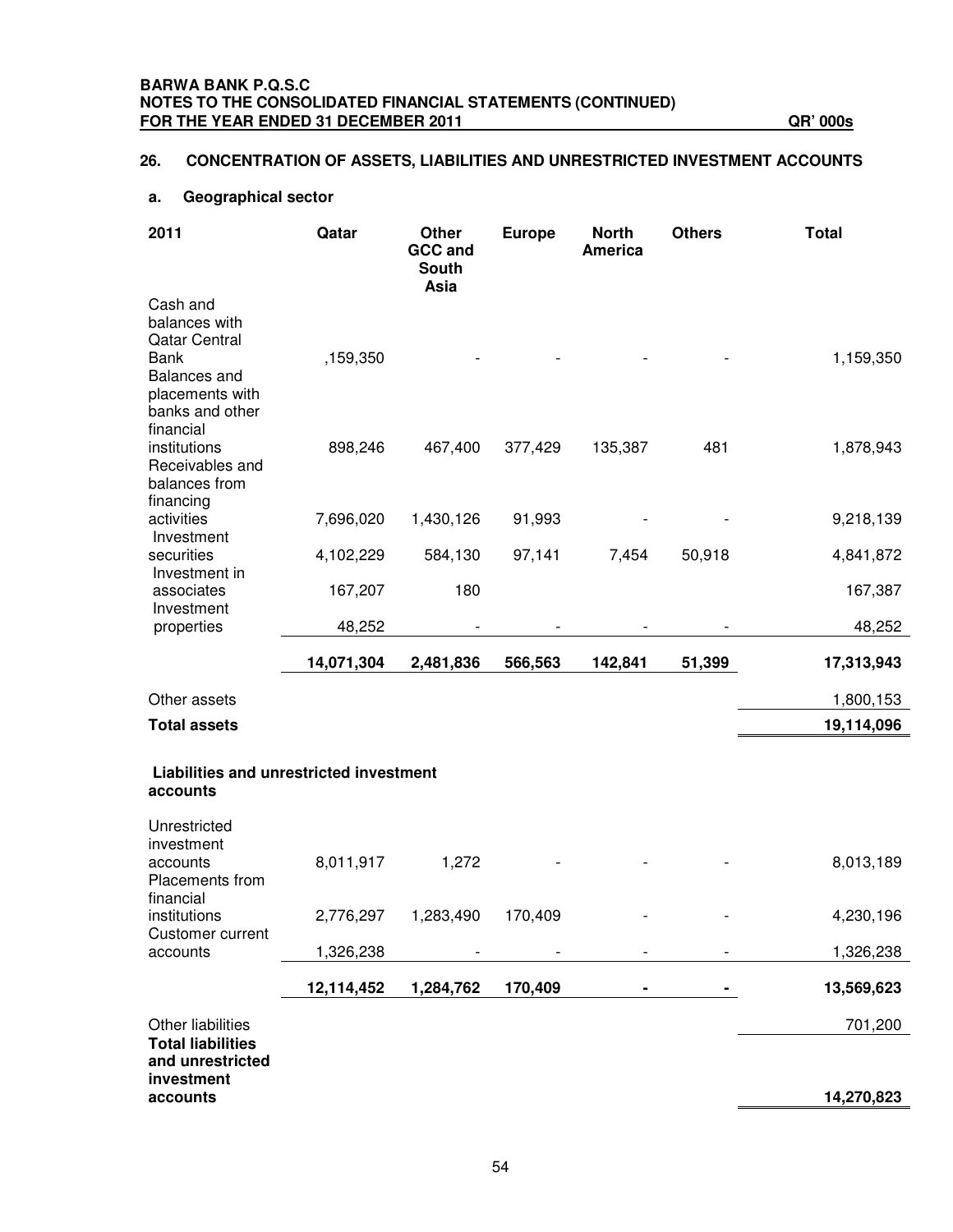### **26. CONCENTRATION OF ASSETS, LIABILITIES AND UNRESTRICTED INVESTMENT ACCOUNTS (CONTINUED)**

### **a. Geographical sector (continued)**

| 2010                                             | Qatar     | Other<br>GCC | Europe                   | North<br>America | <b>Others</b>            | Total     |
|--------------------------------------------------|-----------|--------------|--------------------------|------------------|--------------------------|-----------|
| Cash and balances with Qatar                     |           |              |                          |                  |                          |           |
| <b>Central Bank</b>                              | 855,980   |              |                          |                  |                          | 855,980   |
| Balances and placements with                     |           |              |                          |                  |                          |           |
| banks and other financial                        |           |              |                          |                  |                          |           |
| institutions                                     | 1,537,991 | 467          | 1,264                    | 16,995           | 21                       | 1,556,738 |
| Receivables and balances                         |           |              |                          |                  |                          |           |
| from financing activities                        | 1,999,727 | 28,544       |                          |                  |                          | 2,028,271 |
| Investment securities                            | 1,907,328 | 313,238      | 42,203                   | 7,456            |                          | 2,270,225 |
| Investment in associates                         | 91,733    | 361          |                          |                  |                          | 92,094    |
| Investment properties                            | 49,535    |              |                          |                  |                          | 49,535    |
|                                                  | 6,442,294 | 342,610      | 43,467                   | 24,451           | 21                       | 6,852,843 |
|                                                  |           |              |                          |                  |                          |           |
| Other assets                                     |           |              |                          |                  |                          | 1,005,448 |
| <b>Total assets</b>                              |           |              |                          |                  |                          | 7,858,291 |
| Liabilities and unrestricted investment accounts |           |              |                          |                  |                          |           |
| Unrestricted investment                          |           |              |                          |                  |                          |           |
| accounts                                         | 3,025,669 |              |                          |                  |                          | 3,025,669 |
| Placements from financial                        |           |              |                          |                  |                          |           |
| institutions                                     | 1,720,769 |              |                          |                  |                          | 1,720,769 |
| Customer current accounts                        | 138,530   |              |                          |                  |                          | 138,530   |
|                                                  | 4,884,968 |              | $\overline{\phantom{0}}$ |                  | $\overline{\phantom{a}}$ | 4,884,968 |
| Other liabilities                                |           |              |                          |                  |                          | 123,565   |
| Total liabilities and unrestricted               |           |              |                          |                  |                          |           |
| investment accounts                              |           |              |                          |                  |                          | 5,008,533 |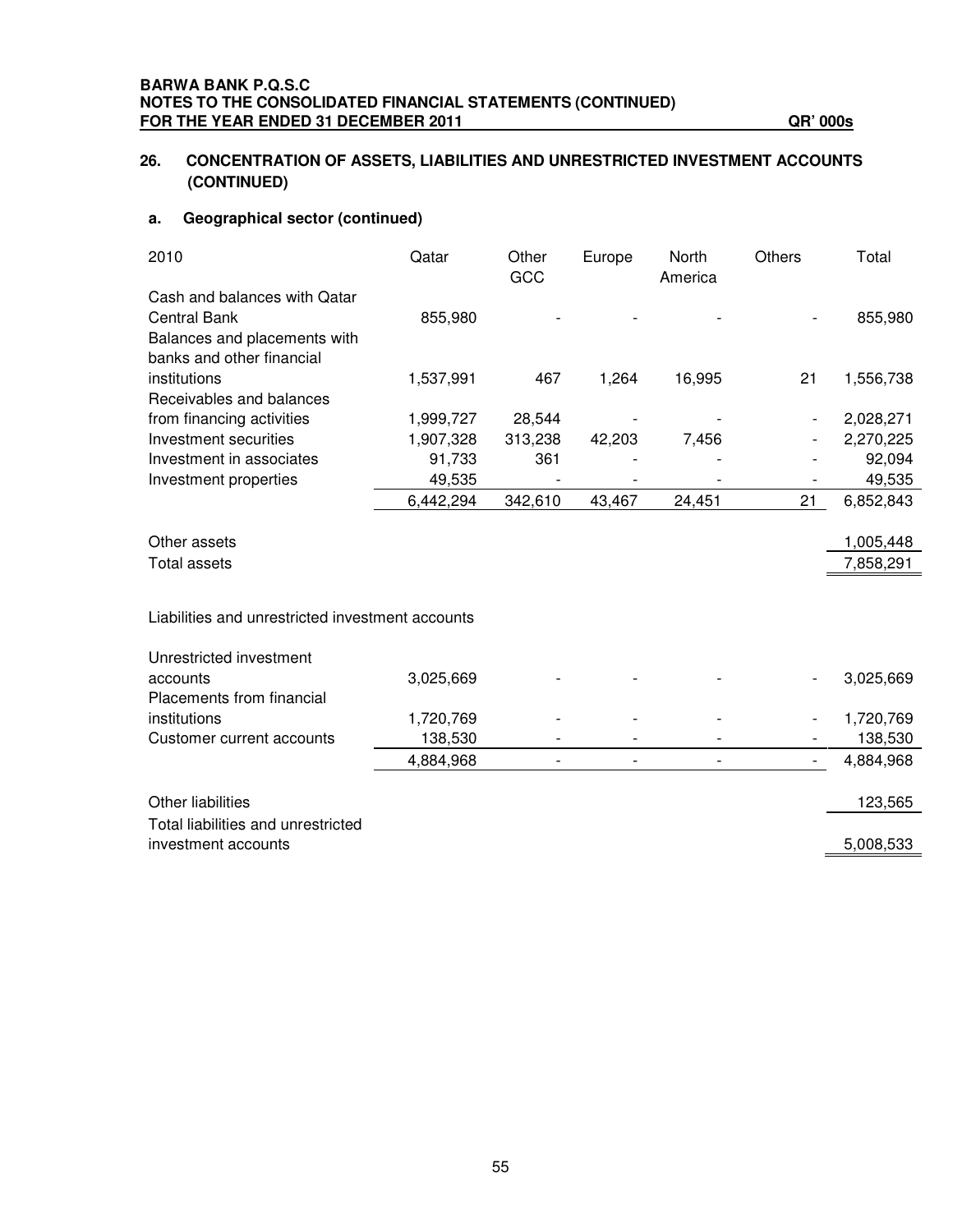### **26. CONCENTRATION OF ASSETS, LIABILITIES AND UNRESTRICTED INVESTMENT ACCOUNTS (CONTINUED)**

### **b. Industry sector (continued)**

| 2011                                                                                                   | Contracting,<br>construction,<br>engineering<br>manufacturing<br>and industry | Government Real Estate |           | <b>Financial</b><br>institutions | <b>Individuals</b> | <b>Services</b><br>and<br>others | <b>Total</b> |
|--------------------------------------------------------------------------------------------------------|-------------------------------------------------------------------------------|------------------------|-----------|----------------------------------|--------------------|----------------------------------|--------------|
| Cash and balances<br>with Qatar Central<br><b>Bank</b><br><b>Balances</b> and<br>placements with banks |                                                                               |                        |           | 1,159,350                        |                    |                                  | 1,159,350    |
| and other financial<br>institutions<br>Receivables and<br>balances from                                |                                                                               |                        |           | 1,878,943                        |                    |                                  | 1,878,943    |
| financing activities                                                                                   | 2,494,712                                                                     | 766,030                | 1,950,195 | 1,134,993                        | 1,747,742          | 1,124,467                        | 9,218,139    |
| Investment securities<br>Investment in                                                                 | 85,933                                                                        | 3,835,747              | 103,482   | 448,849                          |                    | 367,861                          | 4,841,872    |
| associates                                                                                             | 32,000                                                                        |                        | 135,207   |                                  |                    | 180                              | 167,387      |
| Investment properties                                                                                  |                                                                               |                        | 48,252    |                                  |                    |                                  | 48,252       |
|                                                                                                        | 2,612,645                                                                     | 4,601,777              | 2,237,136 | 4,622,135                        | 1,747,742          | 1,492,508                        | 17,313,943   |
| Other assets                                                                                           |                                                                               |                        |           |                                  |                    |                                  | 1,800,153    |
| <b>Total assets</b>                                                                                    |                                                                               |                        |           |                                  |                    |                                  | 19,114,096   |
| Liabilities and unrestricted investment accounts                                                       |                                                                               |                        |           |                                  |                    |                                  |              |
| Unrestricted<br>investment accounts<br>Placements from                                                 | 1,816,355                                                                     | 3,556,284              | 256,881   | 1,409,800                        | 430,470            | 543,399                          | 8,013,189    |
| financial institutions<br>Customer current                                                             |                                                                               |                        |           | 4,230,196                        |                    |                                  | 4,230,196    |
| accounts                                                                                               | 273,708                                                                       | 771,711                | 85,338    | 37,042                           | 128,322            | 30,117                           | 1,326,238    |
|                                                                                                        | 2,090,063                                                                     | 4,327,995              | 342,219   | 5,677,038                        | 558,792            | 573,516                          | 13,569,623   |
|                                                                                                        |                                                                               |                        |           |                                  |                    |                                  |              |

Other liabilities 701,200 **Total liabilities and unrestricted investment accounts 14,270,823**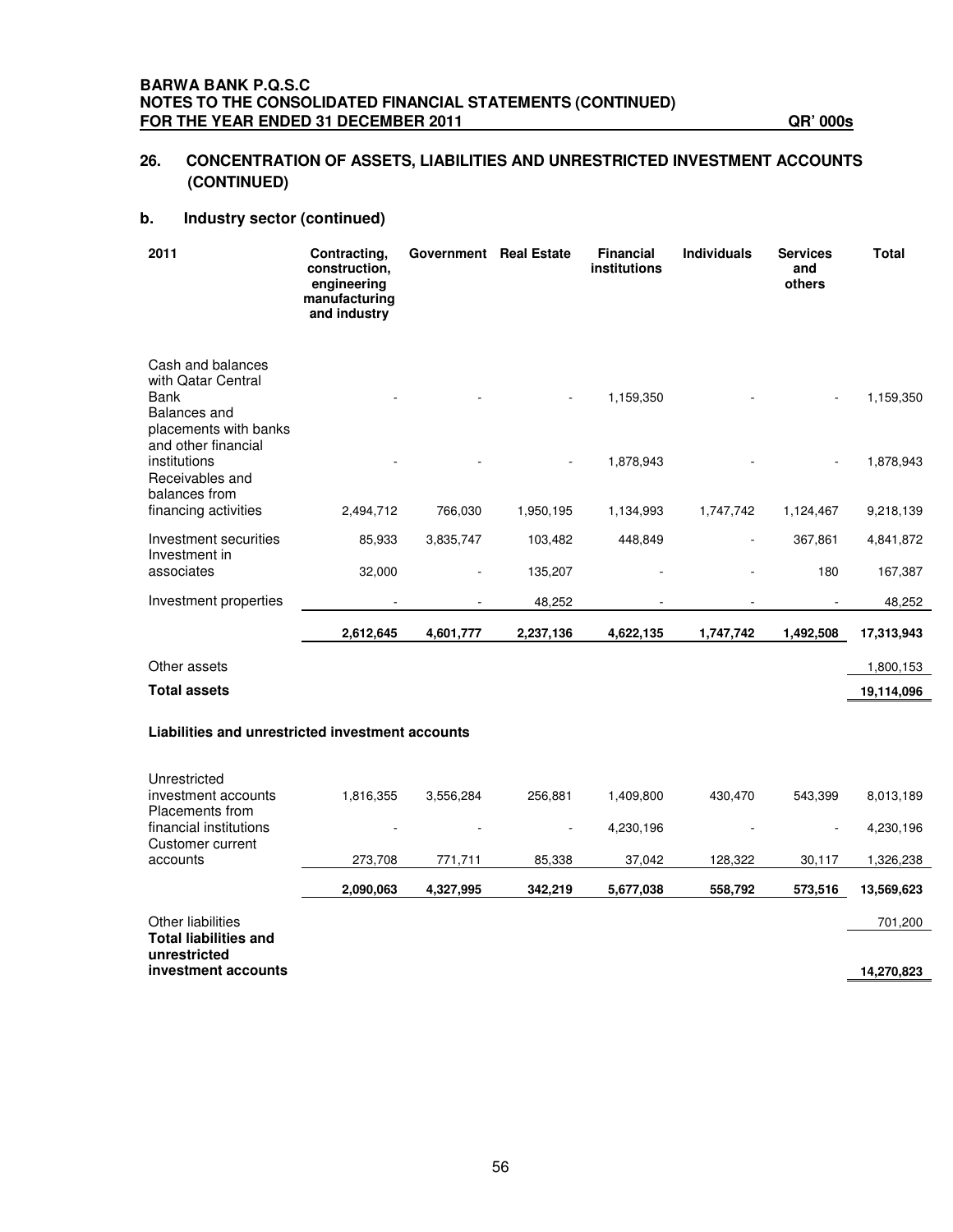### **26. CONCENTRATION OF ASSETS, LIABILITIES AND UNRESTRICTED INVESTMENT ACCOUNTS (CONTINUED)**

### **b. Industry sector (continued)**

| 2010                                                                                                   | Contracting,<br>construction,<br>engineering<br>manufacturing<br>and industry | <b>Real Estate</b> | Financial<br>institutions | Individuals | Service and<br>others    | Total                  |
|--------------------------------------------------------------------------------------------------------|-------------------------------------------------------------------------------|--------------------|---------------------------|-------------|--------------------------|------------------------|
| Cash and balances with<br><b>Qatar Central Bank</b><br>Balances and placements<br>with banks and other |                                                                               |                    | 855,980                   |             |                          | 855,980                |
| financial institutions<br>Receivables and balances                                                     |                                                                               |                    | 1,556,738                 |             |                          | 1,556,738              |
| from financing activities                                                                              | 426,498                                                                       | 547,467            |                           | 1,015,991   | 38,315                   | 2,028,271              |
| Investment securities                                                                                  | 215,631                                                                       | 57,367             | 1,986,554                 |             | 10,673                   | 2,270,225              |
| Investment in associates                                                                               | 37,561                                                                        | 54,172             |                           |             | 361                      | 92,094                 |
| Investment properties                                                                                  |                                                                               | 49,535             |                           |             |                          | 49,535                 |
|                                                                                                        | 679,690                                                                       | 708,541            | 4,399,272                 | 1,015,991   | 49,349                   | 6,852,843              |
| Other assets<br><b>Total assets</b>                                                                    |                                                                               |                    |                           |             |                          | 1,005,448<br>7,858,291 |
| Liabilities and unrestricted<br>investment accounts                                                    |                                                                               |                    |                           |             |                          |                        |
| Unrestricted investment                                                                                |                                                                               |                    |                           |             |                          |                        |
| accounts<br>Placements from financial                                                                  |                                                                               | 239,335            |                           | 2,786,334   |                          | 3,025,669              |
| institutions                                                                                           |                                                                               |                    | 1,720,769                 |             |                          | 1,720,769              |
| Customer current accounts                                                                              |                                                                               | 69,637             | 35,871                    | 33,022      |                          | 138,530                |
|                                                                                                        |                                                                               | 308,972            | 1,756,640                 | 2,819,356   | $\overline{\phantom{a}}$ | 4,884,968              |
| Other liabilities<br>Total liabilities and                                                             |                                                                               |                    |                           |             |                          | 123,565                |
| unrestricted investment<br>accounts                                                                    |                                                                               |                    |                           |             |                          | 5,008,553              |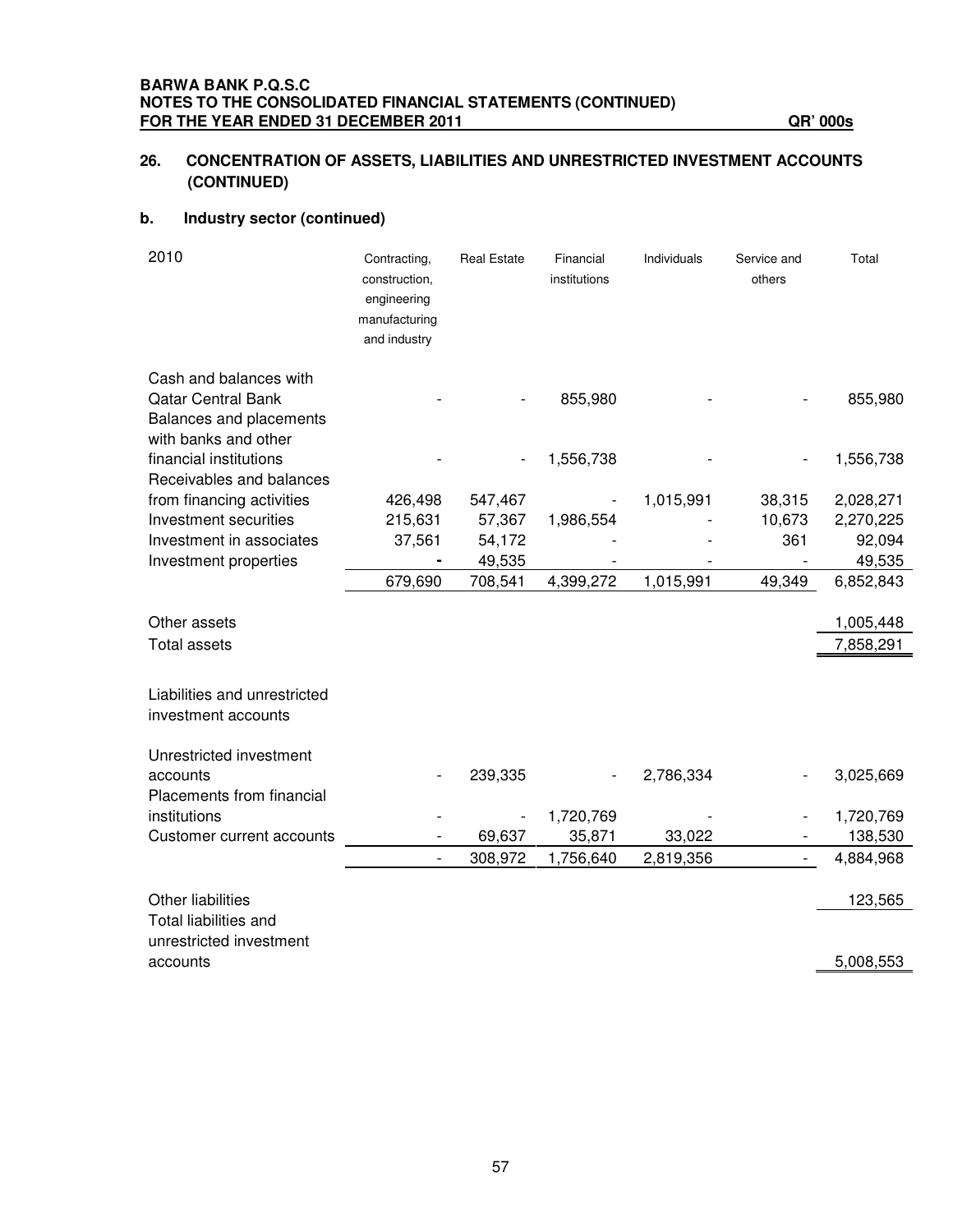### **BARWA BANK P.Q.S.C NOTES TO THE CONSOLIDATED FINANCIAL STATEMENTS (CONTINUED) FOR THE YEAR ENDED 31 DECEMBER 2011 QR' 000s**

### **27. MATURITY PROFILE**

| 2011                                                                                                                | Upto 3<br>months | $3$ to $6$<br>months | 6 months<br>- 1 year | $1$ to $3$<br>years | Over 3<br>years | <b>Not</b><br><b>Specified</b> | Total      |
|---------------------------------------------------------------------------------------------------------------------|------------------|----------------------|----------------------|---------------------|-----------------|--------------------------------|------------|
| Cash and balances with<br><b>Qatar Central Bank</b><br>Balances and<br>placements with banks<br>and other financial | 776,570          |                      |                      |                     | 382,780         | $\overline{\phantom{a}}$       | 1,159,350  |
| institutions<br>Receivables and<br>balances from financing                                                          | 1,422,597        | 456,346              |                      |                     |                 |                                | 1,878,943  |
| activities                                                                                                          | 254,934          | 804,355              | 411,929              | 1,806,077           | 5,940,844       |                                | 9,218,139  |
| Investment securities                                                                                               | 1,120            |                      |                      | 309,851             | 4,530,901       |                                | 4,841,872  |
| Investment in associates                                                                                            |                  |                      |                      |                     | 167,387         |                                | 167,387    |
| Investment properties                                                                                               |                  |                      |                      |                     | 48,252          |                                | 48,252     |
| Other assets                                                                                                        |                  |                      |                      |                     | $\blacksquare$  | 1,800,153                      | 1,800,153  |
| <b>Total assets</b>                                                                                                 | 2,455,221        | 1,260,701            | 411,929              | 2,115,928           | 11,070,164      | 1,800,153                      | 19,114,096 |

### **Liabilities and unrestricted investment accounts**

| Net gap                                                             | (6.917.347)         | (193.081)                | (1,753,159) | 1,537,743                | 11,070,164     | 1.098.953                    | 4,843,273  |
|---------------------------------------------------------------------|---------------------|--------------------------|-------------|--------------------------|----------------|------------------------------|------------|
| <b>Total liabilities and</b><br>unrestricted<br>investment accounts | 9,372,568 1,453,782 |                          | 2,165,088   | 578,185                  | $\blacksquare$ | 701,200                      | 14,270,823 |
| <b>Other liabilities</b>                                            | $\blacksquare$      |                          |             | ٠                        | ٠              | 701,200                      | 701,200    |
| Customer current<br>accounts                                        | 1,326,238           | $\overline{\phantom{a}}$ |             | $\overline{\phantom{a}}$ |                | $\qquad \qquad \blacksquare$ | 1,326,238  |
| Placements from<br>financial institutions                           | 3,580,773           | 548.750                  | 100,673     | $\overline{\phantom{a}}$ |                | $\overline{\phantom{a}}$     | 4,230,196  |
| Unrestricted investment<br>accounts                                 | 4,465,557           | 905.032                  | 2,064,415   | 578,185                  |                | -                            | 8,013,189  |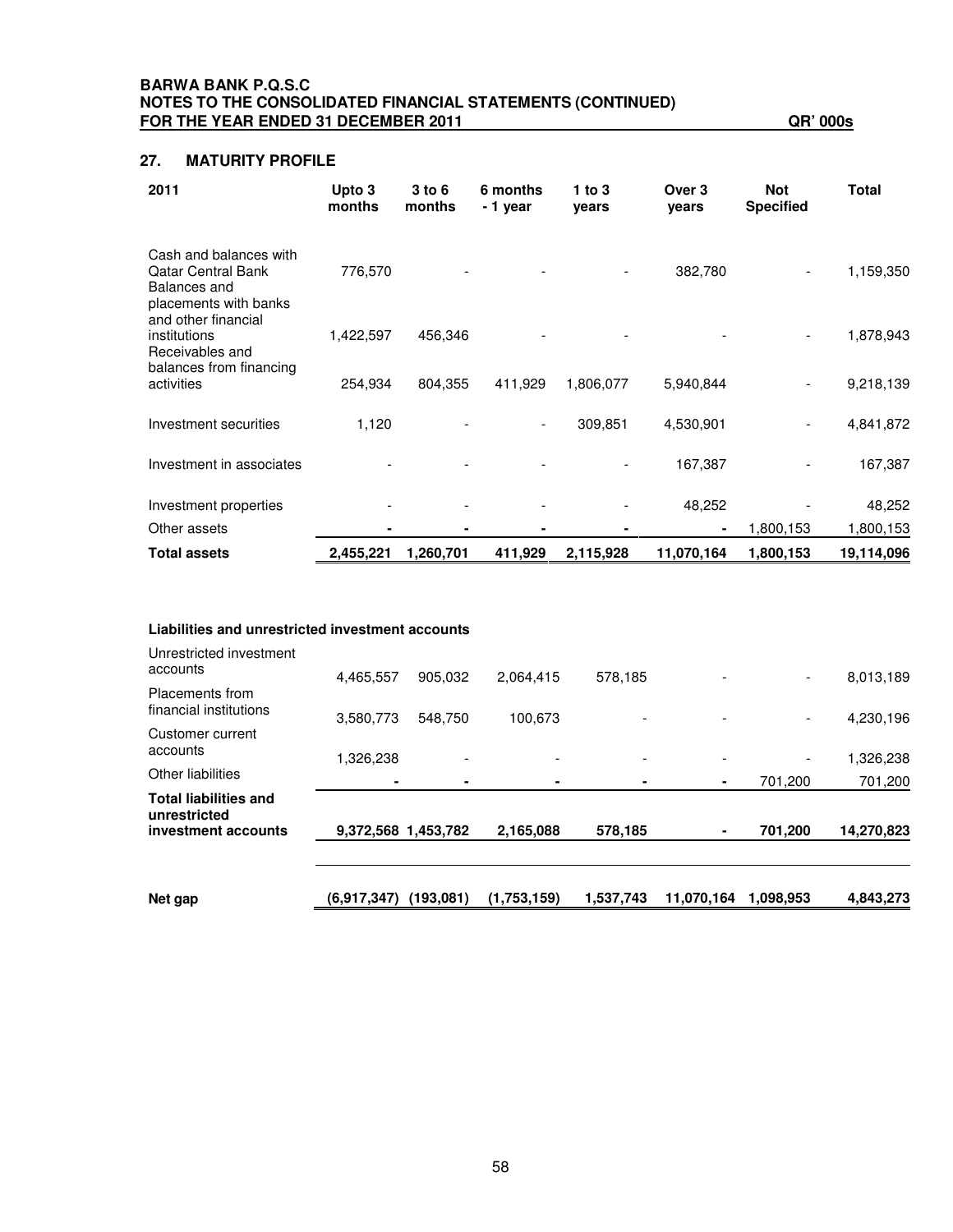### **BARWA BANK P.Q.S.C NOTES TO THE CONSOLIDATED FINANCIAL STATEMENTS (CONTINUED) FOR THE YEAR ENDED 31 DECEMBER 2011 QR' 000s**

### **27. MATURITY PROFILE (CONTINUED)**

| 2010                                                                           | Upto 3<br>months | 3 to 6<br>months | 6 months<br>- 1 year | 1 to $3$<br>years        | Over 3<br>years | Not<br>Specified | Total     |
|--------------------------------------------------------------------------------|------------------|------------------|----------------------|--------------------------|-----------------|------------------|-----------|
| Cash and balances with<br><b>Qatar Central Bank</b><br>Balances and placements | 855,980          |                  |                      |                          |                 |                  | 855,980   |
| with banks and other financial<br>institutions                                 | 1,391,738        | 165,000          |                      |                          |                 |                  | 1,556,738 |
| Receivables and balances                                                       |                  |                  |                      |                          |                 |                  |           |
| from financing activities                                                      | 208,676          | 240,127          | 851,899              | 703,790                  | 23,779          |                  | 2,028,271 |
| Investment securities                                                          | 375,000          | -                | ۰                    | 645.225                  | 1,250,000       |                  | 2,270,225 |
| Investment in associates                                                       |                  |                  |                      | $\overline{\phantom{a}}$ | 92.094          | -                | 92,094    |
| Investment properties                                                          |                  |                  |                      | $\overline{\phantom{a}}$ | 49,535          |                  | 49,535    |
| Other assets                                                                   |                  |                  |                      |                          |                 | $-1,005,448$     | 1,005,448 |
| Total assets                                                                   | 2,831,394        | 405,127          | 851.899              | 1.349.015                | 1,415,408       | 1.005.448        | 7.858.291 |

### Liabilities and unrestricted investment accounts

| Unrestricted investment<br>accounts        |                      |                   |                      |           |                          |                                                      |                       |
|--------------------------------------------|----------------------|-------------------|----------------------|-----------|--------------------------|------------------------------------------------------|-----------------------|
| Placements from financial<br>institutions  | 729.894<br>1,242,582 | 461.994<br>67.749 | 1,833,781<br>222,222 | 188,216   |                          | $\overline{\phantom{a}}$<br>$\overline{\phantom{a}}$ | 3,025,669<br>,720,769 |
| Customer current accounts                  | 138,530              |                   |                      |           |                          | $\overline{\phantom{a}}$                             | 138,530               |
| Other liabilities<br>Total liabilities and |                      |                   |                      |           | $\overline{\phantom{a}}$ | 123,565                                              | 123,565               |
| unrestricted investment<br>accounts        | 2,111,006            | 529,743           | 2,056,003            | 188,216   | $\overline{\phantom{a}}$ | 123,565                                              | 5,008,533             |
|                                            |                      |                   |                      |           |                          |                                                      |                       |
| Net gap                                    | 720,388              | (124,616)         | (1,204,104)          | 1,160,799 | 1,415,408                | 881,883                                              | 2,849,758             |

### **28. ZAKAH**

Zakah is directly borne by the Owners. The Group does not collect or pay Zakah on behalf of its owners in accordance with the Articles of Association of the Group.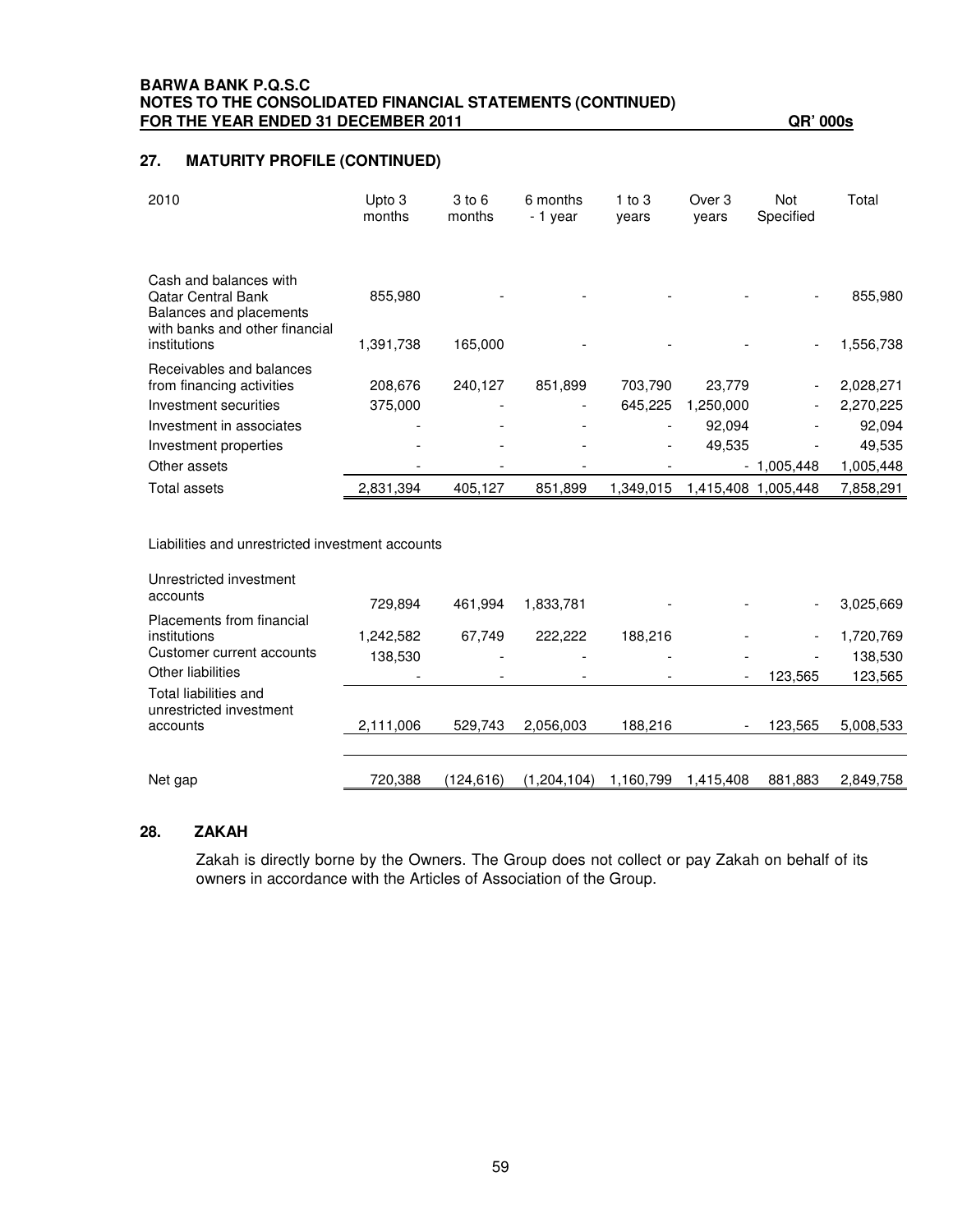### **29. SHARI'A SUPERVISORY BOARD**

The Shari'a Supervisory Board of the Group consists of three scholars who specialize in Shari'a principles and they ensure the Group's compliance with general Islamic principles and work in accordance with the issued Fatwas and guiding rules. The Shari'a Supervisory Board review includes examining documents and procedures adopted by the Group to ensure Islamic Shari'a principles are complied with.

### **30. RELATED PARTIES**

Parties are considered to be related if one party has the ability to control the other party or exercise significant influence over the other party in making financial and operating decisions. Related parties include the significant shareholders and entities over which the Group and the shareholders exercise significant influence, directors and executive management of the Group. The details of transactions and the balances with related parties during the year are as follows:

|                                                    | 2011      | 2010    |
|----------------------------------------------------|-----------|---------|
| Consolidated statement of financial position       |           |         |
| Receivables and balances from financing activities | 648,532   | 549,973 |
| Current accounts                                   | 1,897     | 28,362  |
| Unrestricted investment accounts                   | 3,867,182 | 817,605 |
| Due from a related party $-$ other assets          |           | 40,503  |
| Due to a related party - other liabilities         | 62,347    | 3,853   |
| Consolidated income statement                      |           |         |
| Income from financing activities                   | 18,690    | 16,500  |
| Commission and fee income                          | 35,909    | 97,730  |
| Provision for return on unrestricted investment    |           |         |
| accounts                                           | 22,720    | 11,705  |
|                                                    |           |         |
| Compensation of key management personnel           |           |         |
| Salaries and other benefits                        | 40,025    | 32,341  |

Key management personnel are those that possess significant decision making and direction setting responsibilities within the Group including heads of departments and other key decision makers.

### **31. CASH AND CASH EQUIVALENTS**

For the purpose of the statement of cash flows, cash and cash equivalents comprise the following balances with maturities of less than three months:

|                                              | 2011      | 2010      |
|----------------------------------------------|-----------|-----------|
| Cash and balances with Qatar Central Bank    |           |           |
| (excluding restricted QCB reserve account)   | 776,570   | 729.455   |
| Balances and placements with banks and other |           |           |
| financial institutions                       | 1,422,597 | 1,556,738 |
|                                              | 2,199,167 | 2,286,193 |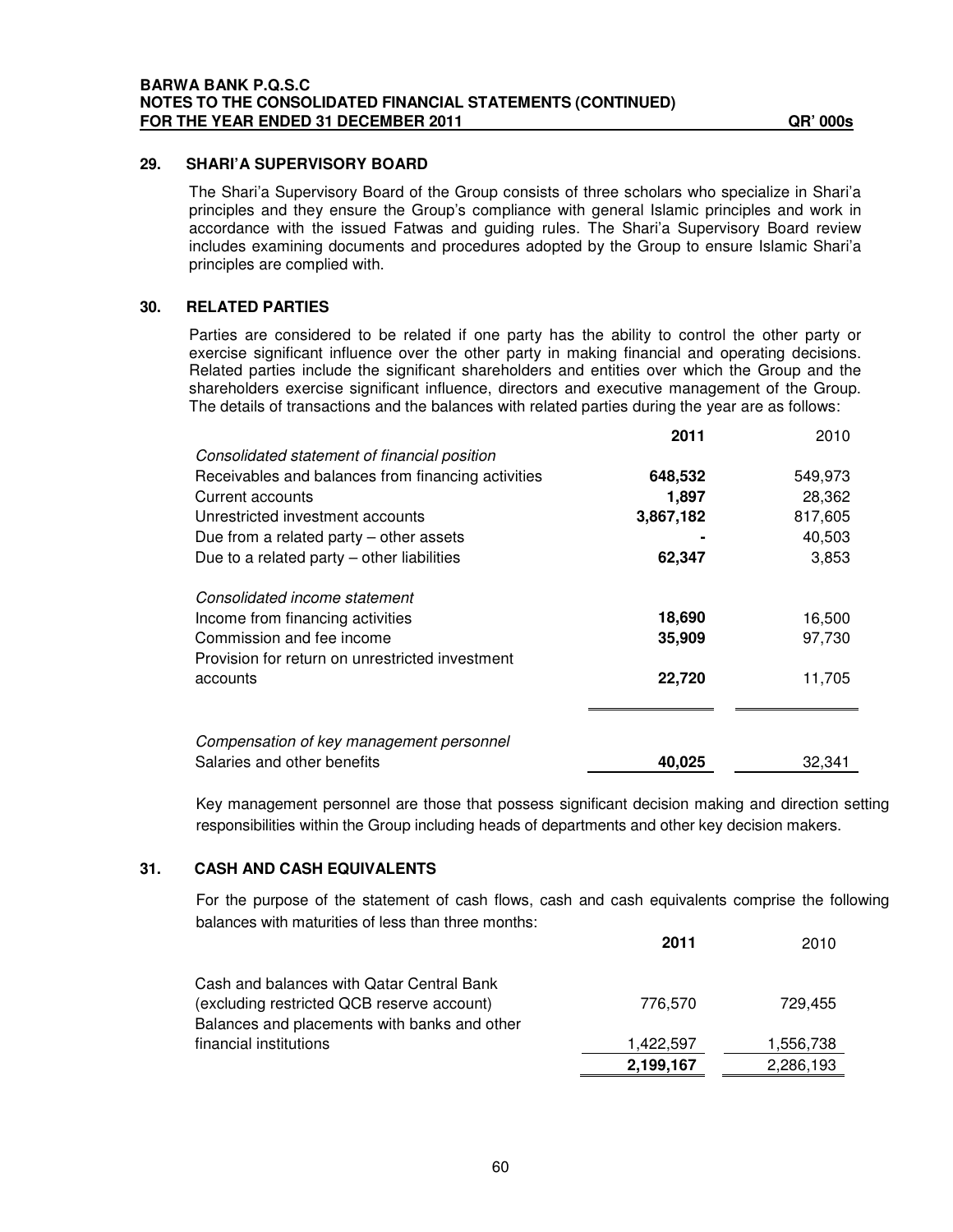### **32. Earnings per share**

Basic earnings per share is calculated by dividing the profit attributable to the owners of the Bank for the year by the weighted average number of shares outstanding during the year as follows:

|                                                        | 2011    | 2010    |
|--------------------------------------------------------|---------|---------|
| Profit for the year                                    | 243,663 | 27,727  |
| Weighted average number of outstianding shares (000's) | 187,034 | 187,034 |
| Basic and diluted earnings per share (QR)              | 1.30    | 0.15    |
|                                                        |         |         |

### **33. OPERATING SEGMENTS**

The Group has four reportable segments, as described below. The segments offer different products and services, and are managed separately because they require different technology and marketing strategies. For each of the segments, mangement reviews internal management reports on atleast quarterly basis. The following summary describes the operations in each of the Group's reportable segments:

*Treasury:* Undertakes the Group's funding and centralised liquidity management activities through borrowings and investing in liquid assets.

*Retail Banking:* Includes financing activities, customer deposits, unrestricted investment accounts and other transactions and balances with retail customers.

*Corporate Banking:* Includes financing activities, customer deposits, unrestricted investment accounts and other transactions and balances with corporate customers.

*Investment Banking:* Includes financial advisory services, including deal sourcing, structuring, valuations and advisory services, equity structuring, restructuring and placement; debt structuring, restructuring and placement including project finance, securitisation and sukuk; client portfolios management, structuring of liquidity products; structuring and marketing and management of open and closed ended funds; structuring, acquisition, placement and initial public offering of private equities; and private equity, equity structuring, private placements and initial public offerings.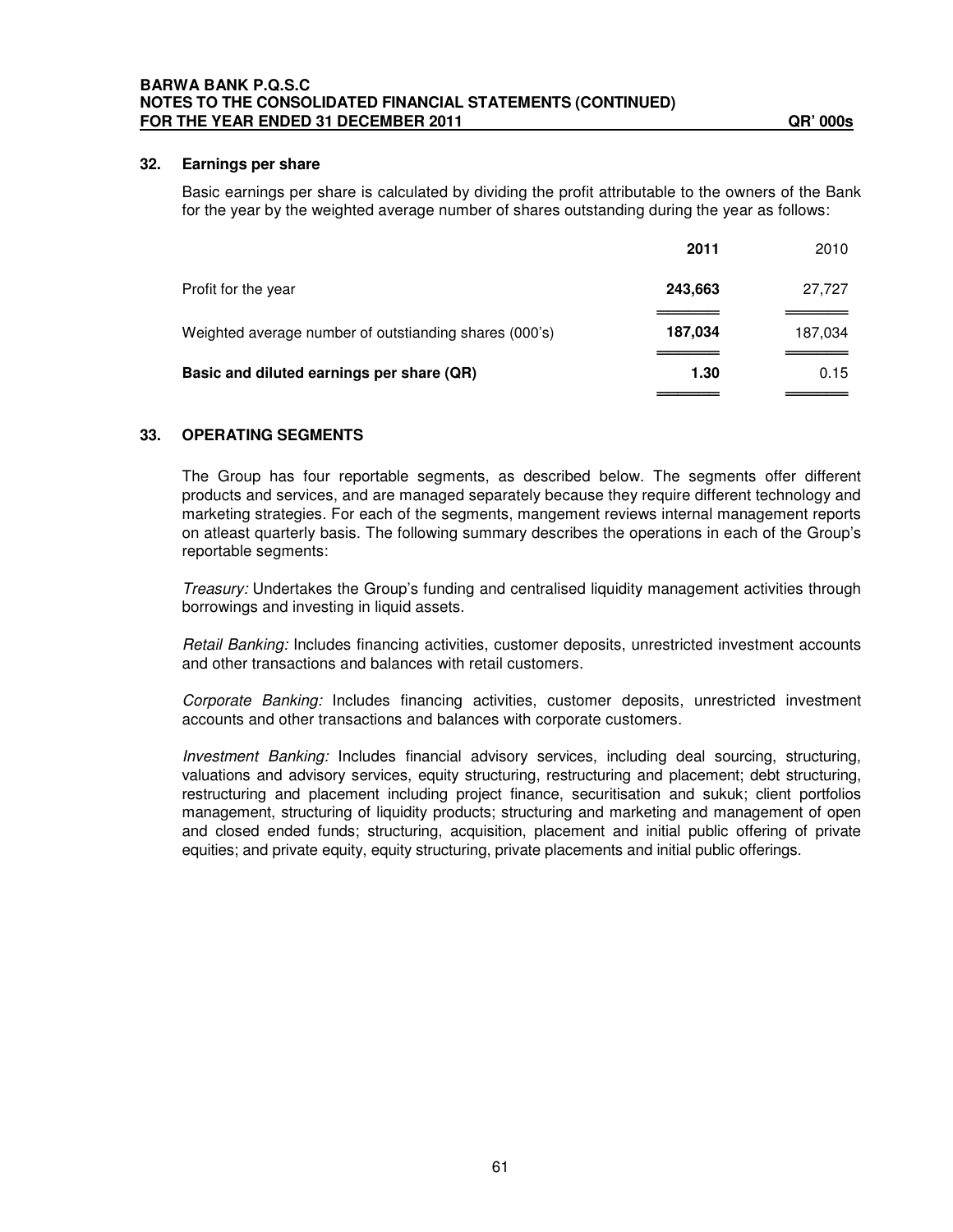### **BARWA BANK P.Q.S.C NOTES TO THE CONSOLIDATED FINANCIAL STATEMENTS (CONTINUED) FOR THE YEAR ENDED 31 DECEMBER 2011 QR' 000s**

#### **33.OPERATING SEGMENTS (CONTINUED)**

| 2011                                                      | Corporate<br>banking | <b>Retail</b><br>banking | <b>Treasury</b> | <b>Investment</b><br>banking | Un-<br>allocated<br>portion | <b>Total</b> |
|-----------------------------------------------------------|----------------------|--------------------------|-----------------|------------------------------|-----------------------------|--------------|
| Total income from financing and investing                 |                      |                          |                 |                              |                             |              |
| activities                                                | 185,597              | 137,926                  | 261,764         | 11,383                       |                             | 596,670      |
| Net comission income                                      | 39,714               | 5,695                    |                 | 65,767                       | $\overline{\phantom{a}}$    | 111,176      |
| Profit / (loss) the year                                  | 35,756               | 62,302                   | 88,342          | 76,124                       | (18, 182)                   | 244,342      |
| <b>Total assets</b>                                       | 7,555,441            | 1,892,107                | 8,434,910       | 454,408                      | 777,230                     | 19,114,096   |
| Total liabilities and unrestricted investment<br>accounts | 9,395,428            | 690,785                  | 4,096,249       | 25,646                       | 61,979                      | 14,270,823   |
|                                                           |                      |                          |                 |                              |                             |              |
| 2010                                                      | Corporate<br>banking | Retail<br>banking        | Treasury        | Investment<br>banking        | Un-<br>allocated<br>portion | Total        |
| Total income from financing and investing<br>activities   | 75,167               | 53,996                   | 55,026          | 20,066                       | (541)                       | 203,714      |
| Net comission income                                      | 7,817                | 2,701                    |                 | 139,454                      | 2,019                       | 151,991      |
| Profit / (loss) the year                                  | 46,724               | (107, 529)               | 51,884          | 99,879                       | (66,065)                    | 24,893       |
| <b>Total assets</b>                                       | 1,102,973            | 1,095,754                | 4,159,027       | 404,634                      | 1,095,903                   | 7,858,291    |
| Total liabilities and unrestricted investment<br>accounts | 1,121,868            | 2,597,863                | 1,260,870       | 31,146                       | (3,214)                     | 5,008,533    |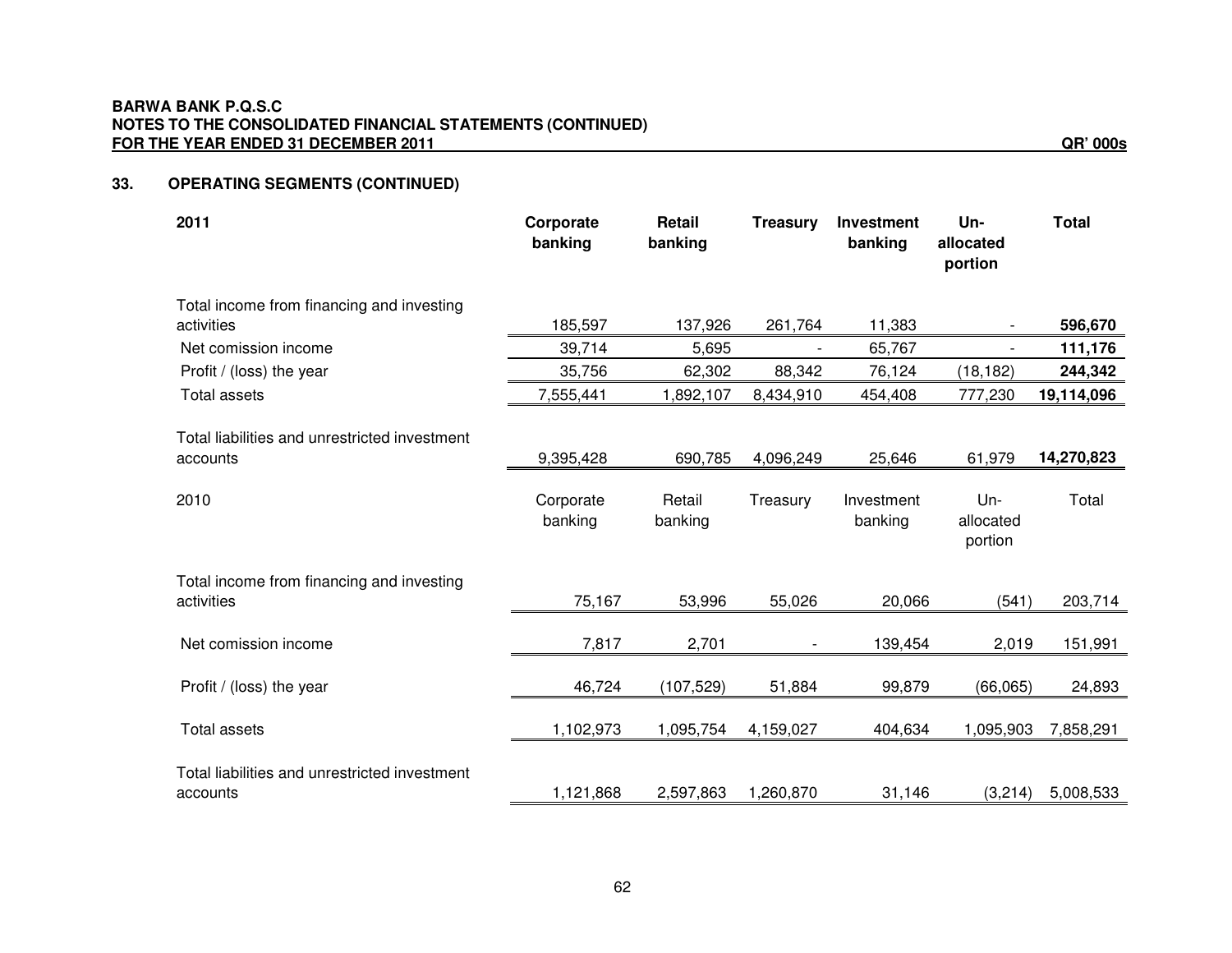### **34. CRITICAL ACCOUNTING JUDGEMENTS IN APPLYING THE GROUP'S ACCOUNTING POLICIES**

The Group makes estimates and assumptions that affect the reported amounts of assets and liabilities. Estimates and judgments are continuously evaluated and are based on historical experience and other factors, including expectation of future events that are believed to be reasonable under the circumstances.

### *Impairment of receivables and balances from financing activities*

The Group reviews its financing portfolio to assess impairment at least on a quarterly basis. In determining whether an impairment loss should be recorded in the consolidated income statement, the Group makes judgments as to whether there is any observable data indicating that there is a measurable decrease in the estimated future cash flows from a portfolio of Islamic financing before the decrease can be identified with an individual financing in that portfolio. This evidence may include observable data indicating that there has been an adverse change in the payment status of borrowers in a group, or national or local economic conditions that correlate with defaults on assets in the Group.

Management uses estimates based on historical loss experience for assets with credit risk characteristics and objective evidence of impairment similar to those in the portfolio when scheduling its future cash flows. The methodology and assumptions used for estimating both the amount and timing of future cash flows are reviewed regularly to reduce any differences between loss estimates and actual loss experience. The impairment recorded based on the historical cash flows is in line with the Qatar Central Bank regulations.

Collectively assessed impairment allowances cover credit losses inherent in portfolios of financing with similar credit risk characteristics when there is objective evidence to suggest that they contain impaired portfolios of financing, but the individual impaired items cannot be identified. In assessing the need for collective loss allowances, management considers factors such as credit quality, portfolio size, concentrations and economic factors. In order to estimate the required allowance, assumptions are made to define the way inherent losses are modeled and to determine the required input parameters, based on historical experience and current economic conditions. The accuracy of the allowances depends on the estimates of future cash flows for specific counterparty allowances and the modeling assumptions and parameters used in determining collective allowances.

### *Impairment of investments classified as fair value through equity*

The Group treats investments classified as fair value through equity as impaired when there has been a "significant" or "prolonged" decline in the fair value below its cost or where other objective evidence of impairment exists. In addition to qualitative factors, the Group considers "significant" as 20% or more and "prolonged" as greater than 6 months in accordance with Qatar Central Bank regulations.

Impairment may also be relevant, when there is evidence of deterioration in the financial health of the investee, industry and sector performance, changes in technology and operational and financing cash flows.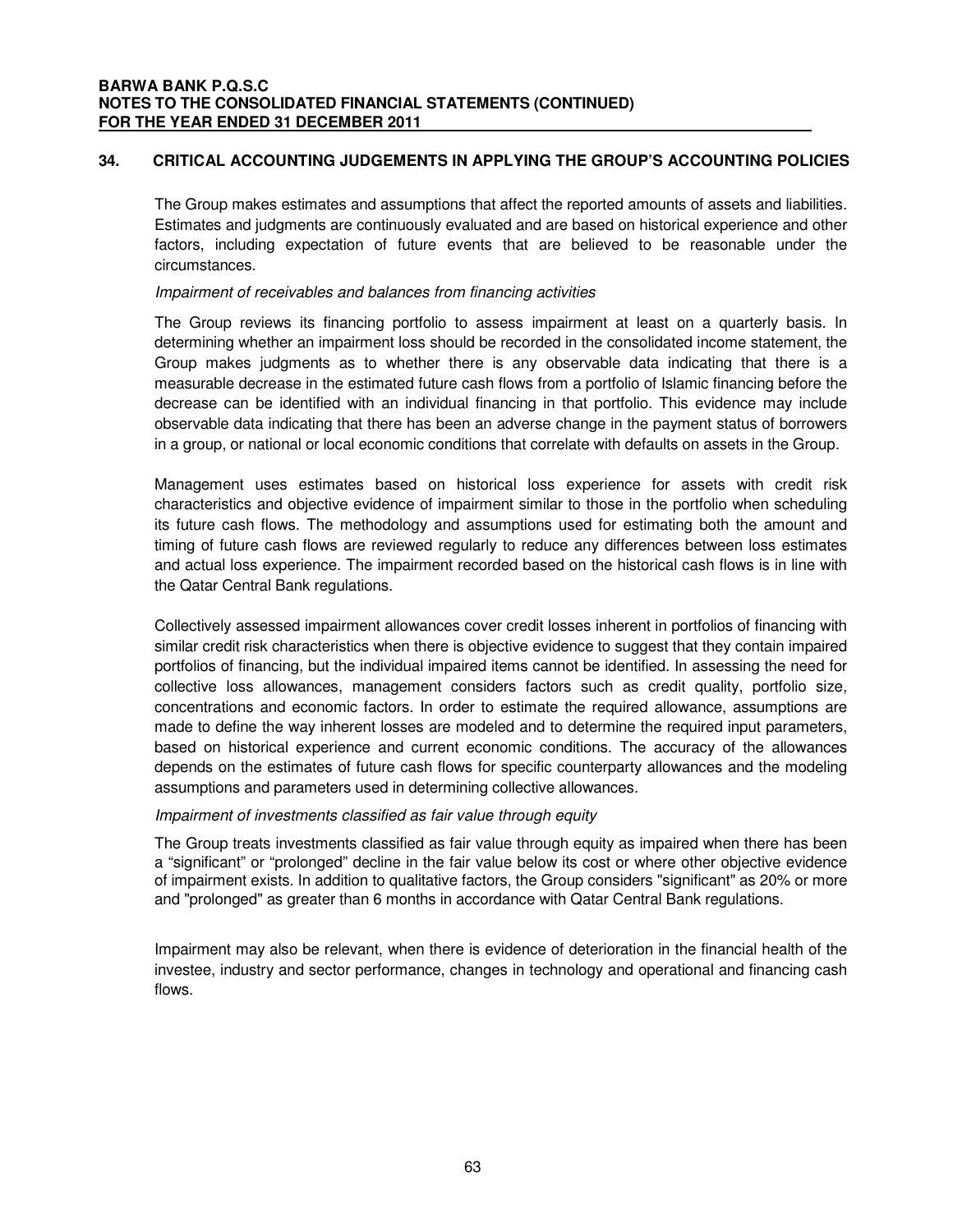### **34. CRITICAL ACCOUNTING JUDGEMENTS IN APPLYING THE GROUP'S ACCOUNTING POLICIES (CONTINUED)**

### *Impairment of investments classified as fair value through equity investments (continued)*

In case where objective evidence exists that investment securities are impaired, the recoverable amount of that investment is determined and any resulting impairment loss is recognised in the consolidated income statement as a provision for impairment of investment securities.

### *Fair valuation of investment securities*

The determination of fair values for unquoted investments requires management to make estimates and assumptions that may affect the reported amount of assets at the reporting date.

Nonetheless, the actual amount that is realised in a future transaction may differ from the current estimate of fair value and may still be outside management estimates, given the inherent uncertainty surrounding valuation of unquoted investments.

The Group uses fair values of financial assets that are traded in active markets based on quoted market prices. Where active quoted market prices are not available, the Group uses widely recognised valuation models including common and more simple financial instruments that use only observable market data and require little management judgment and estimation. The determination of fair values for unquoted investments where no observable market data is available, requires management to make estimates and assumptions that may affect the reported amount of assets at the consolidated financial position date .

### *Classification of investment securities*

Management decides on the acquisition date of an investment whether it should be classified as fair value through income statement, investments classified as fair value through equity or investment carried at amortised cost, in accordance with the guidelines prescribed by FAS and as described in the accounting policies in note 3.

### *Useful lives of fixed assets*

The Group's management determines the estimated useful lives of its fixed assets for calculating depreciation. This estimate is determined after considering the expected usage of the asset, physical wear and tear, technical or commercial obsolescence.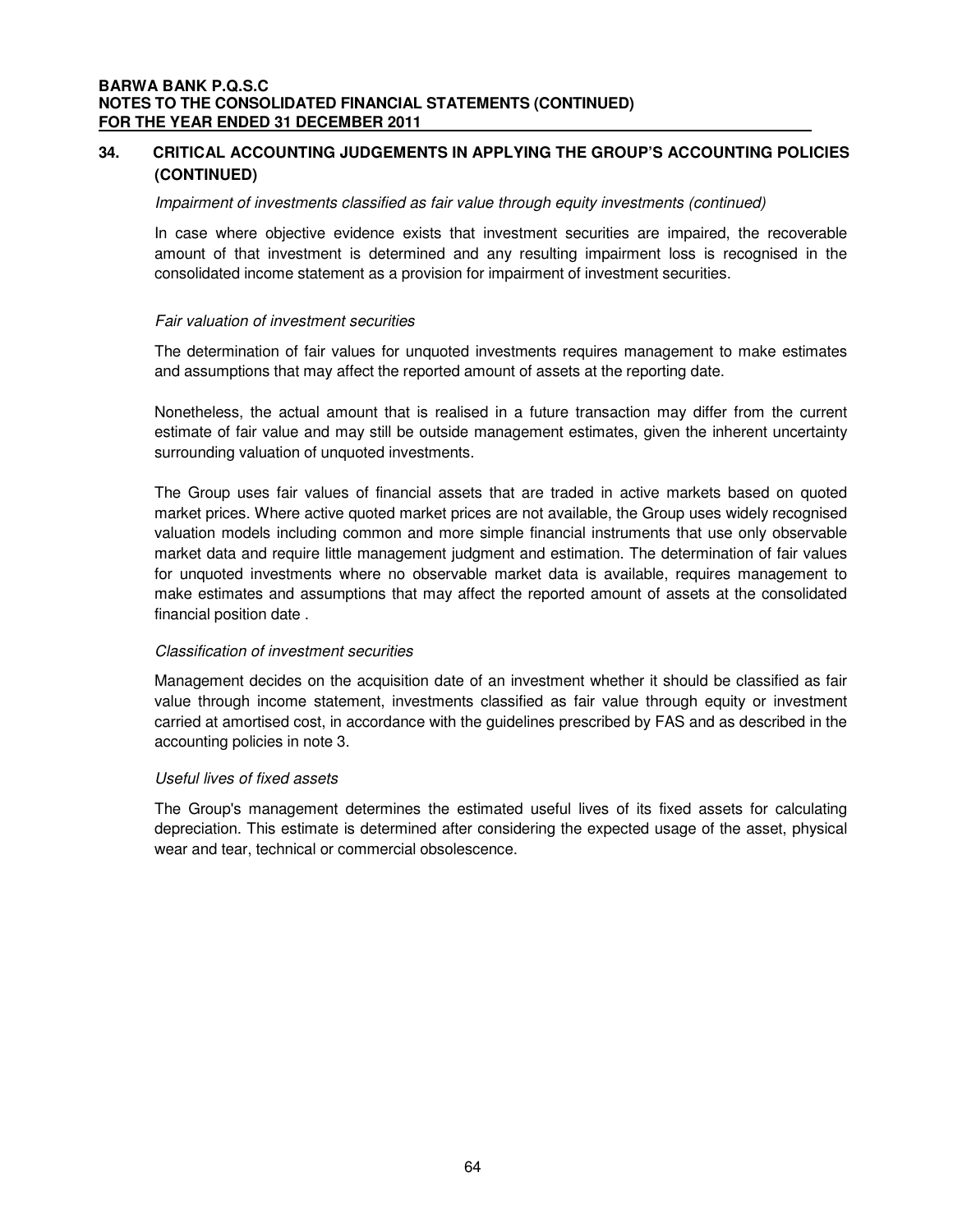### **35. FINANCIAL STATEMENTS OF THE PARENT**

### **Statement of Financial Position of the Parent as at 31 December:**

|                                                          | 2011       | 2010      |
|----------------------------------------------------------|------------|-----------|
| <b>Assets</b>                                            |            |           |
| Cash and balances with Qatar Central Bank                | 1,157,699  | 855,683   |
| Balances and placements with banks and other financial   |            |           |
| institutions                                             | 1,838,047  | 1,152,868 |
| Receivables and balances from financing activities       | 8,034,067  | 952,245   |
| Investment securities                                    | 4,583,817  | 1,983,748 |
| Investment in subsidiaries and associate                 | 2,368,612  | 2,368,612 |
| Other assets                                             | 813,253    | 29,364    |
| <b>Fixed assets</b>                                      | 77,605     | 4,930     |
| Intangible assets                                        | 28,329     | 4,353     |
| <b>Total assets</b>                                      | 18,901,429 | 7,351,803 |
| Liabilities, unrestricted investment accounts and equity |            |           |
| <b>Liabilities</b>                                       |            |           |
| Customer current accounts                                | 1,347,089  | 138,530   |
| Placements from financial institutions                   | 4,221,861  | 1,224,455 |
| Other liabilities                                        | 599,092    | 61,580    |
| <b>Total liabilities</b>                                 | 6,168,042  | 1,424,565 |
| <b>Unrestricted investment accounts</b>                  | 8,108,985  | 3,167,725 |
| <b>Equity</b>                                            |            |           |
| Share capital                                            | 1,908,691  | 1,908,691 |
| Subscriptions for rights issue                           | 1,746,094  |           |
| Legal reserve                                            | 957,910    | 957,910   |
| Investment fair value reserve                            | (404)      | 5,974     |
| Retained earnings / (accumulated losses)                 | 12,111     | (113,062) |
| <b>Total equity</b>                                      | 4,624,402  | 2,759,513 |
| Total liabilities, unrestricted investment accounts and  |            |           |
| equity                                                   | 18,901,429 | 7,351,803 |